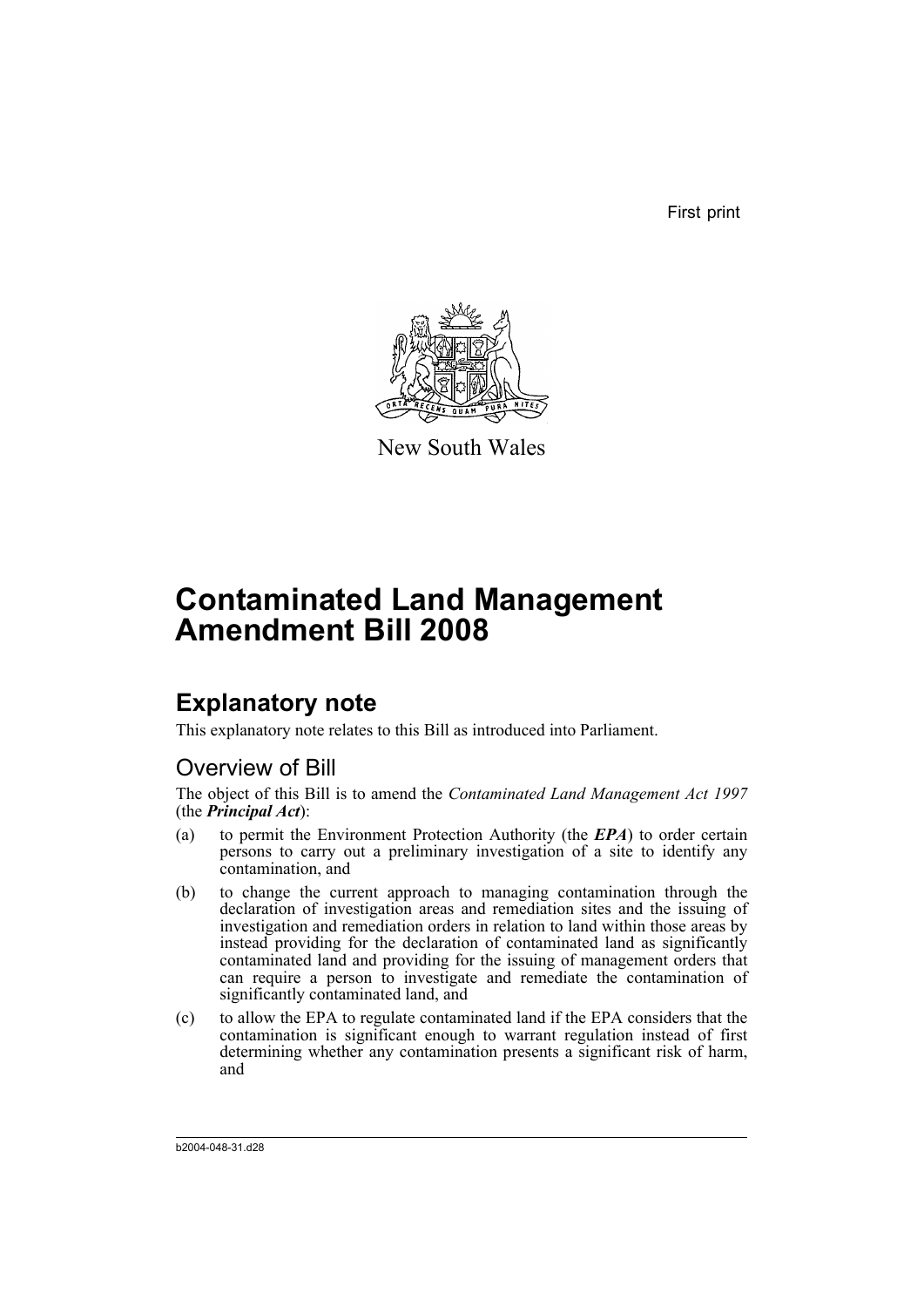Explanatory note

- (d) to clarify that more than one person may be responsible for contamination, and
- (e) to clarify that the EPA can approve a voluntary management proposal unconditionally or subject to conditions, and
- (f) to enable the EPA to recover certain of its costs under the Principal Act, and
- (g) to enable the EPA to issue clean-up and prevention notices in respect of land regulated under the Principal Act, and
- (h) to permit a penalty notice to be withdrawn within 28 days after it is issued, and
- (i) to create a general offence of providing false or misleading information that replaces a more specific offence along those lines, and
- (j) to allow the regulations to set out when information may be disclosed, and
- (k) to enable the Minister to enter into arrangements with a person responsible for contamination that cannot be remediated in a reasonable time under which the person provides assistance to affected communities, and
- (l) to make other minor amendments.

## Outline of provisions

**Clause 1** sets out the name (also called the short title) of the proposed Act.

**Clause 2** provides for the commencement of the proposed Act on a day or days to be appointed by proclamation other than a number of specified provisions that commence on the date of assent to the proposed Act.

**Clause 3** is a formal provision that gives effect to the amendments to the *Contaminated Land Management Act 1997* set out in Schedule 1.

**Clause 4** is a formal provision that gives effect to the amendments to each instrument specified in Schedule 2.

**Clause 5** provides for the repeal of the proposed Act after all the amendments made by the proposed Act have commenced.

### **Schedule 1 Amendment of Contaminated Land Management Act 1997**

**Schedule 1 [6]** omits Part 2 (Main functions of EPA under this Act) of the Principal Act and inserts a number of sections. Proposed section 6 determines who is responsible for contamination of land. Proposed section 7 determines who is to be a notional owner of land for the purposes of the Principal Act. Proposed section 8 sets out some general functions of the EPA. Proposed section 9 requires the EPA to have regard to the principles of ecologically sustainable development in the exercise of its functions under the Principal Act.

Currently Part 3 (Investigation and remediation of contaminated land) of the Principal Act permits the EPA to declare land to be an investigation area and then issue an investigation order requiring an investigation into the contamination and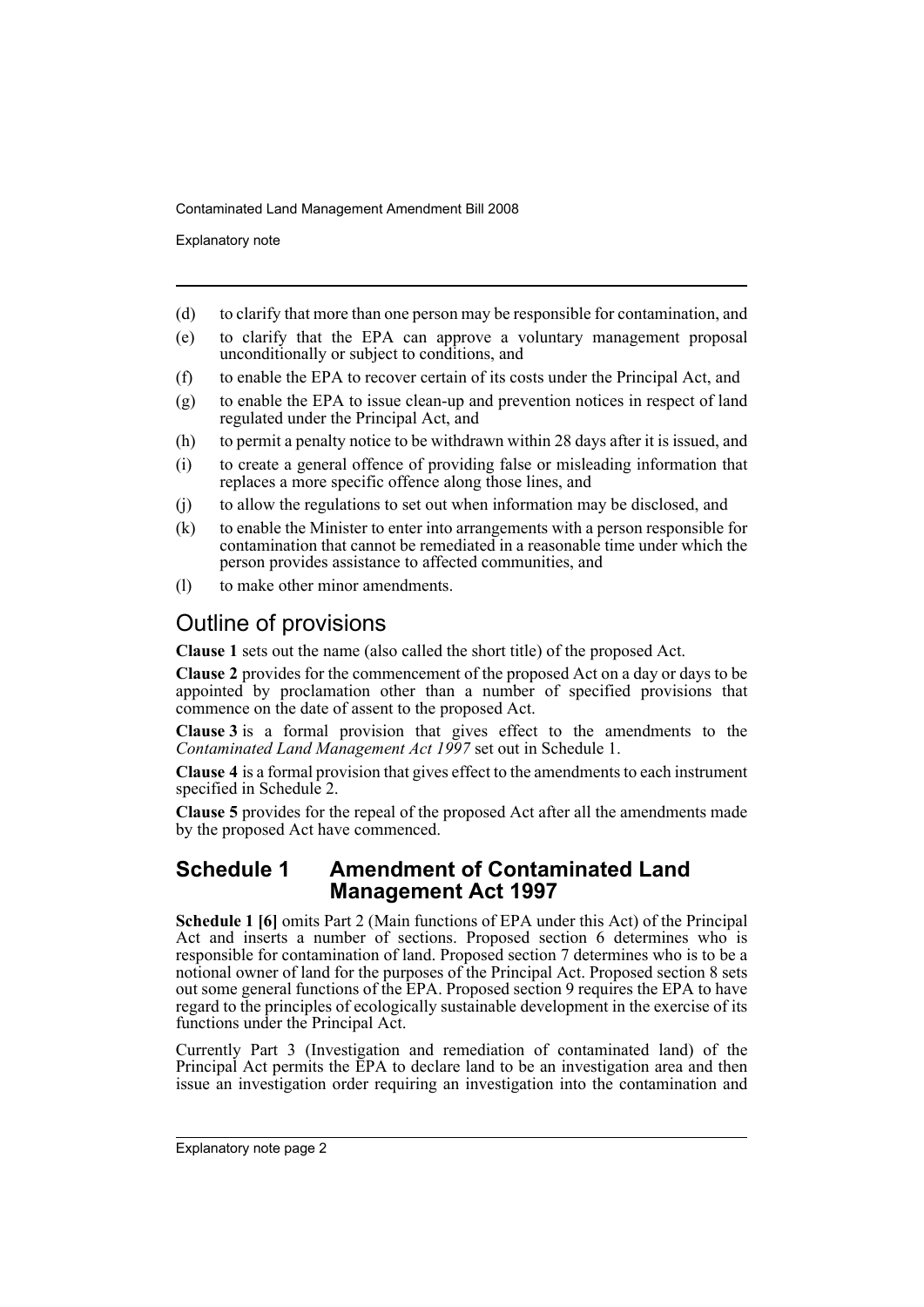Explanatory note

then following this or alternatively the EPA may declare land to be a remediation site then issue a remediation order requiring remediation of the land.

**Schedule 1 [8] and [9]** replace Part 3 of the Principal Act. The new provisions allow the EPA to declare land to be significantly contaminated land if it has reason to believe that the land is contaminated and it believes that the contamination is significant enough to warrant regulation under proposed Division 2 of Part 3. Once land is declared to be significantly contaminated land the EPA can make a management order in respect of the land requiring certain persons to take such action in relation to the management of the contamination of the land as is specified in the order. The order can require a person to do a number of things including investigating or remediating the contamination of the land. The proposed Part 3 also removes the concept of significant risk of harm in determining when the EPA can act under the Principal Act. Now land can be declared to be significantly contaminated land if the EPA considers the contamination is significant enough to require regulation under Part 3 of the Principal Act.

Proposed Division 1 of Part 3 allows the EPA to order certain persons to conduct a preliminary investigation of land to investigate whether the land is contaminated with a substance that the EPA reasonably suspects may contaminate the land.

Proposed Division 2 of Part 3 relates to the regulation of land. Proposed section 11 sets out how the EPA can declare land to be significantly contaminated land. Any such declaration is to be made by notice published in the Gazette. Proposed section 12 specifies the matters to be considered before declaring land to be significantly contaminated land. These include, amongst other things, whether the substances that the EPA believes contaminate the land are toxic, persistent or bioaccumulative, or whether they have already caused harm. Proposed section 13 provides for the determination of the appropriate person on whom a management order may be served in respect of significantly contaminated land. Appropriate persons include a person who is responsible for significant contamination of the land, an owner of the land and a notional owner of the land. A management order may be served on more than one appropriate person. Proposed section 14 sets out how the EPA is to make a management order and proposed section 15 sets out the matters that must be specified in a management order. Proposed section 16 sets out some actions that may be required to be carried out by a person who is subject to a management order. Proposed section 17 provides for voluntary management proposals in respect of significantly contaminated land. The EPA may approve a voluntary management proposal in respect of one or more parties to the proposal (an *approved party*). The EPA can only make a management order in respect of an approved party if the terms of the proposal are not carried out, the management order relates to a matter that is not adequately addressed by the proposal or the approval of the proposal was based on false or misleading information.

Proposed Division 3 of Part 3 deals with the ongoing maintenance of land that has been the subject of a management order or an approved voluntary management proposal, whether or not the land is still significantly contaminated land. Proposed section 28 allows the EPA to make an ongoing maintenance order in respect of any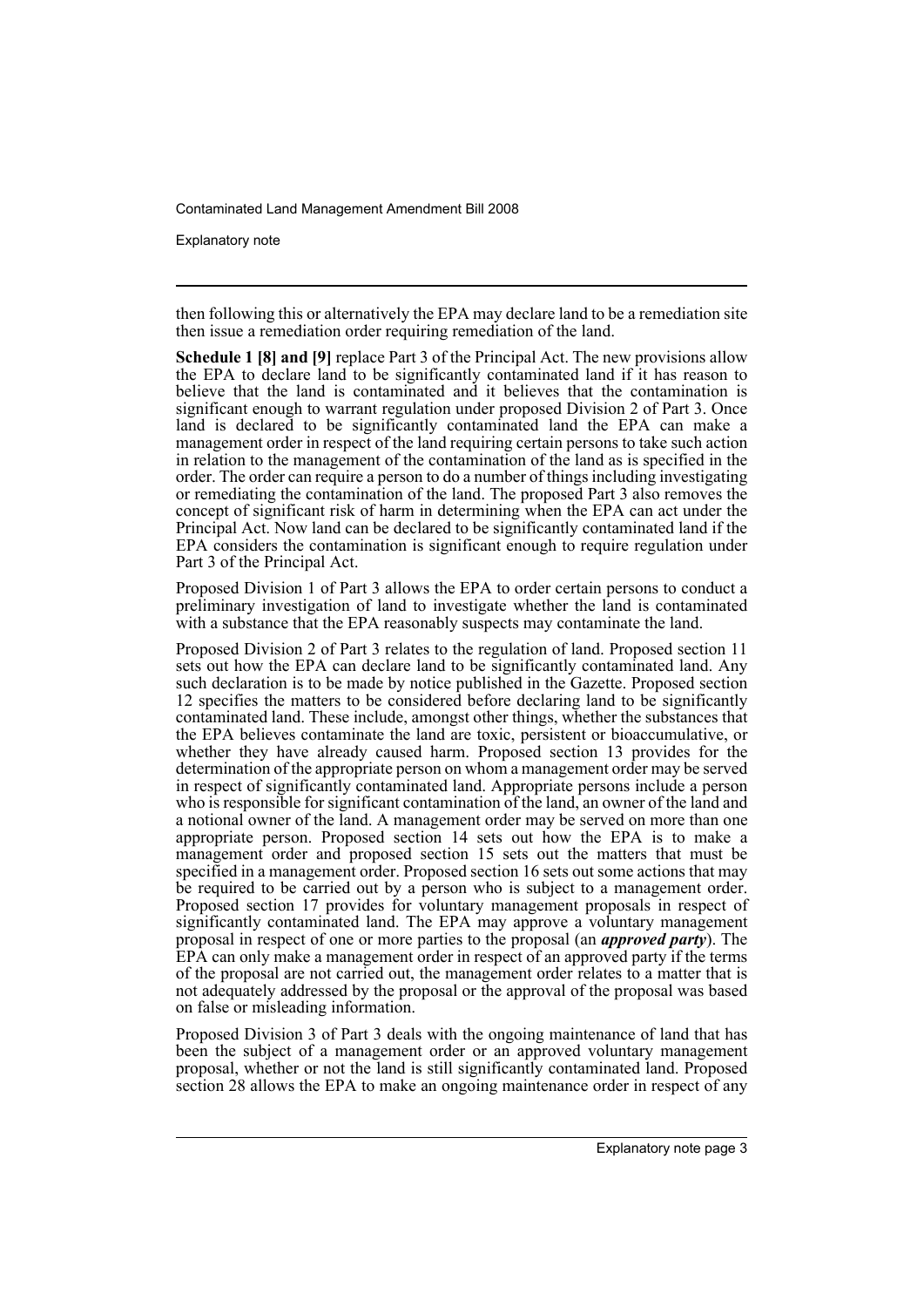Explanatory note

such land, and section 29 permits the EPA to impose restrictions on the use of, or public positive covenants on, any such land. An ongoing maintenance order, restriction or public positive covenant can require the owner of the land, amongst other things, to carry out such ongoing management of the land as may be specified, to provide reports, to inform the EPA of any change in ownership, to refrain from carrying out certain activities on the land and to not use the land for certain purposes. An ongoing maintenance order can also be issued to an occupier of land.

Proposed Division 4 of Part 3 sets out how public authorities may carry out the requirement of an order issued to a person other than the public authority under the proposed Part (a preliminary investigation order, a management order or an ongoing maintenance order). Proposed section 30 provides that if a person fails to comply with the requirements of an order the EPA may carry out those requirements or order another public authority to carry out the requirements. Proposed section 31 requires a public authority to comply with any such order.

Proposed Division 5 of Part 3 deals with entry onto land. Proposed section 32 provides that an order under the proposed Part does not confer any power to enter land without the permission of the occupier. However, if the occupier refuses to give permission to the person subjected to the order, the EPA may revoke the order and issue an order to the occupier. Proposed section 33 provides that a person who enters land as required by an order is liable to both the owner and occupier for any loss suffered by those persons as a result of the entry except as prescribed by the regulations.

Proposed Division 6 of Part 3 deals with costs. Proposed section 33A provides that an amount that is required to be paid or entitled to be recovered under the proposed Division may be recovered as a debt in a court of competent jurisdiction. Proposed section 34 enables the EPA to require a person to pay certain costs that the EPA incurs under the Principal Act. Proposed section 35 allows a public authority to recover the costs it incurs in carrying out an order under the proposed Part. Proposed section 36 provides for the recovery of costs by other persons who carry out requirements under a management order or under an approved voluntary management proposal (see proposed section 17 (8)). The costs are generally recoverable from persons who are responsible for the contamination. Proposed section 37 provides that a public authority that carries out the requirements of an order under proposed Part 3 in respect of land disclaimed as onerous property has priority over the holder of any security over the land in relation to the recovery of the public authority's costs. Proposed section 38 limits the liability of a legal personal representative or a trustee with respect to significantly contaminated land. Proposed section 39 enables a public authority that issues a notice to an owner of land under proposed section 35 (2) to apply to the Registrar-General for registration of the notice. Proposed section 40 provides that on registration of the notice a charge is created on the land. The charge ceases to have effect when the person pays the public authority or sells the land with the consent of the authority or to a person who has no knowledge of the charge. Proposed section 41 provides for the cancellation or removal of the notice once the charge ceases to have effect. Proposed section 42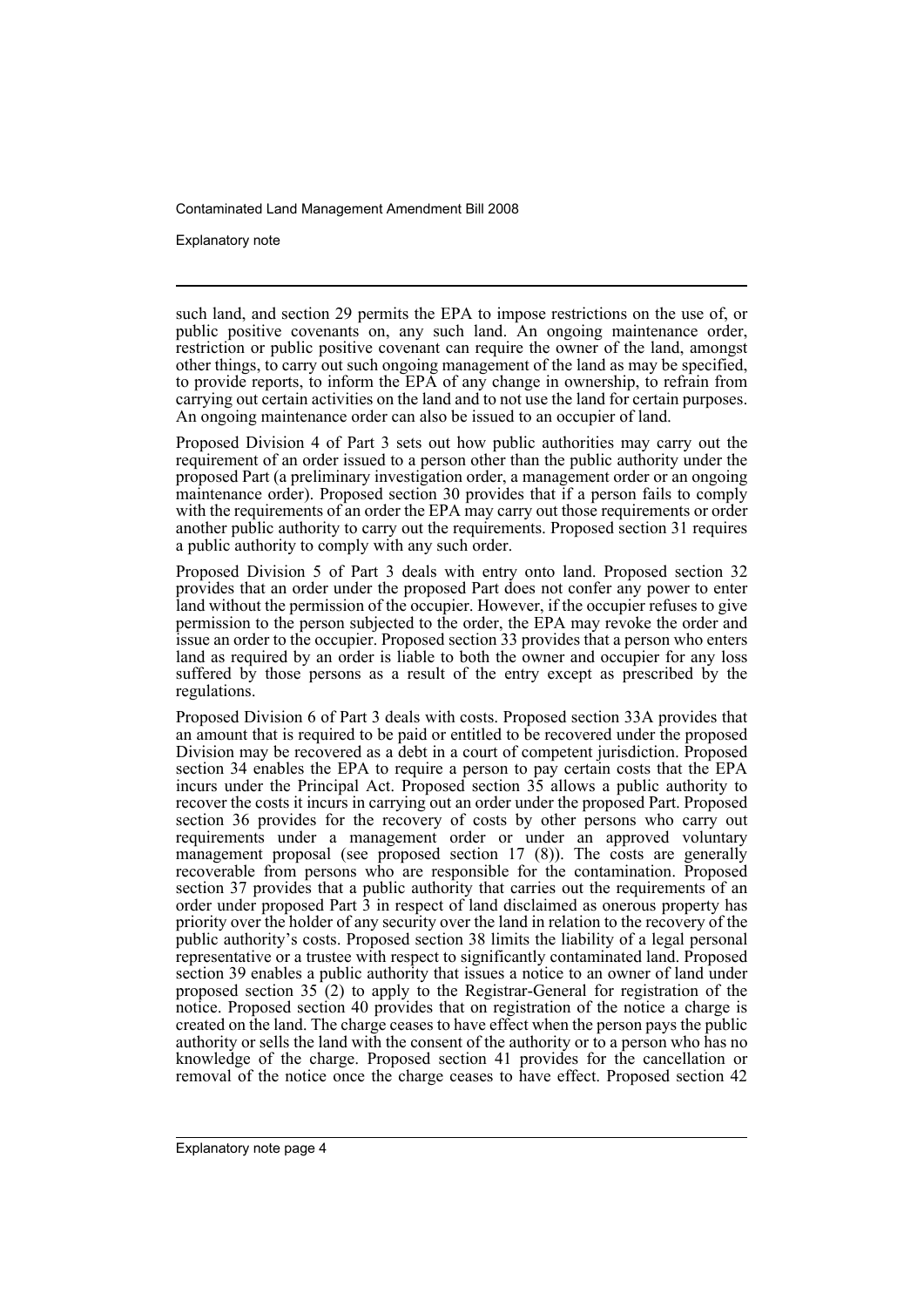Explanatory note

provides for payments to the Consolidated Fund in circumstances where public authorities have been paid from that Fund in respect of managing contaminated land and have also recovered money under the proposed Division in respect of that land.

Proposed Division 7 of Part 3 contains a number of general matters. Proposed section 43 provides that multiple orders or notices can be issued under the proposed Part in respect of the same person or the same land. Proposed section 44 provides that orders and notices under the proposed Part can be amended or repealed. Proposed section 45 creates an offence (maximum penalty \$137,500 in the case of a corporation and \$66,000 in the case of an individual (plus daily penalties in the case of a continuing offence)) of wilfully delaying or obstructing a person carrying out any action in compliance with an order or notice under the proposed Part. Proposed section 46 permits the EPA to issue clean-up notices and prevention notices under the *Protection of the Environment Operations Act 1997* in relation to significantly contaminated land as if it were the appropriate regulatory authority under the *Protection of the Environment Operations Act 1997*.

**Schedule 1 [1]–[3], [7], [10], [12], [14], [16]–[21], [23], [25], [26], [28], [32], [33], [35], [38], [39], [43], [46], [47] and [56]** make consequential amendments.

**Schedule 1 [4]** removes redundant definitions from the Principal Act and inserts a number of new definitions. **Schedule 1 [11]** makes a consequential amendment.

**Schedule 1 [5]** clarifies that the power of the EPA to order a person to take specified action under proposed Part 3 includes a power to order the person to refrain from taking specified action. **Schedule 1 [51]** makes a consequential amendment.

**Schedule 1 [15]** remakes sections 59 and 60 of the Principal Act in part as a consequence of the amendments made by Schedule 1 [5]. Proposed section 59 includes a requirement that a local authority that includes advice in a planning certificate in relation to certain matters that no longer apply to the land is to make this clear on the certificate. Proposed section 60 imposes a duty on persons who have contaminated land and owners of contaminated land to notify the EPA of the contamination (maximum penalty \$165,000 in the case of a corporation and \$77,000 in the case of an individual (plus daily penalties in the case of a continuing offence)).

**Schedule 1 [29]** provides that in any proceedings under the Principal Act no proof is required (until evidence is given to the contrary) of the fact that a person is, or at any relevant time was, the owner or occupier of any land to which the proceedings relate.

**Schedule 1 [31]** permits the Director-General of the Department of Environment and Climate Change or a person designated by the Director-General to certify that an instrument under the Principal Act was published in a specified manner on a specified day. Any such certificate is admissible in any proceedings under the Principal Act and is prima facie evidence of the matters so certified.

**Schedule 1 [37]** permits a penalty notice served under the Principal Act to be withdrawn within 28 days after it has been served. If a penalty notice is withdrawn further proceedings in respect of the alleged offence may be taken against a person, including the person on whom the penalty notice was served, as if the penalty notice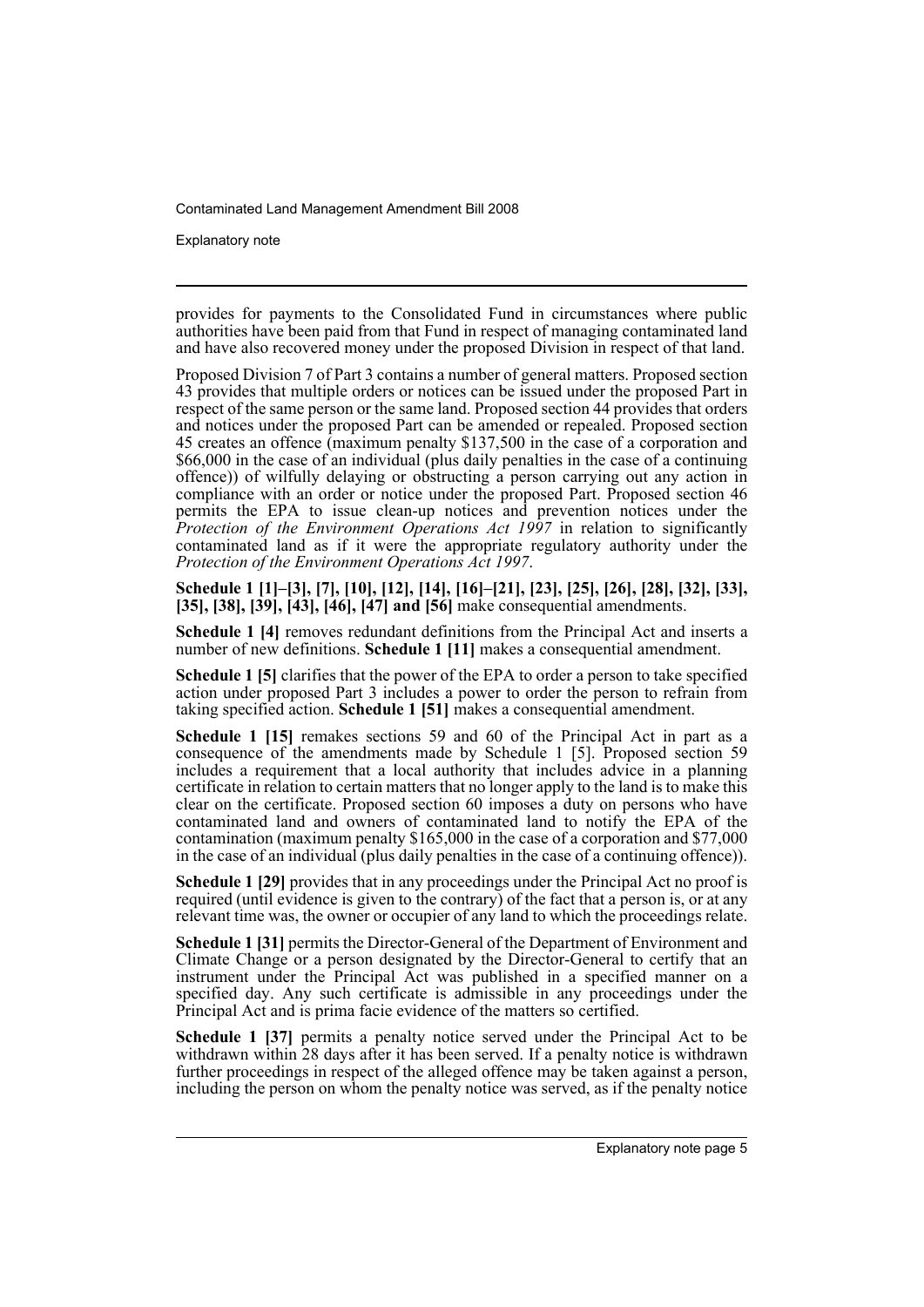Explanatory note

was never served. This brings this provision into line with the equivalent provision in the *Protection of the Environment Operations Act 1997*.

**Schedule 1 [40]** replaces section 98 of the Principal Act that deals with offences by corporations. The new provision is in similar terms to section 169 of the *Protection of the Environment Operations Act 1997*. The new provision provides that if a corporation contravenes a provision of the Principal Act or the regulations, each person who is a director of the corporation or who is concerned in the management of the corporation is taken to have contravened the same provision, unless the person satisfies the court that the person was not in a position to influence the conduct of the corporation in relation to its contravention of the provision, or the person, if in such a position, used all due diligence to prevent the contravention by the corporation.

**Schedule 1 [41]** clarifies that section 102 (Disputes between EPA and public authorities) of the Principal Act extends to disputes in relation to orders made under proposed section 30.

**Schedule 1 [42]** creates a new offence (maximum penalty \$137,500 in the case of a corporation and \$66,000 in the case of an individual) of giving false or misleading information in purported compliance with the Principal Act. **Schedule 1 [13]** makes a consequential amendment.

**Schedule 1 [44] and [45]** permit the EPA to vary the terms of approval of a guideline under section 105 of the Principal Act and to allow a guideline to amend or revoke another guideline. The EPA is not required to publicly exhibit minor amendments to guidelines (for example if a guideline corrects typographical or grammatical errors).

**Schedule 1 [48]** provides that the EPA or a local authority may disclose to any person a site audit report or site audit statement if the report or statement relates to a statutory site audit within the meaning of Part 4 of the Principal Act.

**Schedule 1 [50]** makes it clear that nothing in the Principal Act prevents the EPA from issuing a clean-up notice or prevention notice under the *Protection of the Environment Operations Act 1997*.

**Schedule 1 [52]** permits the Minister to enter into offset arrangements with a person responsible for the contamination of land under which the person provides assistance (other than direct monetary assistance) to communities affected by the contamination. The arrangements may specify the circumstances and manner in which functions under the Principal Act are to be exercised if the assistance is duly provided. Arrangements may be entered only if the Minister reasonably considers that it would not be practicable to remediate the contamination within a reasonable time.

**Schedule 1 [53]** permits regulations to be made with respect to the waiving or refunding of costs recoverable by the EPA under proposed section 34 and the disclosing of information obtained in connection with the administration or execution of the Principal Act.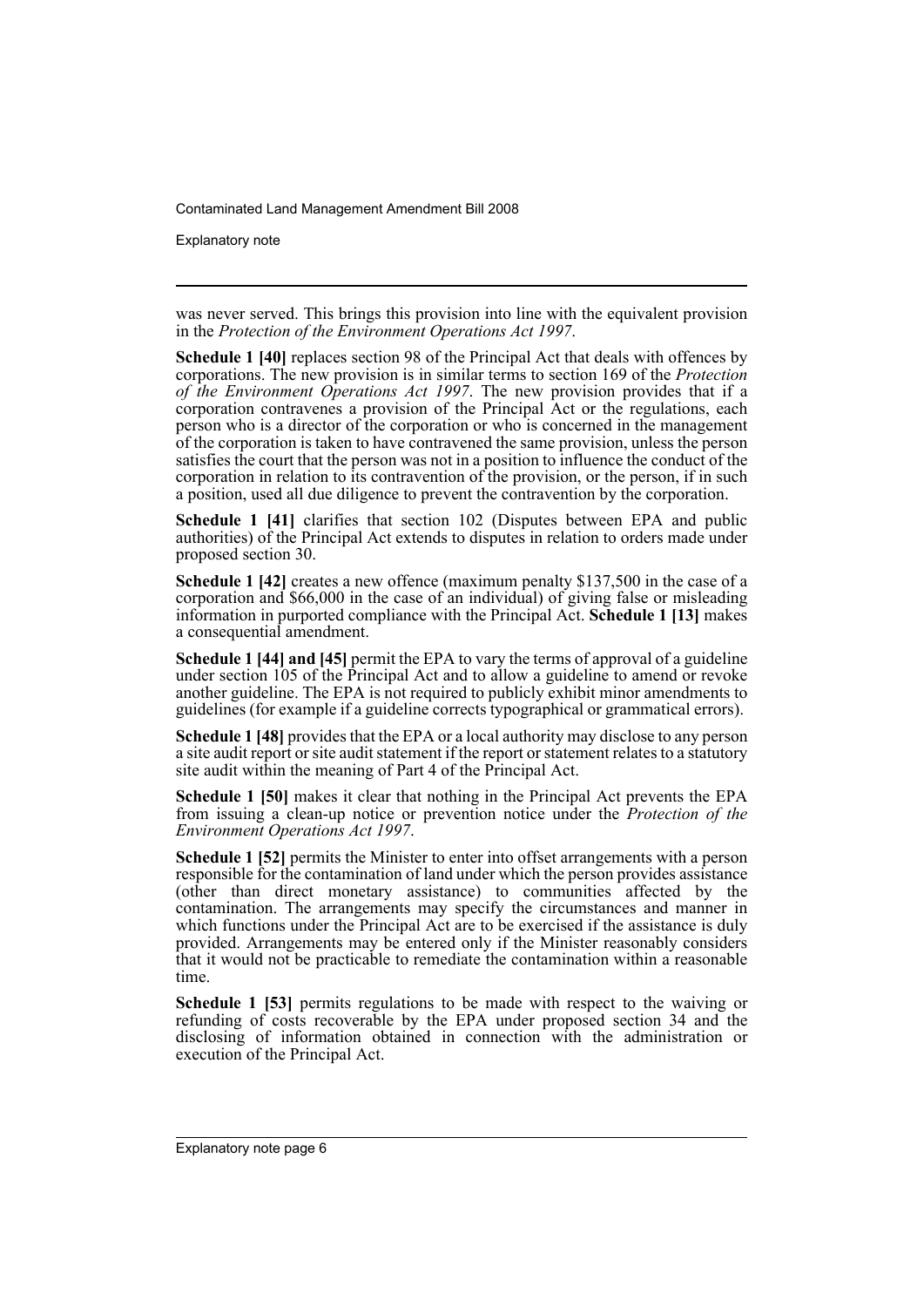Explanatory note

**Schedule 1 [55]** permits the regulations to contain provisions of a savings or transitional nature consequent on the enactment of the proposed Act.

**Schedule 1 [58]** makes it clear that a direction given under section 35 of the *Environmentally Hazardous Chemicals Act 1985* may be revoked by the EPA at any time.

**Schedule 1 [61]** inserts a number of savings and transitional provisions in Schedule 2 to the Principal Act consequential on the amendments made by the proposed Act.

**Schedule 1 [22], [24], [27], [30], [34], [36], [49], [54], [57], [59] and [60]** make statute law revision amendments.

## **Schedule 2 Amendment of instruments**

Schedule 2 amends the *Environmental Planning and Assessment Regulation 2000*, the *Local Government (General) Regulation 2005* and the *Water Sharing Plan for the Alstonville Plateau Groundwater Sources 2003* as a consequence of the proposed amendments in Schedule 1.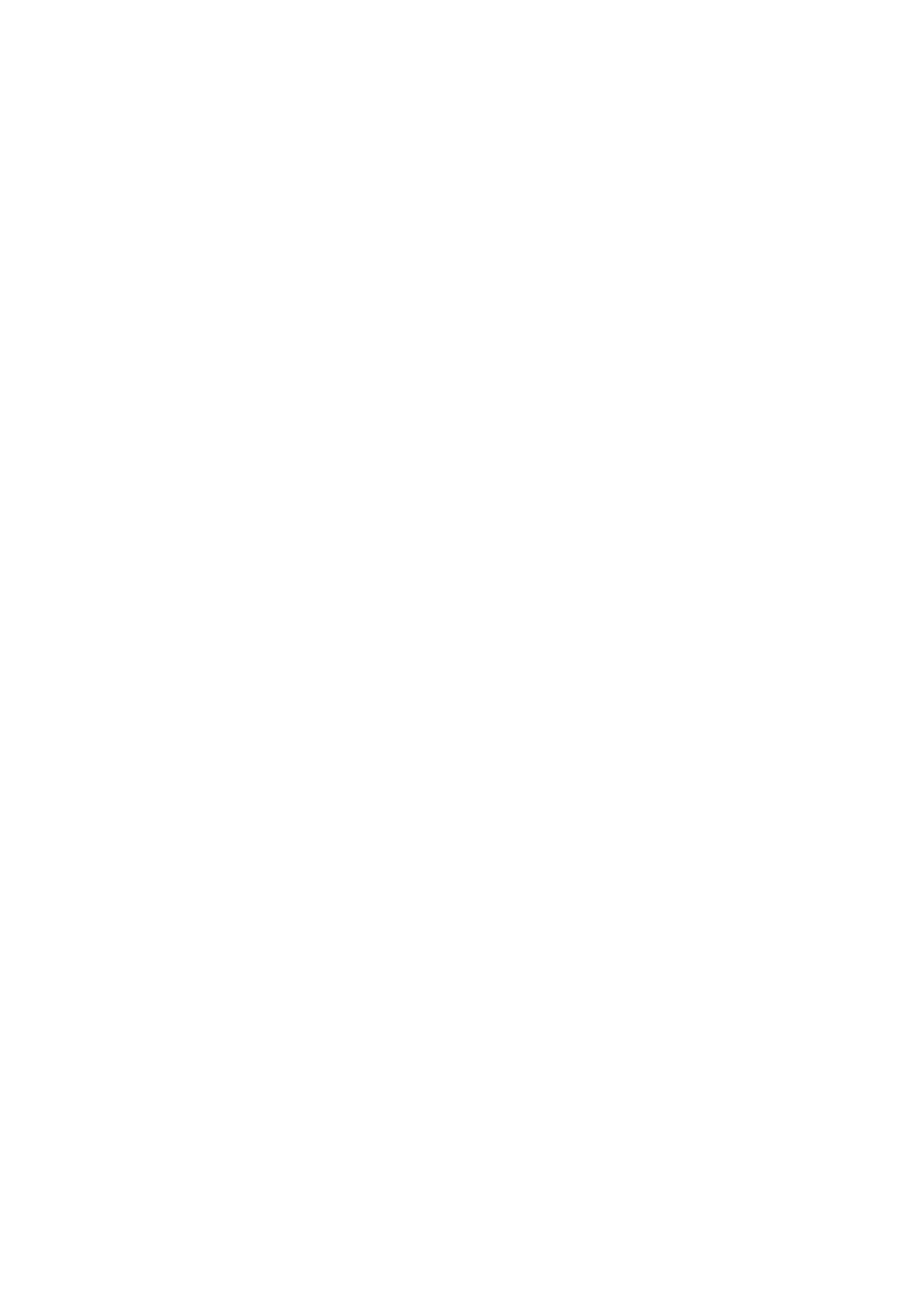First print



New South Wales

# **Contaminated Land Management Amendment Bill 2008**

# **Contents**

|            |                                                    | Page |
|------------|----------------------------------------------------|------|
| 1          | Name of Act                                        |      |
| 2          | Commencement                                       |      |
| 3          | Amendment of Contaminated Land Management Act 1997 |      |
|            | No 140                                             | າ    |
| 4          | Amendment of instruments                           |      |
| 5          | Repeal of Act                                      | 2    |
| Schedule 1 | Amendment of Contaminated Land Management Act 1997 | 3    |
| Schedule 2 | Amendment of instruments                           | 45   |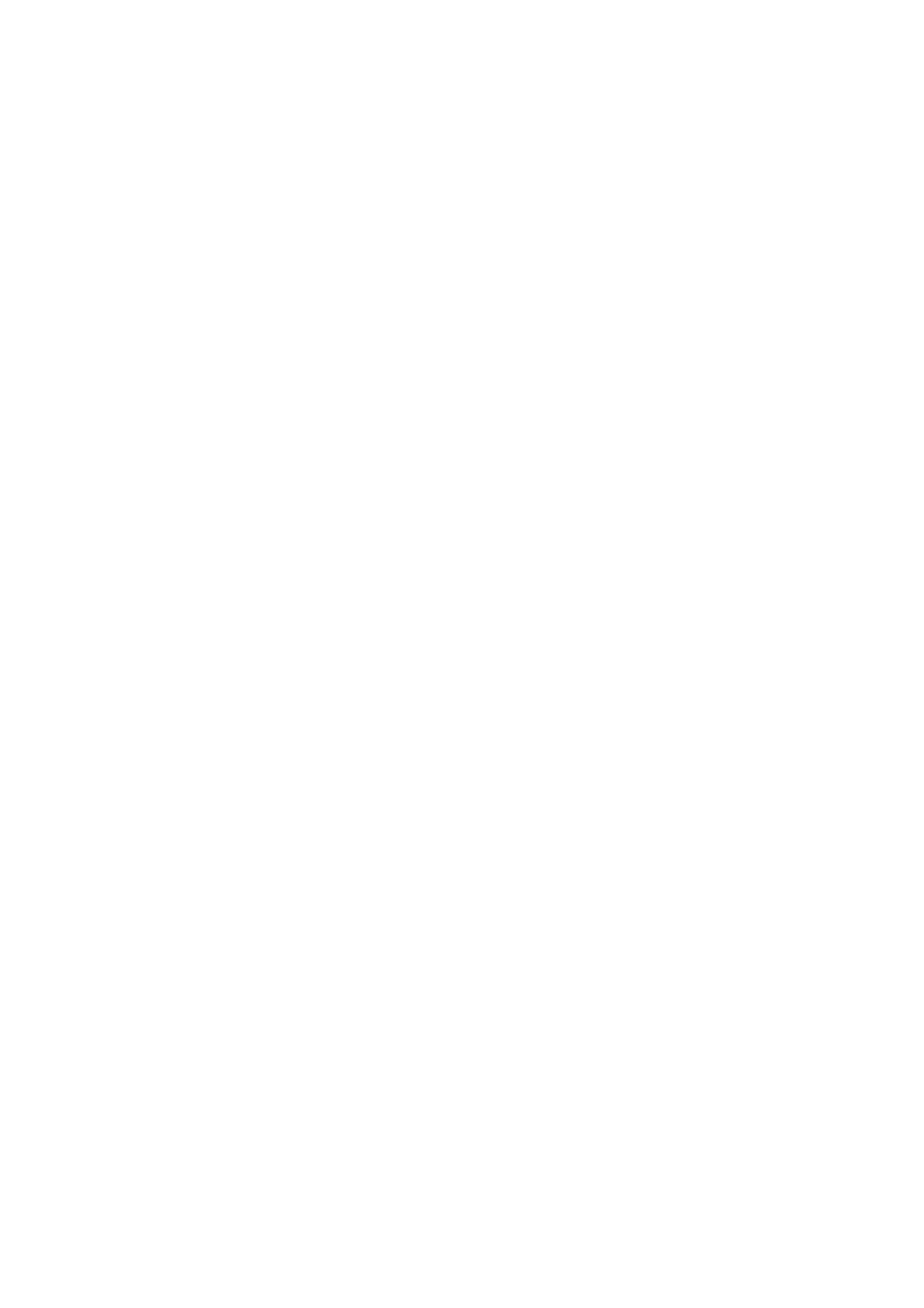

New South Wales

# **Contaminated Land Management Amendment Bill 2008**

No , 2008

### **A Bill for**

An Act to amend the *Contaminated Land Management Act 1997* to promote the better management of contaminated land and to amend certain other instruments; and for other purposes.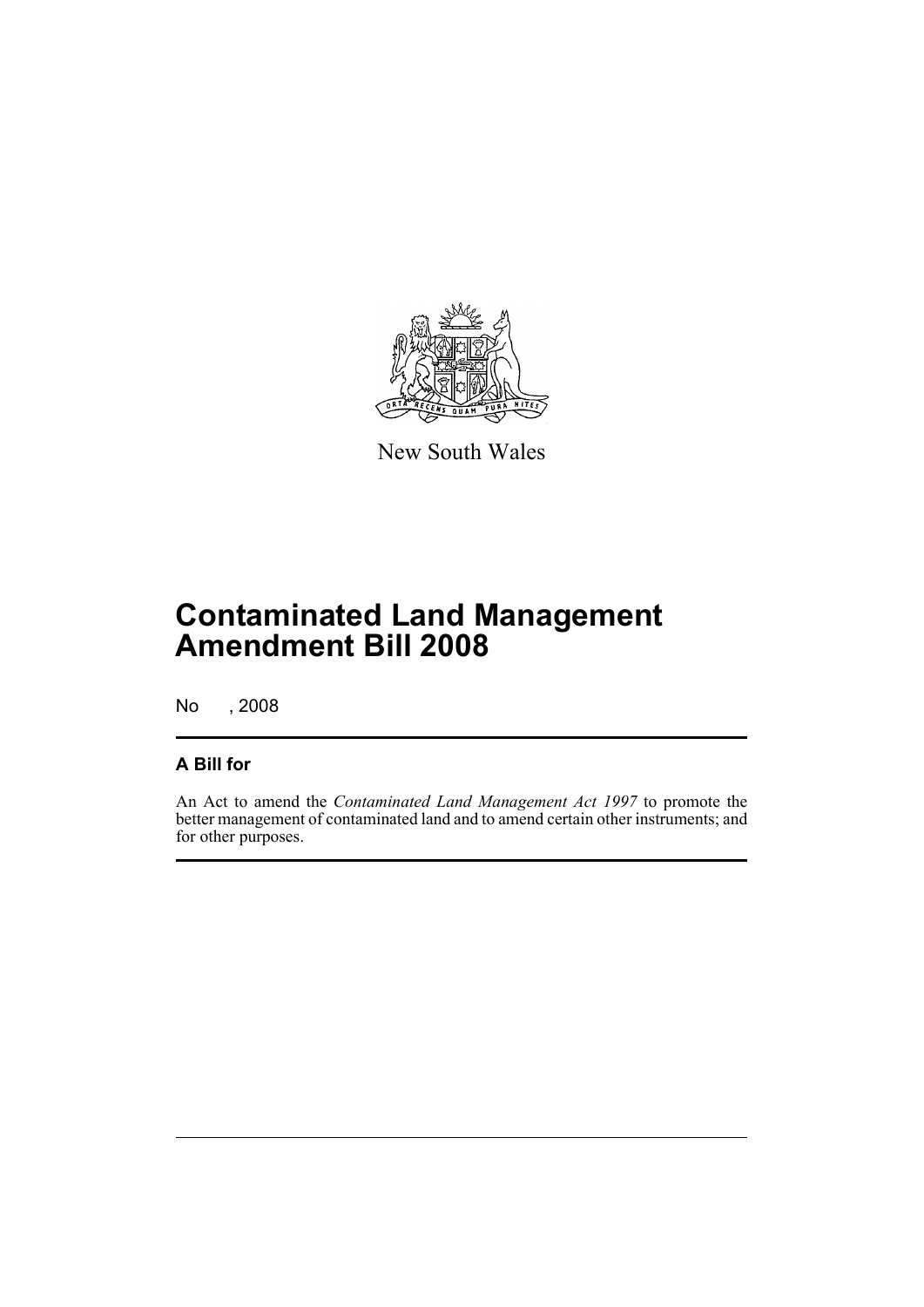<span id="page-11-4"></span><span id="page-11-3"></span><span id="page-11-2"></span><span id="page-11-1"></span><span id="page-11-0"></span>

|              |     | The Legislature of New South Wales enacts:                                                                                                                                                                               | 1                        |
|--------------|-----|--------------------------------------------------------------------------------------------------------------------------------------------------------------------------------------------------------------------------|--------------------------|
| 1            |     | Name of Act                                                                                                                                                                                                              | 2                        |
|              |     | This Act is the Contaminated Land Management Amendment Act 2008.                                                                                                                                                         | 3                        |
| $\mathbf{2}$ |     | Commencement                                                                                                                                                                                                             | $\overline{4}$           |
|              | (1) | This Act commences on a day or days to be appointed by proclamation<br>except as provided by subsection (2).                                                                                                             | 5<br>6                   |
|              | (2) | Schedule 1 [5], [10], [13], [27], [29]–[31], [34], [36], [37], [40], [42],<br>[44], [45], $\overline{[48]}$ – $\overline{[55]}$ and $\overline{[57]}$ – $\overline{[61]}$ commence on the date of assent to<br>this Act. | $\overline{7}$<br>8<br>9 |
| 3            |     | Amendment of Contaminated Land Management Act 1997 No 140                                                                                                                                                                | 10                       |
|              |     | The Contaminated Land Management Act 1997 is amended as set out in<br>Schedule 1.                                                                                                                                        | 11<br>12                 |
| 4            |     | <b>Amendment of instruments</b>                                                                                                                                                                                          | 13                       |
|              |     | Each instrument specified in Schedule 2 is amended as set out in that<br>Schedule.                                                                                                                                       | 14<br>15                 |
| 5            |     | <b>Repeal of Act</b>                                                                                                                                                                                                     | 16                       |
|              | (1) | This Act is repealed on the day following the day on which all of the<br>provisions of this Act have commenced.                                                                                                          | 17<br>18                 |
|              | (2) | The repeal of this Act does not, because of the operation of section 30<br>of the <i>Interpretation Act 1987</i> , affect any amendment made by this Act.                                                                | 19<br>20                 |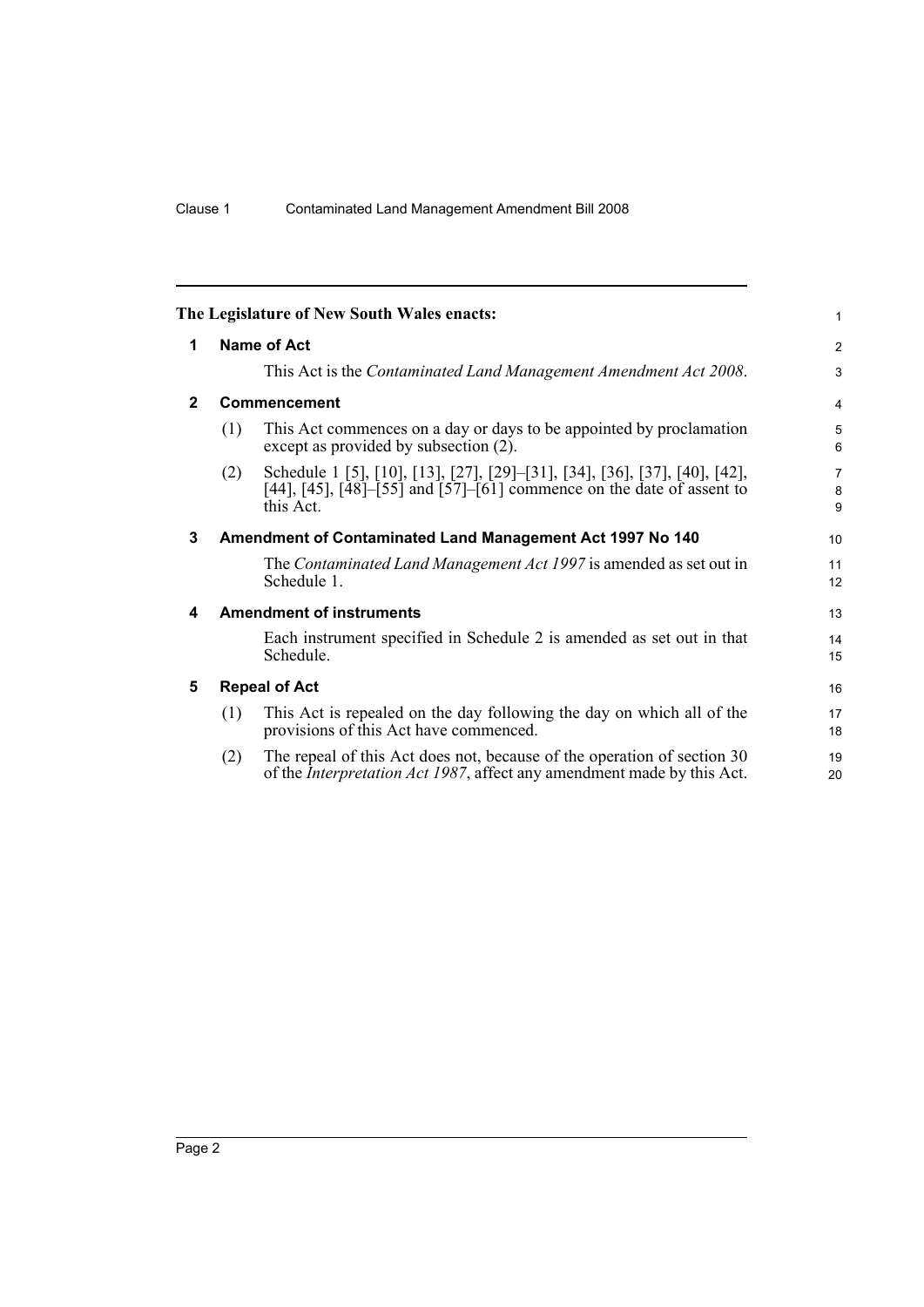Amendment of Contaminated Land Management Act 1997 Schedule 1

#### <span id="page-12-0"></span>**Schedule 1 Amendment of Contaminated Land Management Act 1997** (Section 3) **[1] Section 3 Objects of this Act** Omit "areas where contamination presents a significant risk of harm to human health or some other aspect of the environment" from section 3 (1). Insert instead "that the EPA considers to be contaminated significantly enough to require regulation under Division 2 of Part 3". **[2] Section 3 (2) (a)** Omit "a significant risk of harm is identified". Insert instead "the EPA considers the contamination is significant enough to require regulation under Division 2 of Part 3". **[3] Section 3 (2) (b)** Omit ", remediation". **[4] Section 4 Definitions** Omit the definitions of *appropriate person*, *Director-General*, *interested person* or *person interested*, *investigation area*, *investigation order*, *notional owner*, *remediation order* and *remediation site*. Insert in alphabetical order: *appropriate person* means a person specified in accordance with section 13 as a person who is to be the subject of a management order. *approved use* of land means a use to which the subject land may be put without approval or development consent under Part 3A or 4 of the *Environmental Planning and Assessment Act 1979*. *approved voluntary management proposal* means a voluntary management proposal that has been approved by the EPA under section 17, as modified by any conditions imposed by the EPA under that section. *costs* include expenses. *Department* means the Department of Environment and Climate Change. *Director-General* means the Director-General of the Department. *interested person* means, in relation to land, a person referred to in section 13 (2) (a), (b) or (c). 1  $\mathfrak{p}$ 3 4 5 6 7 8 9 10 11 12 13 14 15 16 17 18 19 20 21 22 23 24 25 26 27 28 29 30 31 32 33 34 35 36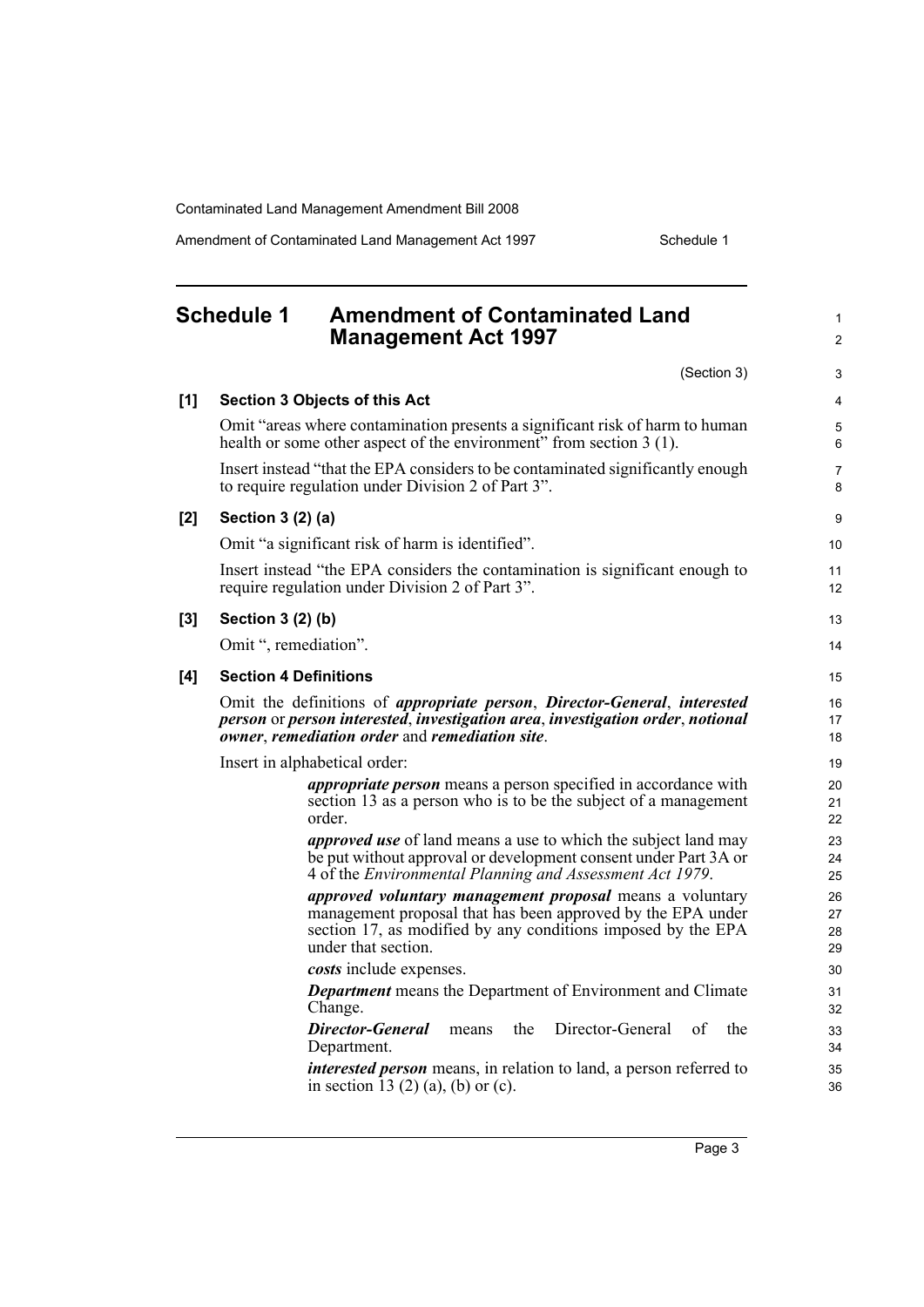Schedule 1 Amendment of Contaminated Land Management Act 1997

*management* of land or of contamination of land means management in relation to the actual or possible contamination of the land, including investigation into the existence, nature and extent of contamination of the land and remediation of contaminated land.

*management order* means an order under section 14 (1).

*notional owner*—see section 7.

*ongoing maintenance order* means an order under section 28 (2).

*preliminary investigation order* means an order under section 10 (1).

*significant contaminant* and *significant contamination*—see section 11 (3).

*significantly contaminated land* means land described in a notice having effect under section 11.

*site audit* means a review:

- (a) that relates to management (whether under this Act or otherwise) of the actual or possible contamination of land, and
- (b) that is conducted for the purpose of determining any one or more of the following matters:
	- (i) the nature and extent of any contamination of the land,
	- (ii) the nature and extent of any management of actual or possible contamination of the land,
	- (iii) whether the land is suitable for any specified use or range of uses,
	- (iv) what management remains necessary before the land is suitable for any specified use or range of uses,
	- (v) the suitability and appropriateness of a plan of management, long-term management plan or a voluntary management proposal.

*site audit report* means a site audit report prepared by a site auditor in accordance with Part 4.

*site audit statement* means a site audit statement prepared by a site auditor in accordance with Part 4.

*site auditor* means a person for the time being accredited under Part 4 as a site auditor.

*voluntary management proposal*—see section 17 (1).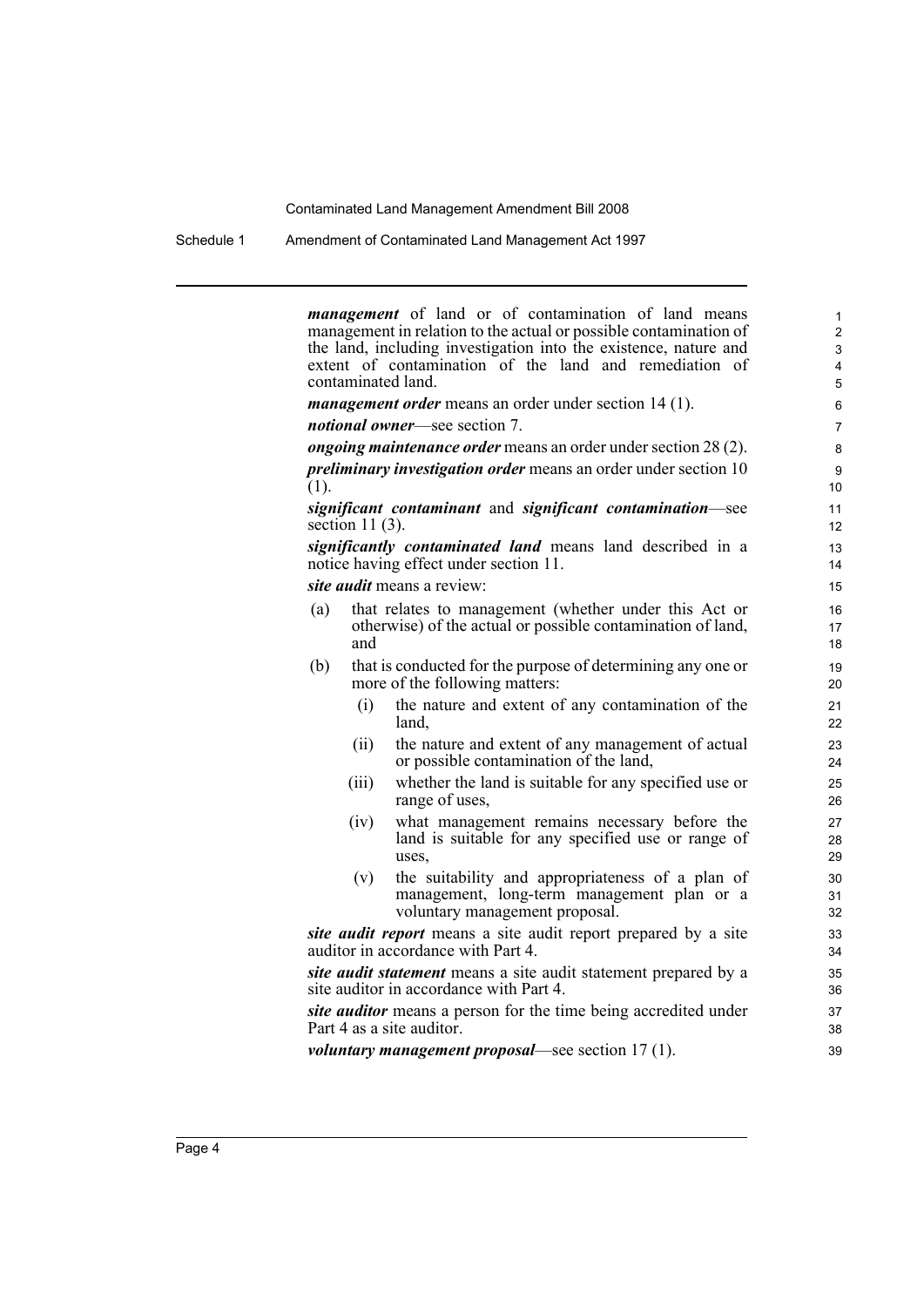| [5] |   | Section 4 $(2)$ and $(3)$ |       |                                                                                                                                                                                                                                                                                                                                                                                                                                 | 1                                                  |
|-----|---|---------------------------|-------|---------------------------------------------------------------------------------------------------------------------------------------------------------------------------------------------------------------------------------------------------------------------------------------------------------------------------------------------------------------------------------------------------------------------------------|----------------------------------------------------|
|     |   |                           |       | Insert at the end of section 4:                                                                                                                                                                                                                                                                                                                                                                                                 | 2                                                  |
|     |   | (2)                       |       | The power of the EPA to order a person to take specified action<br>under Part 3 includes a power to order the person to refrain from<br>taking specified action.                                                                                                                                                                                                                                                                | 3<br>4<br>5                                        |
|     |   | (3)                       |       | Notes included in this Act do not form part of this Act.                                                                                                                                                                                                                                                                                                                                                                        | 6                                                  |
| [6] |   | Sections 6-9              |       |                                                                                                                                                                                                                                                                                                                                                                                                                                 | 7                                                  |
|     |   |                           |       | Omit Part 2. Insert instead:                                                                                                                                                                                                                                                                                                                                                                                                    | 8                                                  |
|     | 6 |                           |       | Responsibility for contamination of land                                                                                                                                                                                                                                                                                                                                                                                        | 9                                                  |
|     |   | (1)                       | true: | For the purposes of this Act, a person is responsible for<br>contamination of land (whether or not the contamination is<br>significant contamination) if any one or more of the following is                                                                                                                                                                                                                                    | 10<br>11<br>12<br>13                               |
|     |   |                           | (a)   | the person caused the contamination of the land (whether<br>or not any other person also caused the contamination of<br>the land),                                                                                                                                                                                                                                                                                              | 14<br>15<br>16                                     |
|     |   |                           | (b)   | the contamination occurred because an act or activity of<br>the person resulted in the conversion of a substance that<br>did not cause contamination of the land into a substance<br>that did cause contamination of the land,                                                                                                                                                                                                  | 17<br>18<br>19<br>20                               |
|     |   |                           | (c)   | the person is the owner or occupier of the land and the<br>person knew or ought reasonably to have known that<br>contamination of the land would occur and the person<br>take<br>failed<br>to<br>reasonable<br>steps to prevent the<br>contamination,                                                                                                                                                                           | 21<br>22<br>23<br>24<br>25                         |
|     |   |                           | (d)   | the person carried on activities on the land that generate or<br>consume:<br>the same substances as those that caused the<br>(i)<br>contamination, or<br>substances that may be converted, by reacting with<br>(ii)<br>each other or by the action of natural processes on<br>the land, into substances that are the same as those<br>that caused the contamination,<br>unless it is established that the contamination was not | 26<br>27<br>28<br>29<br>30<br>31<br>32<br>33<br>34 |
|     |   | (2)                       |       | caused by the person.<br>For the purposes of this Act, a person is also responsible for<br>significant contamination of land if either or both of the<br>following is true:                                                                                                                                                                                                                                                     | 35<br>36<br>37<br>38                               |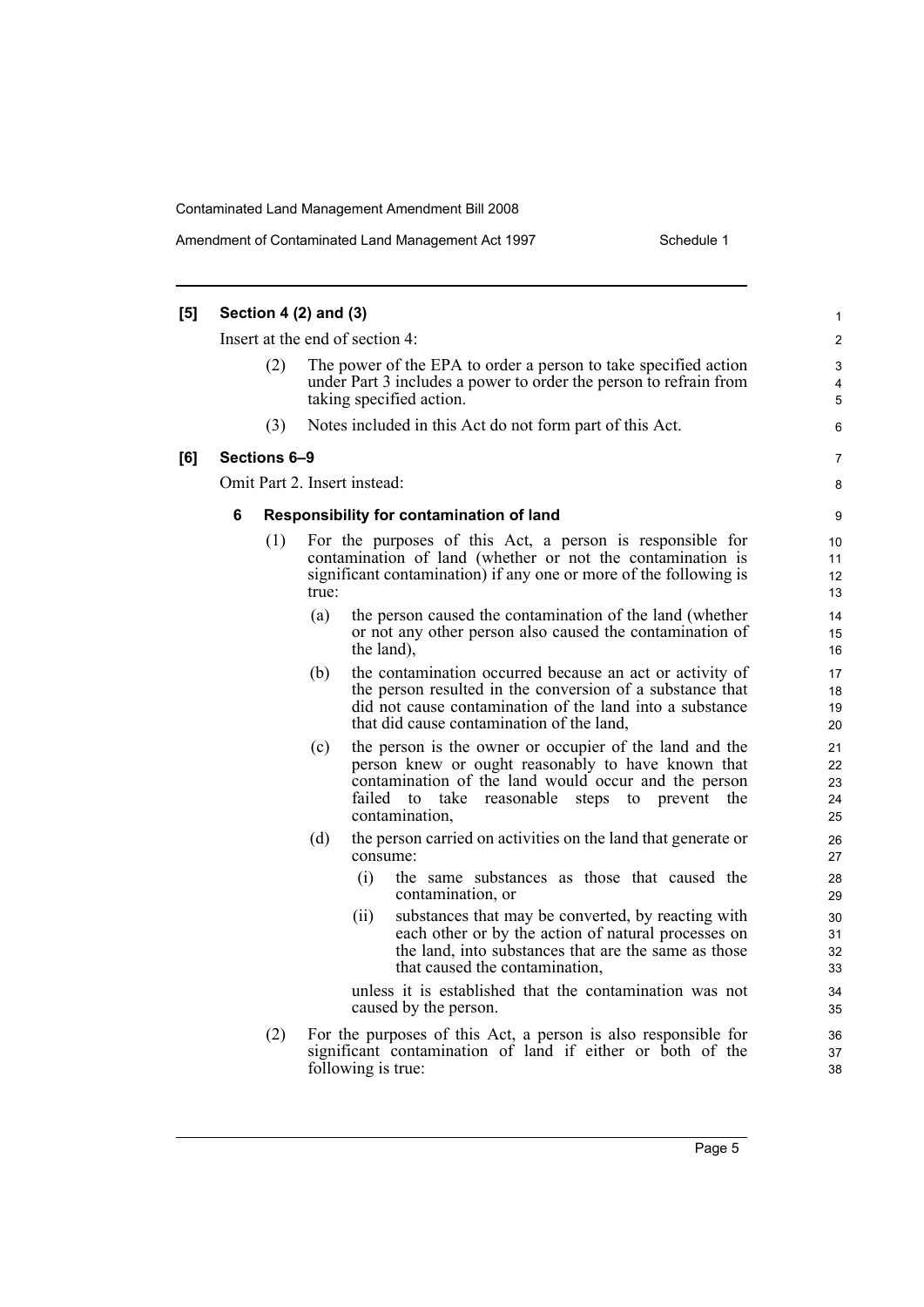Schedule 1 Amendment of Contaminated Land Management Act 1997

(a) the significant contamination occurred because an act or activity of the person resulted in a change in some pre-existing contamination of the land so that the contamination of the land became significant contamination, (b) the significant contamination occurred because an act or

- activity of the person resulted in a change in the approved use of the land and the consequent increase in the risk of harm caused the EPA to identify the land as significantly contaminated land (even if the contamination itself did not change).
- (3) In determining whether a person is responsible for contamination of land, it is irrelevant that the contamination did not arise contemporaneously with the act, activity or omission of the person that ultimately was responsible for (or is taken to be responsible for) the contamination of the land.
- (4) An act referred to in subsection (2) (b) includes the making of an application for an approval under Part 3A, or for development consent under Part 4, of the *Environmental Planning and Assessment Act 1979*.
- (5) A public authority or Minister does not become a person referred to in subsection (2) (b) merely by giving an approval or consent, or concurring in the giving of consent under the *Environmental Planning and Assessment Act 1979*.
- (6) A person who is responsible for contamination continues to be responsible for that contamination under this Act whether or not the person has entered a contract or other arrangement that provides for some other person to be responsible for the contamination or for any harm caused by the contamination.

#### **7 Concept of notional owner**

- (1) For the purposes of this Act, a *notional owner* of land is a person who is a mortgagee in possession of the land or who has a vested interest with respect to the land:
	- (a) that carries an entitlement to have a freehold interest in the land vested in the person, or
	- (b) that enables the person to dispose of or otherwise deal with a freehold interest in the land,

so that the person is able to benefit from the value of the land, or a substantial portion of it, by such vesting, disposal or dealing.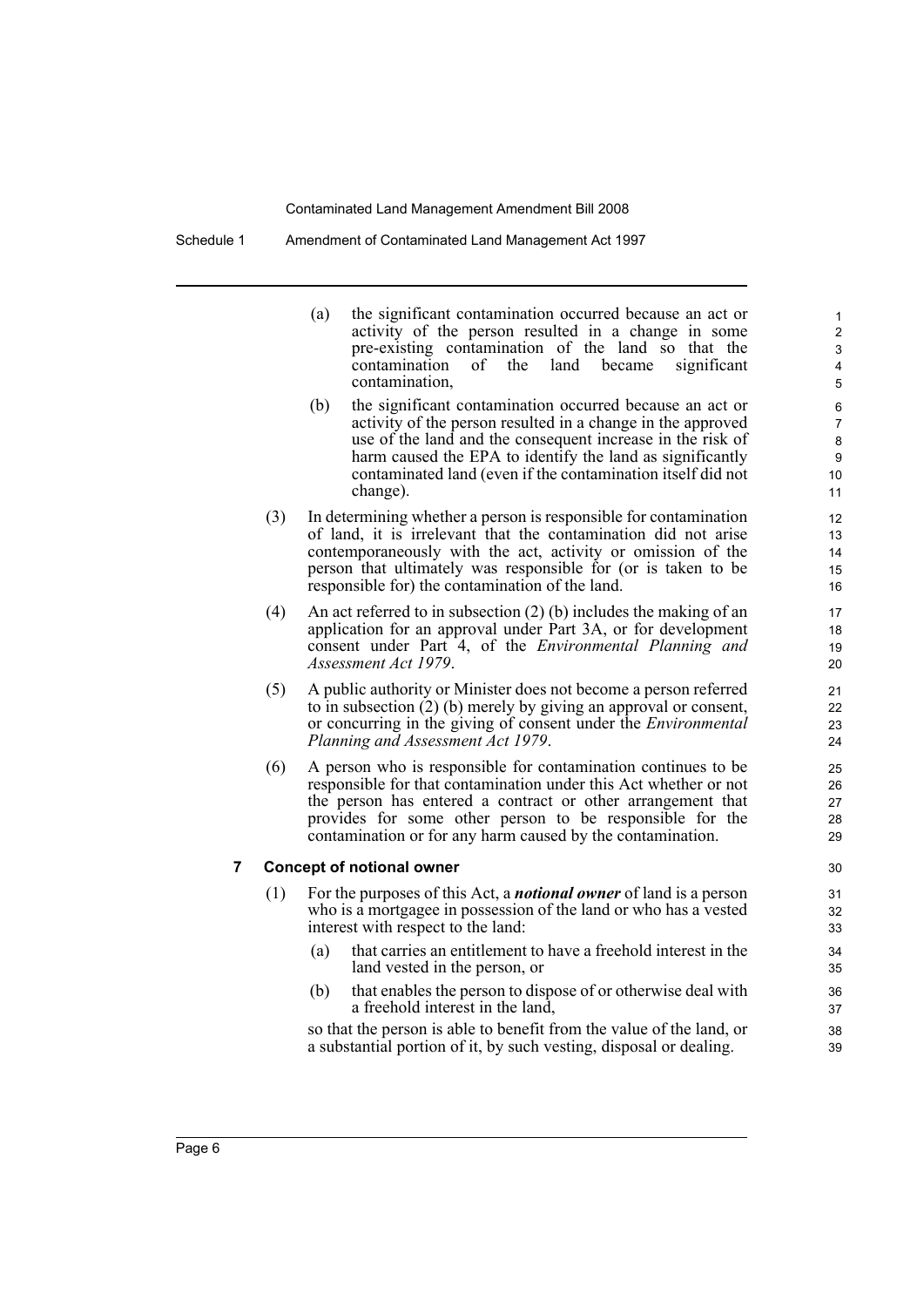|   | (2) |     | Despite subsection $(1)$ , a person is not a notional owner of land:                                                                                                                                                                                                            | 1                        |
|---|-----|-----|---------------------------------------------------------------------------------------------------------------------------------------------------------------------------------------------------------------------------------------------------------------------------------|--------------------------|
|   |     | (a) | if the person, not being a mortgagee in possession of the<br>land, is the owner of the land or is the Crown or a person<br>or body representing the Crown, or                                                                                                                   | $\overline{2}$<br>3<br>4 |
|   |     | (b) | merely because the person has a security (such as a<br>mortgage, charge or lien) over the land, or                                                                                                                                                                              | 5<br>6                   |
|   |     | (c) | merely because the person is a legal<br>personal<br>representative of a person who was an owner of the land<br>immediately before the person's death or the appointment<br>of the representative took effect, or                                                                | 7<br>8<br>9<br>10        |
|   |     | (d) | merely because the person is the Public Trustee and the<br>land is deemed to be vested in the Public Trustee by the<br>operation of section 61 of the Probate and Administration<br><i>Act 1898</i> , or                                                                        | 11<br>12<br>13<br>14     |
|   |     | (e) | if the person would otherwise be a notional owner of land,<br>but:                                                                                                                                                                                                              | 15<br>16                 |
|   |     |     | (i)<br>the person has some security over the land, and                                                                                                                                                                                                                          | 17                       |
|   |     |     | (ii)<br>the person (or a financial controller appointed by the                                                                                                                                                                                                                  | 18                       |
|   |     |     | person) has entered into a contract to sell the land                                                                                                                                                                                                                            | 19                       |
|   |     |     | for the purpose of realising part or all of the value of                                                                                                                                                                                                                        | 20                       |
|   |     |     | the land in order to discharge the obligation so<br>secured.                                                                                                                                                                                                                    | 21<br>22                 |
|   | (3) |     | In subsection $(2)$ (e) (ii), <i>financial controller</i> means a receiver,<br>manager or other person who has possession or control of land for<br>the purpose of realising part or all of the value of the land in order<br>to discharge an obligation secured over the land. | 23<br>24<br>25<br>26     |
| 8 |     |     | <b>General functions of EPA</b>                                                                                                                                                                                                                                                 | 27                       |
|   | (1) |     | It is the duty of the EPA to do the following in a manner and to<br>an extent reasonable in the circumstances:                                                                                                                                                                  | 28<br>29                 |
|   |     | (a) | examine, and respond to, information that it receives of<br>actual or possible contamination of land,                                                                                                                                                                           | 30<br>31                 |
|   |     | (b) | address any contamination that the EPA considers to be<br>significant enough to require regulation under Division 2<br>of Part $3$ ,                                                                                                                                            | 32<br>33<br>34           |
|   |     | (c) | record what it has done under paragraphs (a) and (b) and<br>the reasons for it.                                                                                                                                                                                                 | 35<br>36                 |
|   | (2) |     | It is the duty of the EPA to respond to a person (other than the<br>EPA or an authorised officer) who has furnished information<br>referred to in subsection (1). The response must:                                                                                            | 37<br>38<br>39           |
|   |     | (a) | be made in a reasonable time, and                                                                                                                                                                                                                                               | 40                       |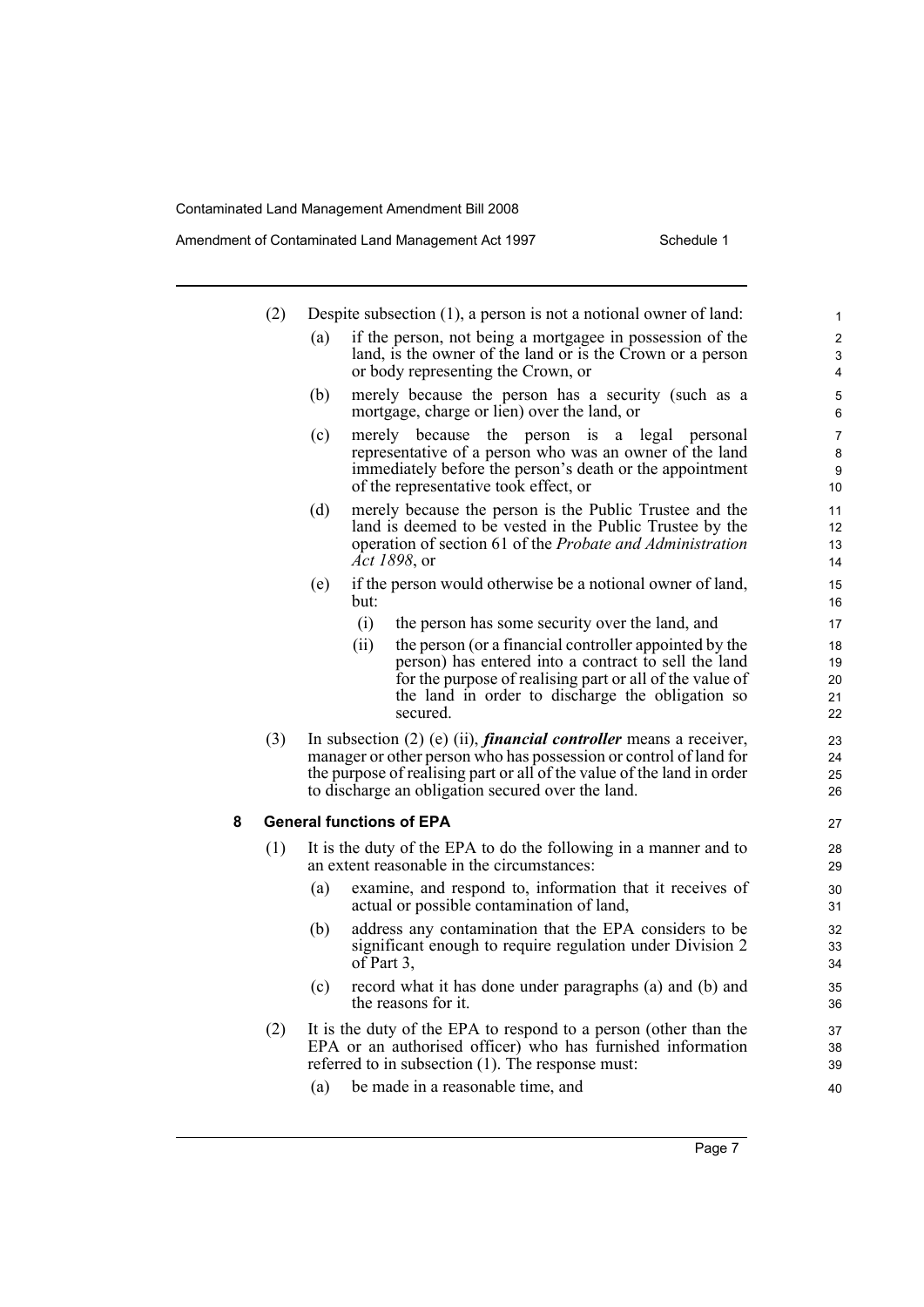(b) state what the EPA has done in relation to the information and the reasons for doing it, and

- (c) be in writing if the information was in writing.
- (3) In addition to any functions the EPA has under this or any other Act, the EPA may take such reasonable steps as it considers necessary in relation to investigating or managing contamination of land (including significantly contaminated land) or the threat of harm from any such contamination.

#### **9 Need to maintain ecologically sustainable development**

- (1) The EPA is to have regard to the principles of ecologically sustainable development in the exercise of its functions under this Act and is to seek the implementation of those principles in the management by other persons of contaminated land.
- (2) In this section, *ecologically sustainable development* and the *principles and programs* that relate to it are to be construed according to their meanings in the statements of principle set out in subsection (3) (the *principles of ecologically sustainable development*).
- (3) Ecologically sustainable development requires the effective integration of economic and environmental considerations in decision-making processes. Ecologically sustainable development can be achieved through the implementation of the following principles and programs:
	- (a) the precautionary principle—namely, that if there are threats of serious or irreversible environmental damage, lack of full scientific certainty should not be used as a reason for postponing measures to prevent environmental degradation. In the application of the precautionary principle, public and private decisions should be guided by:
		- (i) careful evaluation to avoid, wherever practicable, serious or irreversible damage to the environment, and
		- (ii) an assessment of the risk-weighted consequences of various options,
	- (b) inter-generational equity—namely, that the present generation should ensure that the health, diversity and productivity of the environment are maintained or enhanced for the benefit of future generations,
	- (c) conservation of biological diversity and ecological integrity—namely, that conservation of biological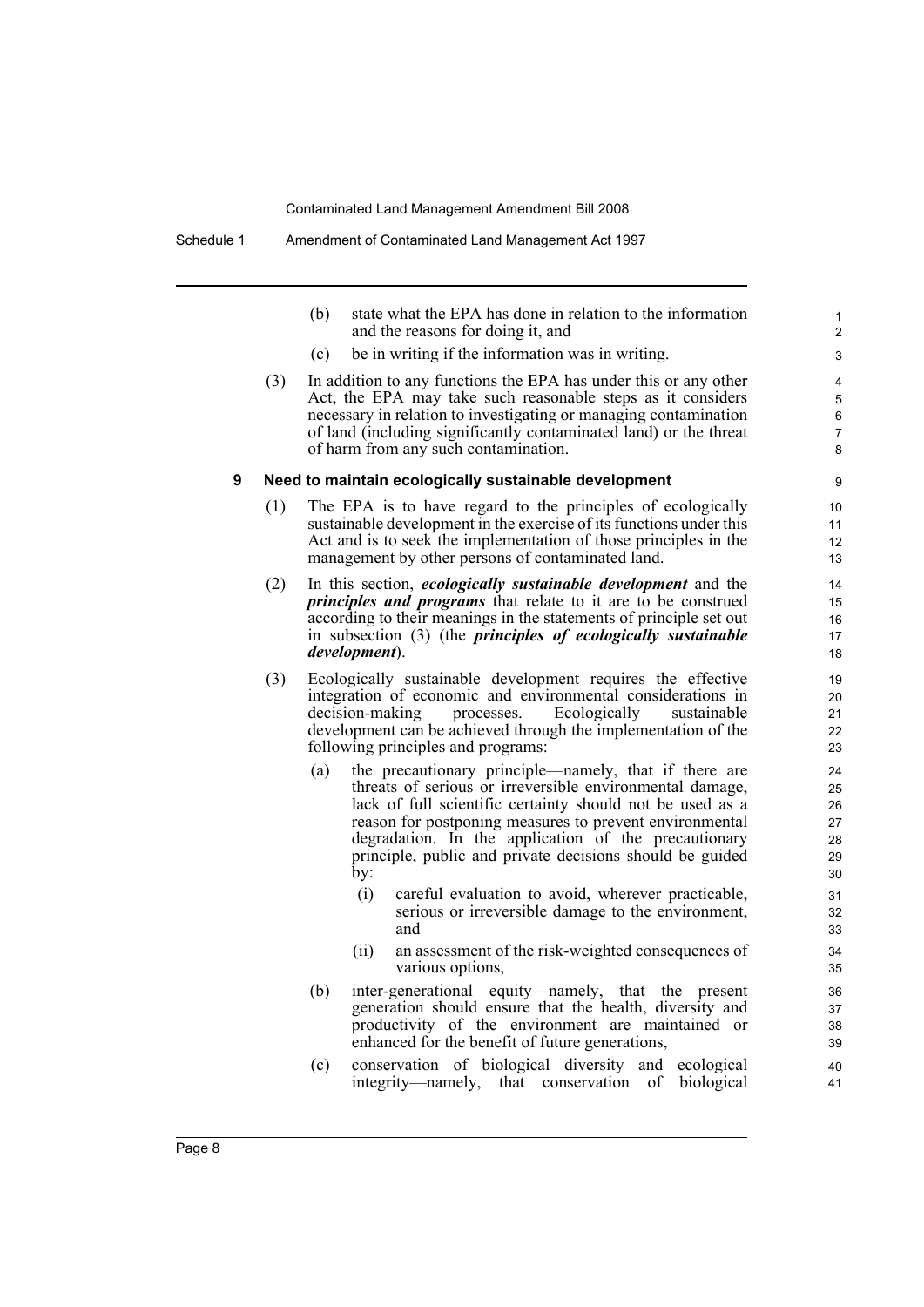diversity and ecological integrity should be a fundamental consideration, (d) improved valuation, pricing and incentive mechanisms namely, that environmental factors should be included in the valuation of assets and services, such as: (i) polluter pays—that is, those who generate pollution and waste should bear the cost of containment, avoidance or abatement, (ii) the users of goods and services should pay prices based on the full life cycle of costs of providing goods and services, including the use of natural resources and assets and the ultimate disposal of any waste, (iii) environmental goals, having been established, should be pursued in the most cost effective way, by establishing incentive structures, including market mechanisms, that enable those best placed to maximise benefits or minimise costs to develop their own solutions and responses to environmental problems. **[7] Part 3, heading** Omit the heading. Insert instead: **Part 3 Management of contaminated land [8] Part 3, Divisions 1 and 2** Omit the Divisions. Insert instead: **Division 1 Preliminary investigation of land 10 Preliminary investigation orders** (1) The EPA may, by order in writing served on a person, direct the person to conduct a preliminary investigation of land specified in the order (the *specified land*) within the time specified in the order to: 10 11 12 13 14 15 16 17 18 19 20 21 22 23 24 25 26 27 28 29 30 31  $32$ 

- (a) investigate whether the land is contaminated with the substances specified in the order (the *specified substances*) being the substances that the EPA reasonably suspects contaminate the specified land, and
- (b) investigate the nature and extent of any such contamination, and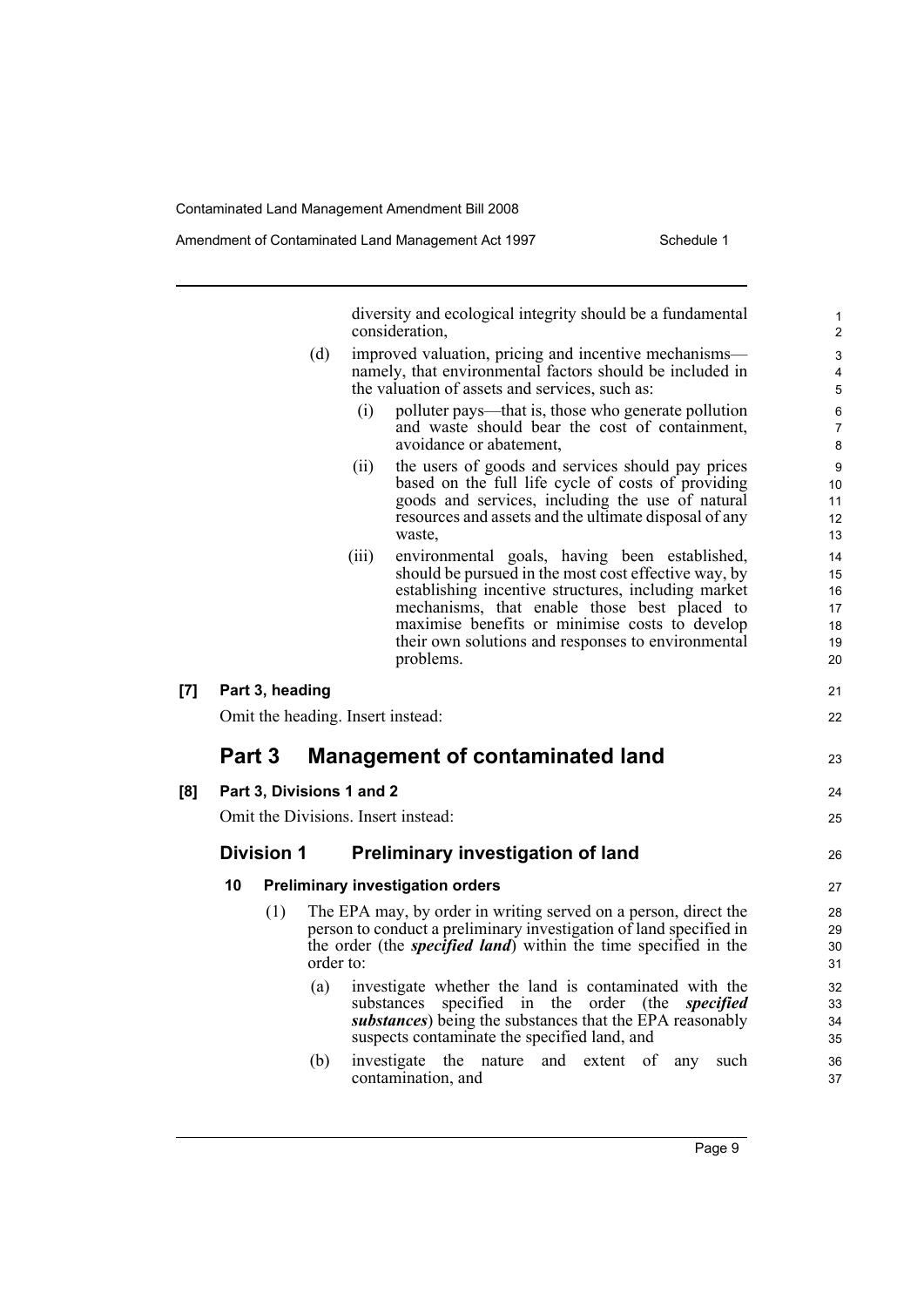|     | (c)                                                               | provide to the EPA such information with respect to the<br>investigation as it may require.                      | 1<br>$\overline{c}$ |  |  |  |  |
|-----|-------------------------------------------------------------------|------------------------------------------------------------------------------------------------------------------|---------------------|--|--|--|--|
| (2) |                                                                   | A substance may be specified in a preliminary investigation order                                                | 3                   |  |  |  |  |
|     | by reference to a chemical group of related substances if the EPA |                                                                                                                  |                     |  |  |  |  |
|     |                                                                   | reasonably suspects that the specified land is contaminated with                                                 | 5                   |  |  |  |  |
|     |                                                                   | one or more of the substances in that group. In such a case each                                                 | 6                   |  |  |  |  |
|     |                                                                   | substance in that group is taken to be a specified substance for the<br>purposes of this section.                | $\overline{7}$<br>8 |  |  |  |  |
|     |                                                                   |                                                                                                                  |                     |  |  |  |  |
| (3) |                                                                   | A preliminary investigation order may be served on any one or<br>more of the following persons:                  | 9<br>10             |  |  |  |  |
|     | (a)                                                               | a person who the EPA reasonably suspects may have been                                                           | 11                  |  |  |  |  |
|     |                                                                   | responsible for contamination of the land with the                                                               | 12                  |  |  |  |  |
|     |                                                                   | specified substance,                                                                                             | 13                  |  |  |  |  |
|     | (b)                                                               | an owner of the specified land,                                                                                  | 14                  |  |  |  |  |
|     | (c)                                                               | a notional owner of the specified land,                                                                          | 15                  |  |  |  |  |
|     | (d)                                                               | a person who carried on activities on the specified land, but                                                    | 16                  |  |  |  |  |
|     |                                                                   | only if the activities are of the sort that:                                                                     | 17                  |  |  |  |  |
|     |                                                                   | generate or consume the same substance as a<br>(i)<br>specified substance, or                                    | 18<br>19            |  |  |  |  |
|     |                                                                   | (ii)<br>generate or consume substances that may be                                                               | 20                  |  |  |  |  |
|     |                                                                   | converted by reacting with each other or by the                                                                  | 21                  |  |  |  |  |
|     |                                                                   | action of natural processes on the land into the same<br>substance as any of the specified substances,           | 22                  |  |  |  |  |
|     |                                                                   |                                                                                                                  | 23                  |  |  |  |  |
|     | (e)                                                               | a public authority.                                                                                              | 24                  |  |  |  |  |
| (4) |                                                                   | In the application of Divisions $5-7$ to a preliminary investigation<br>order, any reference in those Divisions: | 25<br>26            |  |  |  |  |
|     | (a)                                                               | to significantly contaminated land is taken to be a                                                              | 27                  |  |  |  |  |
|     |                                                                   | reference to the specified land, and                                                                             | 28                  |  |  |  |  |
|     | (b)                                                               | to an appropriate person is taken to be a reference to a                                                         | 29                  |  |  |  |  |
|     |                                                                   | person on whom a preliminary investigation order may be<br>served.                                               | 30<br>31            |  |  |  |  |
| (5) |                                                                   | A person (other than a public authority that is not a person                                                     | 32                  |  |  |  |  |
|     |                                                                   | referred to in subsection $(3)$ (a)–(d)) must not, without reasonable                                            | 33                  |  |  |  |  |
|     |                                                                   | excuse, fail to comply with a preliminary investigation order.                                                   | 34                  |  |  |  |  |
|     |                                                                   | Maximum penalty:                                                                                                 | 35                  |  |  |  |  |
|     | (a)                                                               | in the case of a corporation—625 penalty units and, in the                                                       | 36                  |  |  |  |  |
|     |                                                                   | case of a continuing offence, a further penalty of 300                                                           | 37                  |  |  |  |  |
|     |                                                                   | penalty units for each day the offence continues, or                                                             | 38                  |  |  |  |  |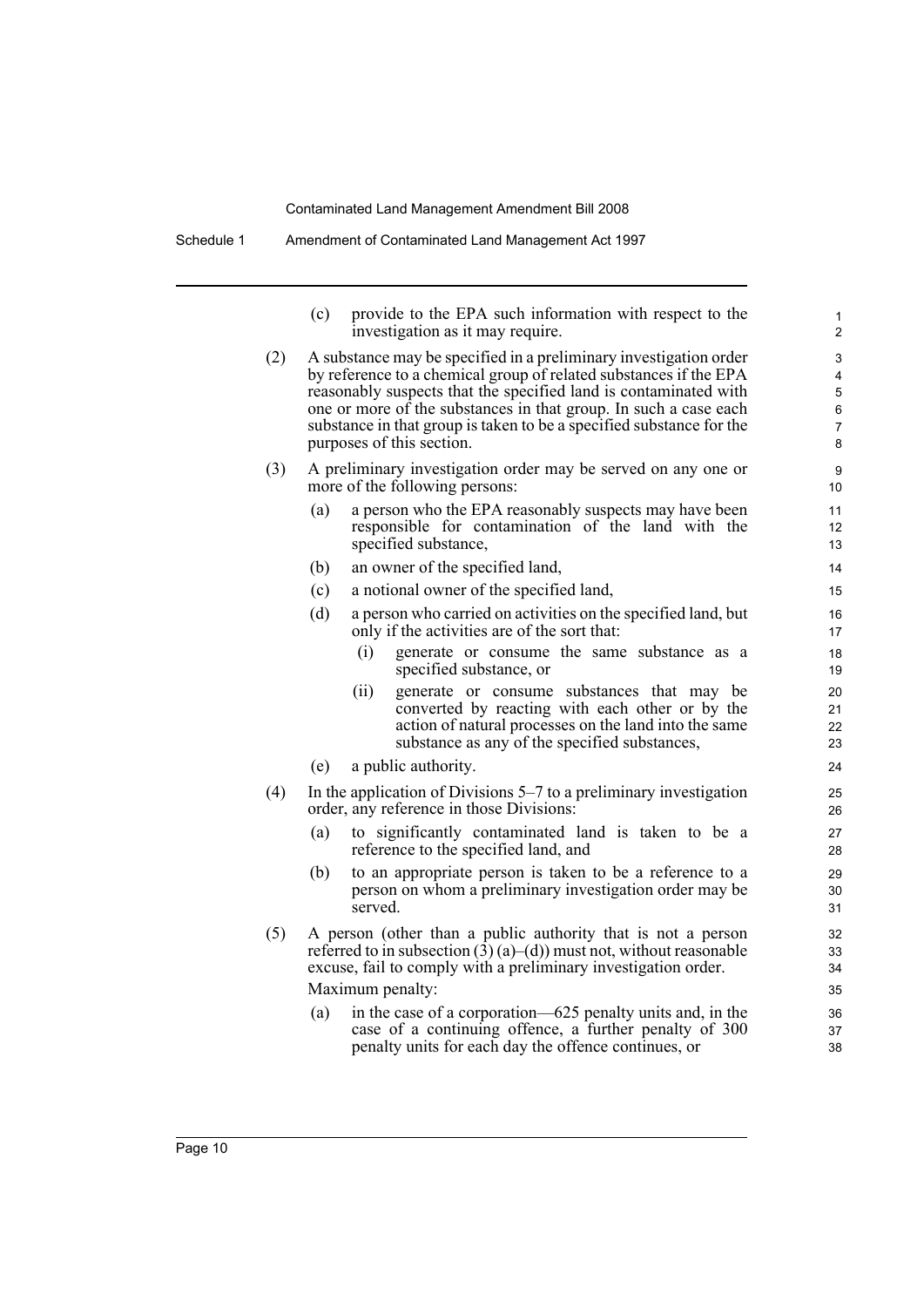#### Amendment of Contaminated Land Management Act 1997 Schedule 1

|    |                   | (b)   | in the case of an individual—300 penalty units and, in the<br>case of a continuing offence, a further penalty of 150<br>penalty units for each day the offence continues.                                                                                                                                                                  | $\mathbf{1}$<br>$\overline{2}$<br>3 |
|----|-------------------|-------|--------------------------------------------------------------------------------------------------------------------------------------------------------------------------------------------------------------------------------------------------------------------------------------------------------------------------------------------|-------------------------------------|
|    | (6)               |       | Without limiting subsection $(5)$ , a person has a reasonable excuse<br>if the person was unable to enter land because of the refusal of<br>access to the land by its occupier in circumstances where entry to<br>that land was essential to enable the person to comply with the<br>relevant part of the preliminary investigation order. | 4<br>5<br>6<br>7<br>8               |
|    | <b>Division 2</b> |       | <b>Regulation of significantly contaminated</b><br>land                                                                                                                                                                                                                                                                                    | 9<br>10                             |
| 11 |                   |       | Declaring land to be significantly contaminated land                                                                                                                                                                                                                                                                                       | 11                                  |
|    | (1)               |       | If the EPA has reason to believe that land is contaminated and<br>that the contamination is significant enough to warrant regulation<br>under this Division, the EPA may declare the land to be<br>significantly contaminated land.                                                                                                        | 12<br>13<br>14<br>15                |
|    | (2)               | that: | The declaration is to be made by notice published in the Gazette                                                                                                                                                                                                                                                                           | 16<br>17                            |
|    |                   | (a)   | describes with reasonable particularity the land that is to be<br>significantly contaminated land, and                                                                                                                                                                                                                                     | 18<br>19                            |
|    |                   | (b)   | specifies the substances that the EPA has reason to believe<br>contaminate the land in such a way as to warrant regulation<br>under this Division, and                                                                                                                                                                                     | 20<br>21<br>22                      |
|    |                   | (c)   | states the harm that the EPA has reason to believe has<br>been, or may be, caused by the substances, and                                                                                                                                                                                                                                   | 23<br>24                            |
|    |                   | (d)   | advises that declaring the land to be significantly<br>contaminated land does not prevent the carrying out of<br>voluntary management of the land by any person, and                                                                                                                                                                       | 25<br>26<br>27                      |
|    |                   | (e)   | advises that any person may, within a period (not being<br>less than 21 days) specified in the notice, make<br>submissions to the EPA on whether the EPA should serve<br>a management order in relation to the land or on any other<br>matter concerning the land.                                                                         | 28<br>29<br>30<br>31<br>32          |
|    | (3)               | a     | Each substance that is specified in the notice under this section is<br>significant contaminant and the actual or possible<br>contamination of the land by the significant contaminant is<br>significant contamination.                                                                                                                    | 33<br>34<br>35<br>36                |
|    | (4)               |       | The EPA is to serve a copy of the notice on:                                                                                                                                                                                                                                                                                               | 37                                  |
|    |                   | (a)   | the owner of the land (or, if the EPA does not know the<br>identity or address of the owner, the notional owner of the                                                                                                                                                                                                                     | 38<br>39                            |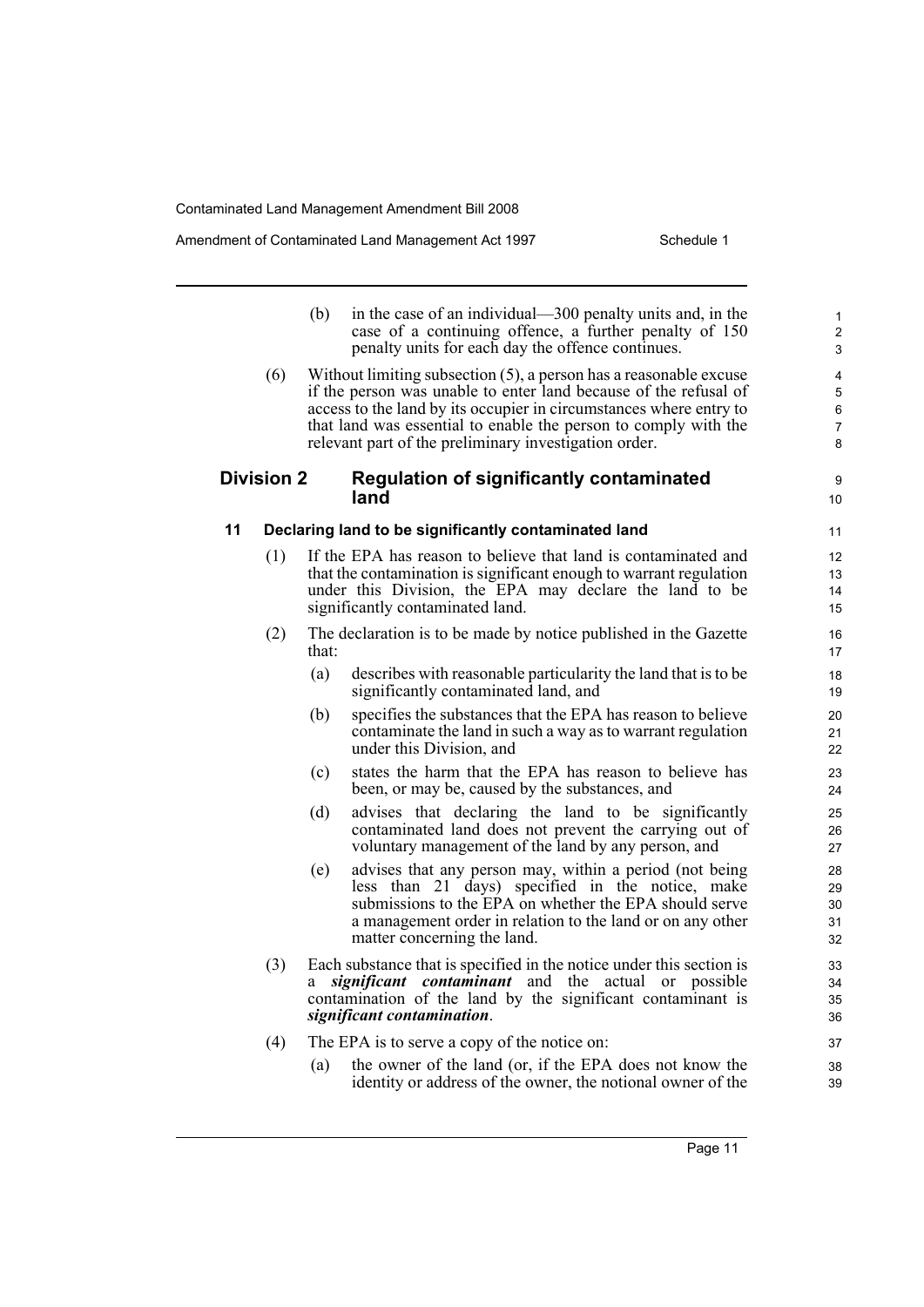land, if any, whose identity and address are known to the EPA), and

- (b) those persons (whose identities and addresses are known to the EPA) who the EPA has reason to believe are responsible for significant contamination of the land, and
- (c) the occupier of the land, and
- (d) the local authority in relation to the land, and
- (e) if the EPA has reason to believe that a significant contaminant of land originates from the use of a cattle dip site on the land in relation to a treatment ordered under the *Stock Diseases Act 1923*—the Director-General of the Department of Primary Industries.
- (5) The EPA is to publish a policy on the Department's website on the Internet setting out how it intends to notify the public about:
	- (a) land that it has declared to be significantly contaminated land, and
	- (b) land that has ceased to be significantly contaminated land,

and it is to notify the public in accordance with that policy. However, failure to comply with this subsection does not invalidate any notice under this section.

#### **12 Matters to be considered before declaring land to be significantly contaminated land**

- (1) Before declaring land to be significantly contaminated land under section 11, the EPA is to take into account any relevant guidelines and each of the following matters with respect to the substances that the EPA believes cause the land to be contaminated:
	- (a) whether the substances have already caused harm (for example in the form of toxic effects on plant or animal life),
	- (b) whether the substances are toxic, persistent or bioaccumulative or are present in large quantities or high concentrations or occur in combinations,
	- (c) whether there are exposure pathways available to the substances (that is, the routes whereby the substances may proceed from the source of the contamination to human beings or other aspects of the environment),
	- (d) whether the uses to which the land and land adjoining it are currently being put are such as to increase the risk of harm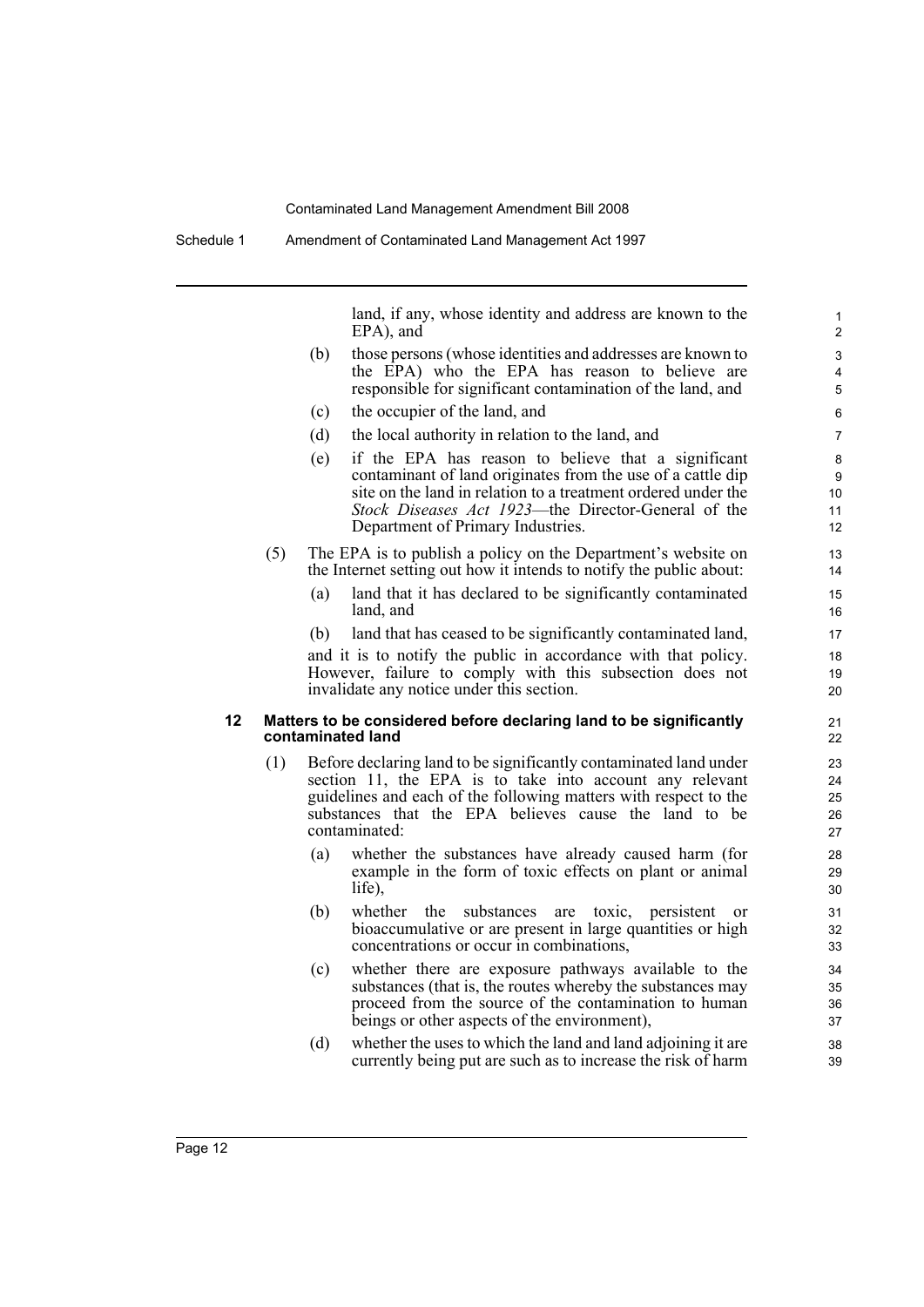from the substances (for example, use for child care, dwellings or domestic food production),

- (e) whether the approved uses of the land and land adjoining it are such as to increase the risk of harm from the substances,
- (f) whether the substances have migrated or are likely to migrate from the land (whether because of the nature of the substances or because of the nature of the land).
- (2) The EPA may declare land to be significantly contaminated land under section 11 even if the possible harm could come into existence only in certain circumstances of occupation or use of the land and those circumstances do not exist at that time. However, the circumstances must be reasonably foreseeable, and consistent with the approved use of the land, at that time.

#### **13 Choice of appropriate person to be made subject to management order**

- (1) If the EPA makes a management order in respect of significantly contaminated land, the order must specify one or more appropriate persons (or public authorities that are not appropriate persons) as the subject of the management order.
- (2) The EPA is to choose the appropriate persons from among the following persons:
	- (a) a person who is responsible for significant contamination of the land (whether or not there may be other persons who are also responsible),
	- (b) an owner of the land (whether or not the person is responsible for contamination of the land),
	- (c) a notional owner of the land (whether or not the person is responsible for contamination of the land).
- (3) In determining the appropriate persons, the EPA is, as far as practicable, to specify a person referred to in subsection (2) (a) over a person referred to in subsection  $(2)$  (b) or (c) and to specify a person referred to in subsection (2) (b) over a person referred to in subsection  $(2)$  (c).
- (4) For the purposes of this section, it is not practicable to specify a person if:
	- (a) there is no such person, or
	- (b) the EPA cannot, after reasonable inquiry, find out the identity or location of the person, or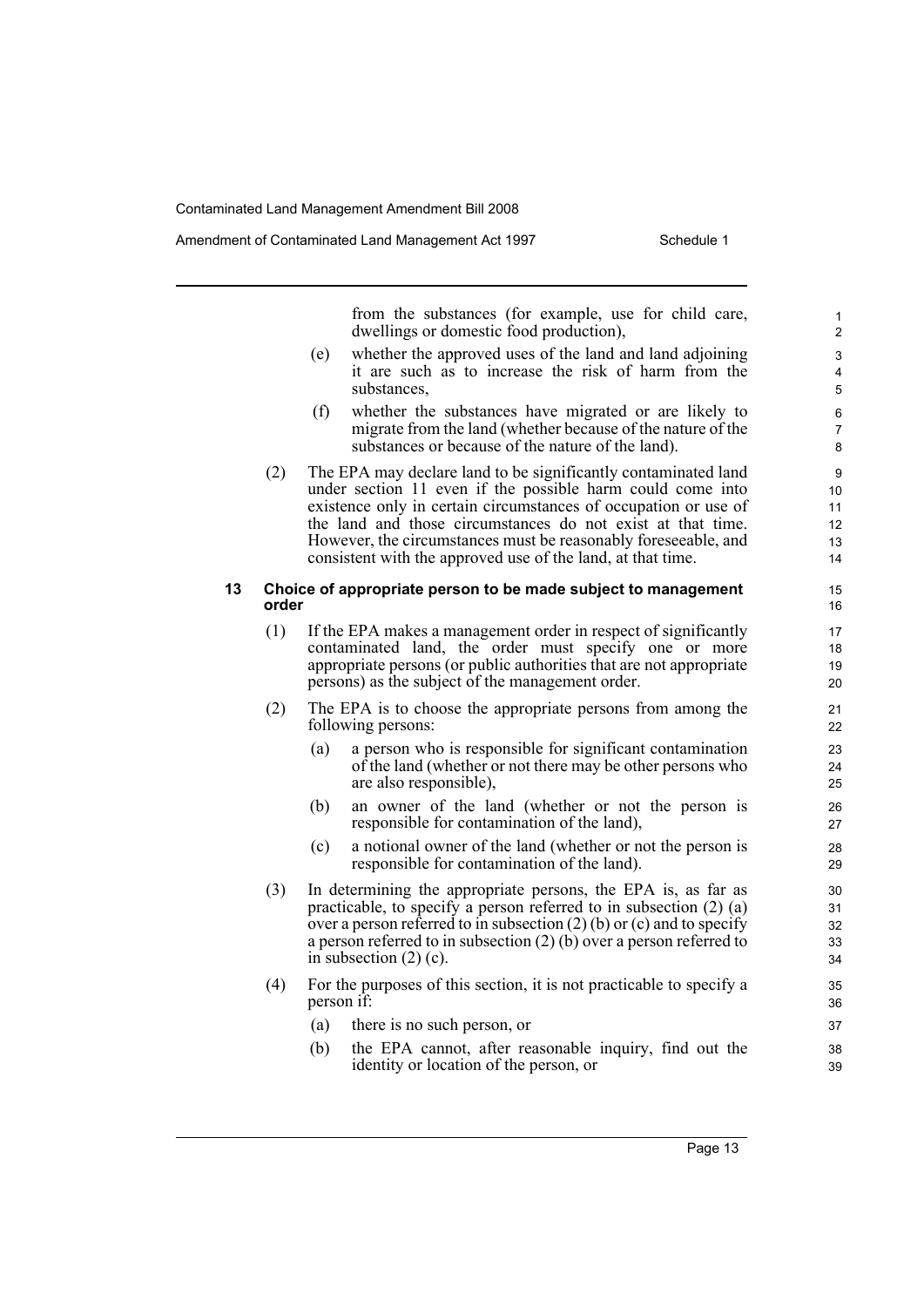Schedule 1 Amendment of Contaminated Land Management Act 1997

(c) the person, in the opinion of the EPA, is unable to pay the person's debts or would, if the person took steps to comply with the management order, become unable to pay the person's debts.

- (5) Despite subsection (2), in the case where a significant contaminant of the land originates from the use of a cattle dip site on the land in relation to a treatment ordered under the *Stock Diseases Act 1923*, the appropriate person is:
	- (a) except in the case referred to in paragraph (b)—the Director-General of the Department of Primary Industries, or
	- (b) if a person is responsible for significant contamination of the land (whether or not there are other persons who are responsible for such contamination of the land) because of the operation of section 6 (2) (b)—that person.
- (6) Any public authority may be specified as the subject of a management order whether or not as an appropriate person.

**Note.** A person (including a public authority) who takes action concerning land may have rights of recovery against any relevant contaminator of the land—see Division 6.

#### **14 Management orders**

- (1) The EPA may, by order in writing served on a person who is an appropriate person or a public authority, direct the person to do one or both of the following in relation to significantly contaminated land, within such reasonable time as is specified in the order:
	- (a) carry out any action in relation to the management of the land that may be specified in the order in accordance with this Division,
	- (b) submit for the EPA's approval a plan of management of the land (a *plan of management*).
- (2) The EPA must serve a copy of the management order on each of the following persons in addition to any person on whom the management order has been served under subsection (1):
	- (a) the owner of the land (or, if the EPA does not know the identity or address of the owner, any notional owner of the land whose identity and address are known to the EPA), and
	- (b) those persons (whose identities and addresses are known to the EPA) who the EPA has reason to believe may be responsible for the significant contamination of the land.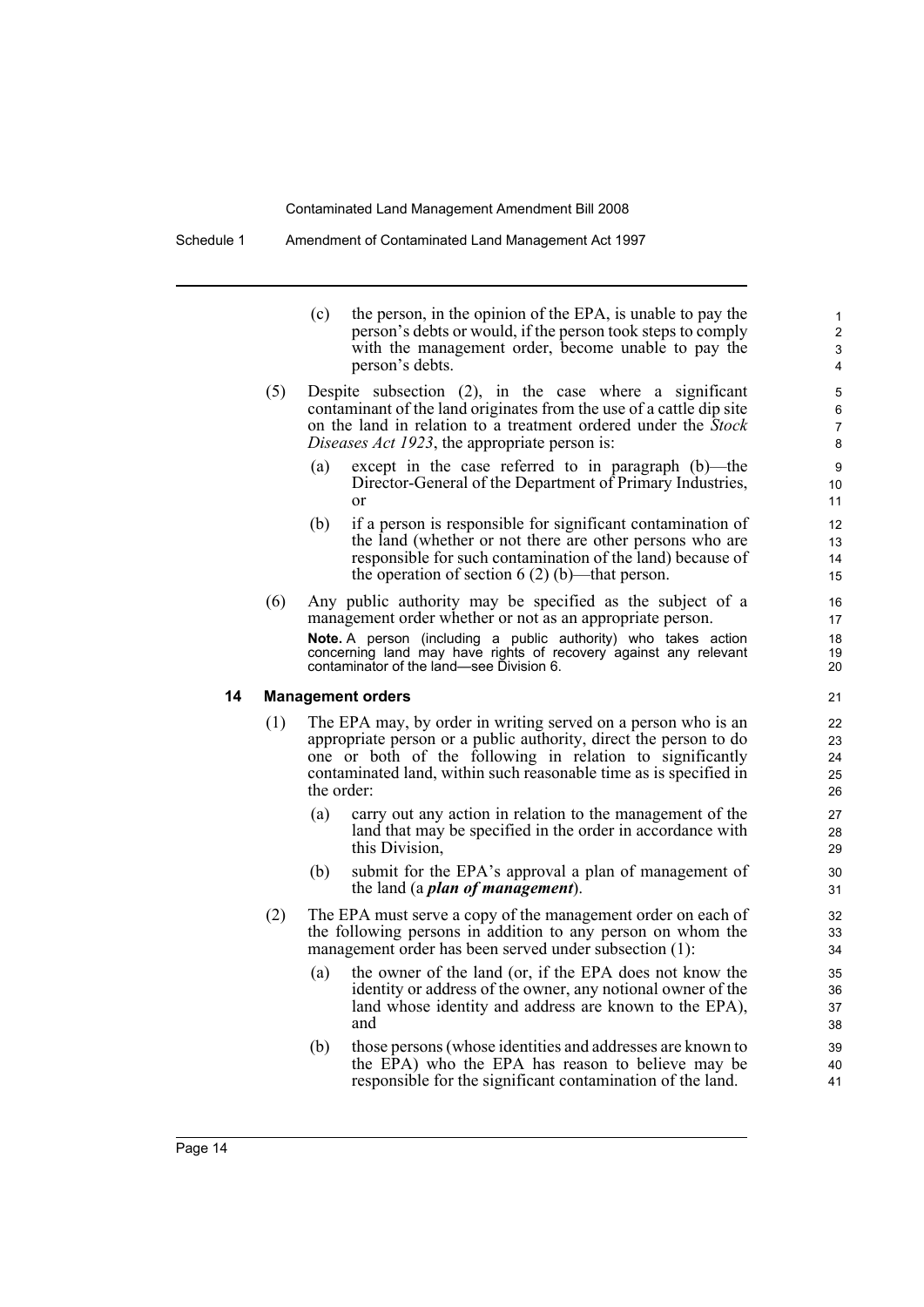#### Amendment of Contaminated Land Management Act 1997 Schedule 1

|    | (3) |         | A management order may adopt, with or without modification, a<br>plan of management submitted in accordance with a previous<br>management order or, at the discretion of the EPA, a plan<br>recommended by the EPA or submitted by a site auditor.                                                                          | 1<br>$\overline{c}$<br>3<br>4 |
|----|-----|---------|-----------------------------------------------------------------------------------------------------------------------------------------------------------------------------------------------------------------------------------------------------------------------------------------------------------------------------|-------------------------------|
|    | (4) |         | The EPA must not serve a management order on a person unless<br>it has considered any submissions it has received in accordance<br>with section 11 $(2)$ (e) as to whether the management order<br>should be made.                                                                                                          | 5<br>6<br>7<br>8              |
|    | (5) |         | Despite subsection (4), the EPA may serve a management order<br>on a person at any time if it considers that it is in the public<br>interest to do so.                                                                                                                                                                      | 9<br>10<br>11                 |
|    | (6) |         | A person (other than a public authority that is not an interested<br>person with respect to the relevant land) served with a<br>management order must not, without reasonable excuse, fail to<br>comply with the order.<br>Maximum penalty:                                                                                 | 12<br>13<br>14<br>15<br>16    |
|    |     | (a)     | in the case of a corporation— $1,250$ penalty units and, in<br>the case of a continuing offence, a further penalty of 600<br>penalty units for each day the offence continues, or                                                                                                                                           | 17<br>18<br>19                |
|    |     | (b)     | in the case of an individual—600 penalty units and, in the<br>case of a continuing offence, a further penalty of 300<br>penalty units for each day the offence continues.                                                                                                                                                   | 20<br>21<br>22                |
|    | (7) |         | Without limiting subsection $(6)$ , a person has a reasonable excuse<br>if the person was unable to enter land because of the refusal of<br>access to the land by its occupier in circumstances where entry to<br>that land was essential to enable the person to comply with the<br>relevant part of the management order. | 23<br>24<br>25<br>26<br>27    |
|    | (8) | effect. | If land ceases to be significantly contaminated land, all<br>management orders in force in relation to the land cease to have                                                                                                                                                                                               | 28<br>29<br>30                |
| 15 |     |         | Details of management order                                                                                                                                                                                                                                                                                                 | 31                            |
|    | (1) |         | A management order must specify the following matters:                                                                                                                                                                                                                                                                      | 32                            |
|    |     | (a)     | the significantly contaminated land to which it applies,                                                                                                                                                                                                                                                                    | 33                            |
|    |     | (b)     | the nature of the significant contamination (and the nature<br>of any harm that has been or may be caused) that the EPA<br>believes may affect the land,                                                                                                                                                                    | 34<br>35<br>36                |
|    |     | (c)     | the action that the person subject to the management order<br>must take,                                                                                                                                                                                                                                                    | 37<br>38                      |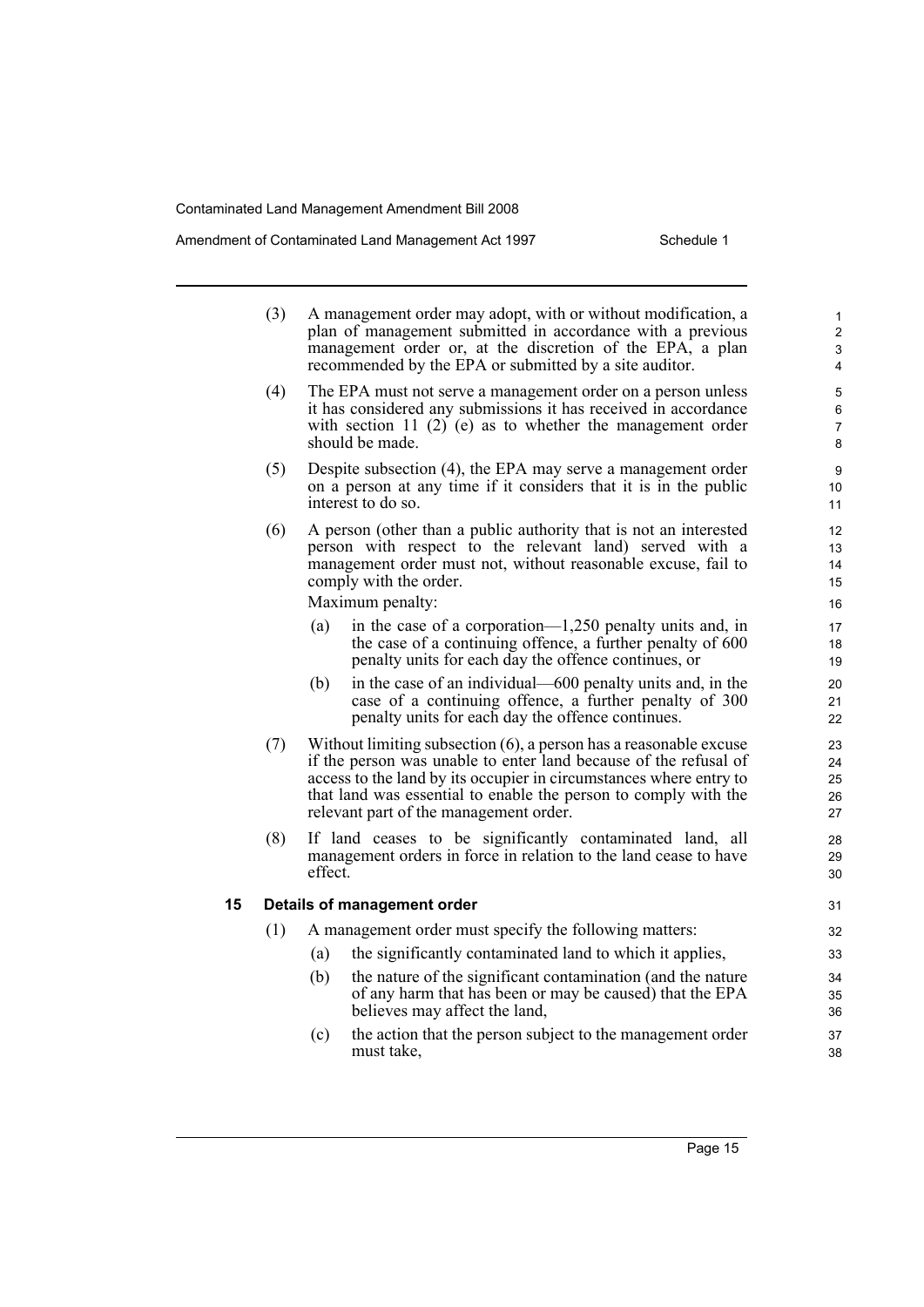|    |     | (d) | a reasonable period for taking that action,                                                                                                                                                                                                                                                                                                                                                          | 1                               |
|----|-----|-----|------------------------------------------------------------------------------------------------------------------------------------------------------------------------------------------------------------------------------------------------------------------------------------------------------------------------------------------------------------------------------------------------------|---------------------------------|
|    |     | (e) | any other matter prescribed by the regulations.                                                                                                                                                                                                                                                                                                                                                      | $\overline{c}$                  |
|    | (2) |     | The period for taking action must exceed by a reasonable amount<br>the period for lodging an appeal against the management order,<br>except if the EPA considers that the nature of the harm or possible<br>harm presented by the contamination is so serious that, in the<br>public interest, action during the period for lodging an appeal is<br>necessary.<br>Note. Part 6 provides for appeals. | 3<br>4<br>5<br>6<br>7<br>8<br>9 |
|    | (3) |     | A management order does not confer power on the person subject<br>to it to enter or do anything on land, for the purposes of giving<br>effect to the management order, without the consent of the<br>occupier of the land.                                                                                                                                                                           | 10<br>11<br>12<br>13            |
| 16 |     |     | Actions that may be required by management order                                                                                                                                                                                                                                                                                                                                                     | 14                              |
|    |     |     | Without limiting section 14 or 15, a management order may<br>require a person who is subject to the order to do any one or more<br>of the following:                                                                                                                                                                                                                                                 | 15<br>16<br>17                  |
|    |     | (a) | to investigate the existence, nature and extent of any<br>significant contamination<br>of<br>significantly<br>the<br>contaminated land to which the order relates,                                                                                                                                                                                                                                   | 18<br>19<br>20                  |
|    |     | (b) | to investigate the nature and extent of any harm that has<br>been or may be caused by the significant contamination of<br>the land,                                                                                                                                                                                                                                                                  | 21<br>22<br>23                  |
|    |     | (c) | to investigate the most appropriate means for undertaking<br>remediation of the land,                                                                                                                                                                                                                                                                                                                | 24<br>25                        |
|    |     | (d) | to carry out remediation of the land,                                                                                                                                                                                                                                                                                                                                                                | 26                              |
|    |     | (e) | to monitor the effectiveness of any remediation or the risk<br>of harm presented by the significant contamination of the<br>land,                                                                                                                                                                                                                                                                    | 27<br>28<br>29                  |
|    |     | (f) | to erect a fence, wall, bund or other barrier in a specified<br>place on the land,                                                                                                                                                                                                                                                                                                                   | 30<br>31                        |
|    |     | (g) | to treat, store or contain on the land, or remove from the<br>land and treat or dispose of, any solid or liquid materials<br>including any soil, sand, rock or water,                                                                                                                                                                                                                                | 32<br>33<br>34                  |
|    |     | (h) | to vacate, or cease to carry on any activity on, the land or<br>any part of it,                                                                                                                                                                                                                                                                                                                      | 35<br>36                        |
|    |     | (i) | to display on the land any specified sign or notice,                                                                                                                                                                                                                                                                                                                                                 | 37                              |
|    |     | (j) | to refrain from disturbing or further disturbing the land in<br>a specified manner or below a specified depth,                                                                                                                                                                                                                                                                                       | 38<br>39                        |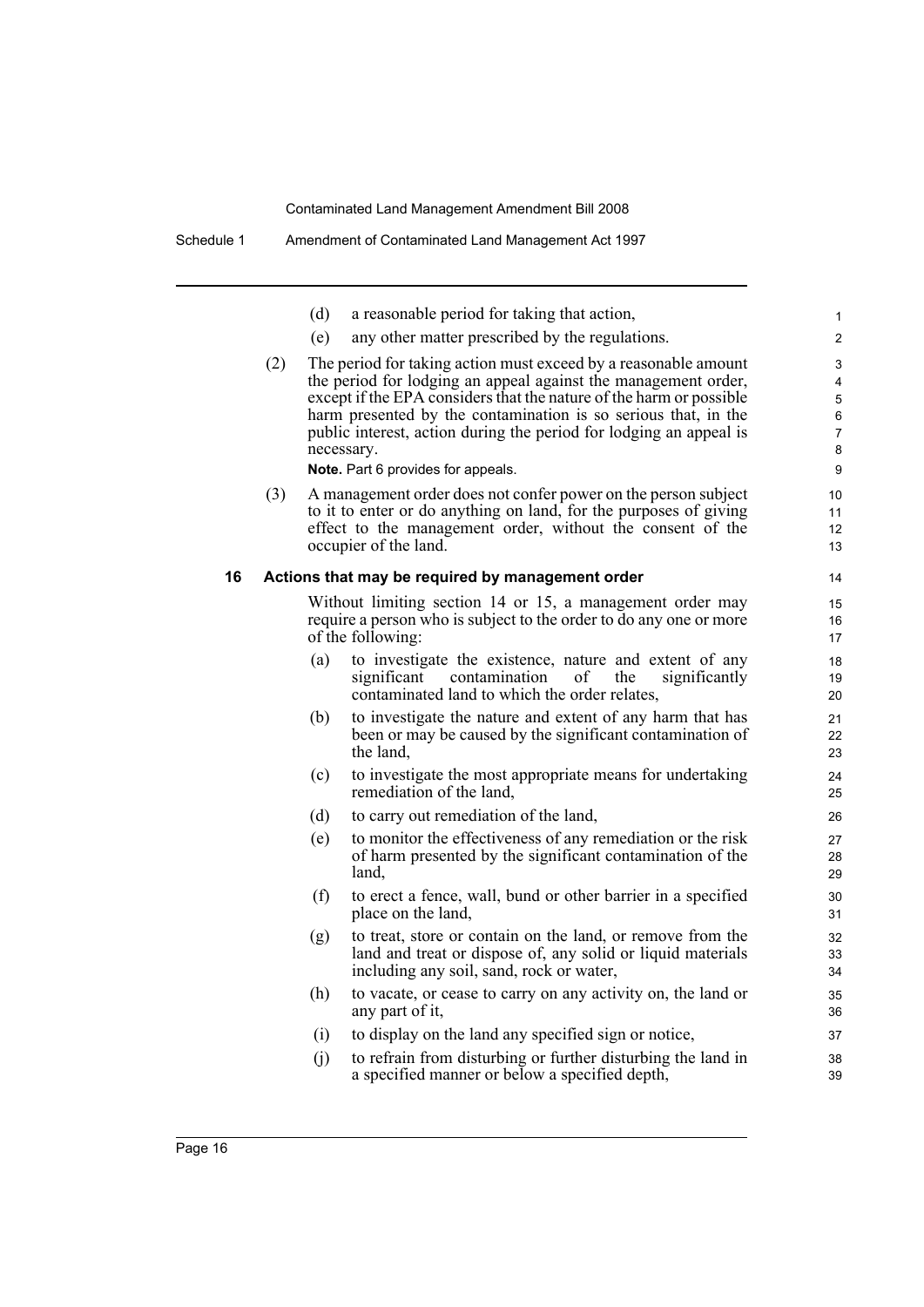#### Amendment of Contaminated Land Management Act 1997 Schedule 1

|    |     | (k)                        | to enter any specified land (which may, but need not, be<br>the significantly contaminated land) in order to carry out<br>the management order,                                                                                              |
|----|-----|----------------------------|----------------------------------------------------------------------------------------------------------------------------------------------------------------------------------------------------------------------------------------------|
|    |     | $\left( \mathrm{l}\right)$ | to serve notice of the management order on those persons<br>who occupy land, access to which is necessary for the<br>person to carry out the management order,                                                                               |
|    |     | (m)                        | to have specified actions audited by a site auditor under<br>Part 4,                                                                                                                                                                         |
|    |     | (n)                        | to make progress reports to the EPA,                                                                                                                                                                                                         |
|    |     | (0)                        | if the person finds that groundwater is contaminated, to<br>report that fact to the Minister administering the Water<br>Management Act 2000,                                                                                                 |
|    |     | (p)                        | to make available for inspection by any person, free of<br>charge, a report on the action taken under the management<br>order, or the plan of management, and provide a copy of<br>such a report or plan to any person for a reasonable fee, |
|    |     | (q)                        | to advertise and conduct meetings for the public to receive<br>progress reports, and to make comments, on the action<br>taken under the management order or on the plan of<br>management,                                                    |
|    |     | (r)                        | to inform the EPA of any change in the ownership or<br>occupancy of the land, to the extent that the person is<br>aware of the change.                                                                                                       |
| 17 |     |                            | <b>Voluntary management proposals</b>                                                                                                                                                                                                        |
|    | (1) | with                       | This section applies where one or more persons furnish the EPA<br>a proposal for the management of significantly<br>contaminated land (a <i>voluntary management proposal</i> ).                                                             |
|    | (2) | <i>party</i> ).            | The EPA may approve a voluntary management proposal in<br>respect of one or more of the parties to the proposal (an <i>approved</i>                                                                                                          |
|    | (3) |                            | The EPA may approve a voluntary management proposal<br>unconditionally or subject to conditions by notice in writing<br>served on each approved party.                                                                                       |
|    | (4) |                            | The EPA must not approve a voluntary management proposal<br>unless it is satisfied that:                                                                                                                                                     |

(a) the terms of the voluntary management proposal, as modified by any conditions to be imposed by the EPA, are appropriate (including any plan of management, provision for giving notice and terms setting out a timetable or requiring progress reports), and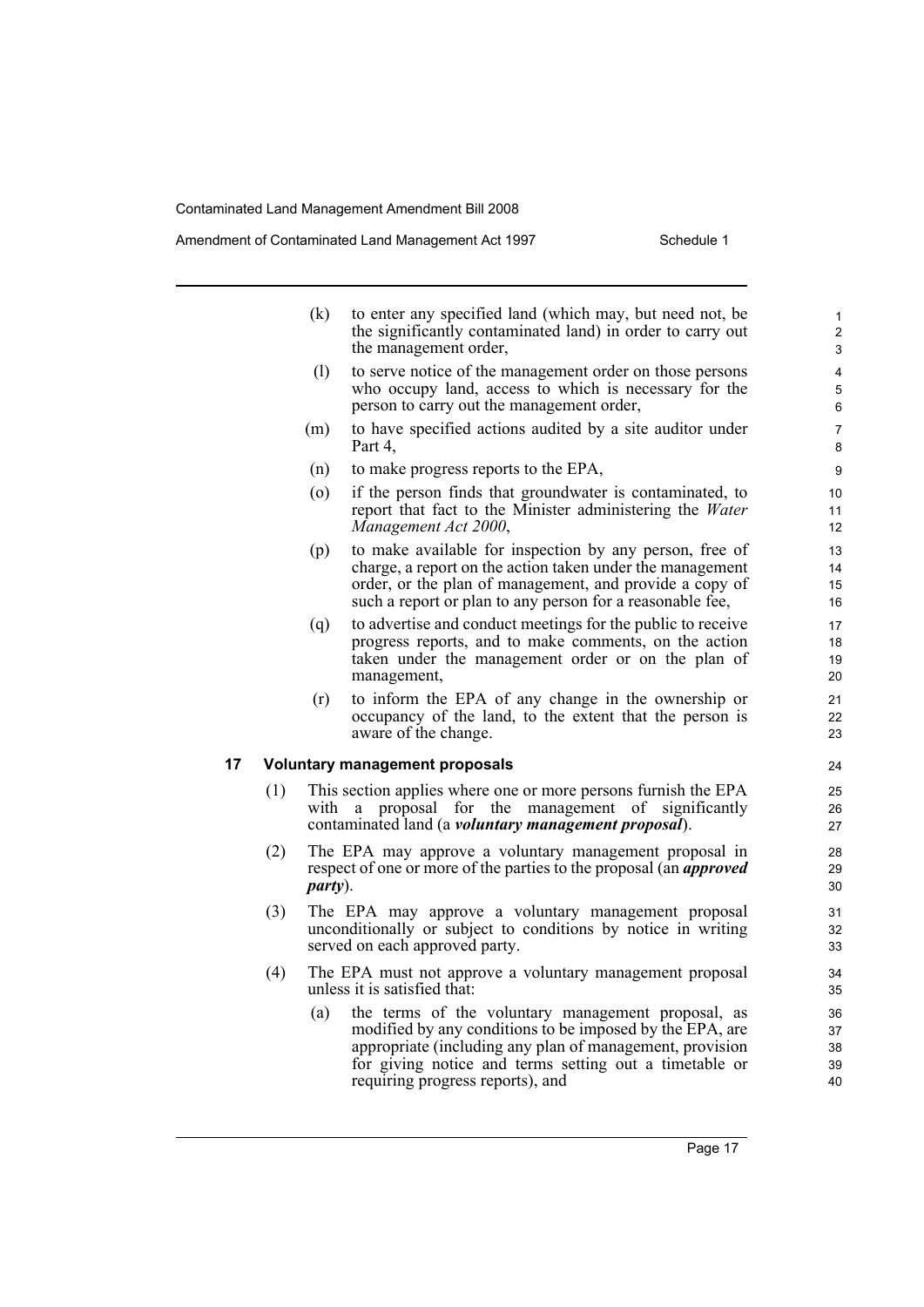Schedule 1 Amendment of Contaminated Land Management Act 1997

|     | (b)       |        | the parties to the proposal have taken all reasonable steps<br>to identify and find every owner and notional owner of the<br>land and every person responsible for significant<br>contamination of the land, and                                                                                                      | 1<br>2<br>3<br>4              |
|-----|-----------|--------|-----------------------------------------------------------------------------------------------------------------------------------------------------------------------------------------------------------------------------------------------------------------------------------------------------------------------|-------------------------------|
|     | (c)       |        | the parties to the proposal have given those persons<br>identified and found a reasonable opportunity to<br>participate in the formulation and carrying out of the<br>proposal on reasonable terms.                                                                                                                   | 5<br>6<br>$\overline{7}$<br>8 |
| (5) |           |        | Despite subsection (4), the EPA may approve a voluntary<br>management proposal even if it is not satisfied as to the matters<br>set out in subsection (4) (b) and (c), but only if the EPA makes it<br>a condition of its approval that the parties to the proposal cannot<br>recover contributions under Division 6. | 9<br>10<br>11<br>12<br>13     |
| (6) |           |        | The EPA may serve a management order in relation to<br>significantly contaminated land that is the subject of an approved<br>voluntary management proposal but only on:                                                                                                                                               | 14<br>15<br>16                |
|     | (a)       |        | an appropriate person or public authority who is not an<br>approved party to the proposal, or                                                                                                                                                                                                                         | 17<br>18                      |
|     | (b)       | EPA:   | an appropriate person or public authority who is an<br>approved party to the proposal, if in the opinion of the                                                                                                                                                                                                       | 19<br>20<br>21                |
|     |           | (i)    | the terms of the approved proposal are not carried<br>out, or                                                                                                                                                                                                                                                         | 22<br>23                      |
|     |           | (ii)   | the management order relates to a matter that is not<br>adequately addressed by the proposal, or                                                                                                                                                                                                                      | 24<br>25                      |
|     |           | (iii)  | its approval to the proposal was given on the basis<br>of false or misleading information.                                                                                                                                                                                                                            | 26<br>27                      |
| (7) | proposal: |        | A proposal ceases to be an approved voluntary management                                                                                                                                                                                                                                                              | 28<br>29                      |
|     | (a)       | party: | if the EPA by notice in writing served on each approved                                                                                                                                                                                                                                                               | 30<br>31                      |
|     |           | (i)    | specifies that it is satisfied that the terms of the<br>voluntary management proposal have all been<br>carried out, or                                                                                                                                                                                                | 32<br>33<br>34                |
|     |           | (ii)   | withdraws at any time its approval of the voluntary<br>management proposal, and                                                                                                                                                                                                                                       | 35<br>36                      |
|     | (b)       |        | at the time specified in the notice, or if no time is specified,<br>at the time the notice is served on each approved party.                                                                                                                                                                                          | 37<br>38                      |
| (8) |           |        | If a proposal (other than a proposal referred to in subsection $(5)$ )<br>ceases to be an approved voluntary management proposal, the<br>approved parties may recover contributions for carrying out                                                                                                                  | 39<br>40<br>41                |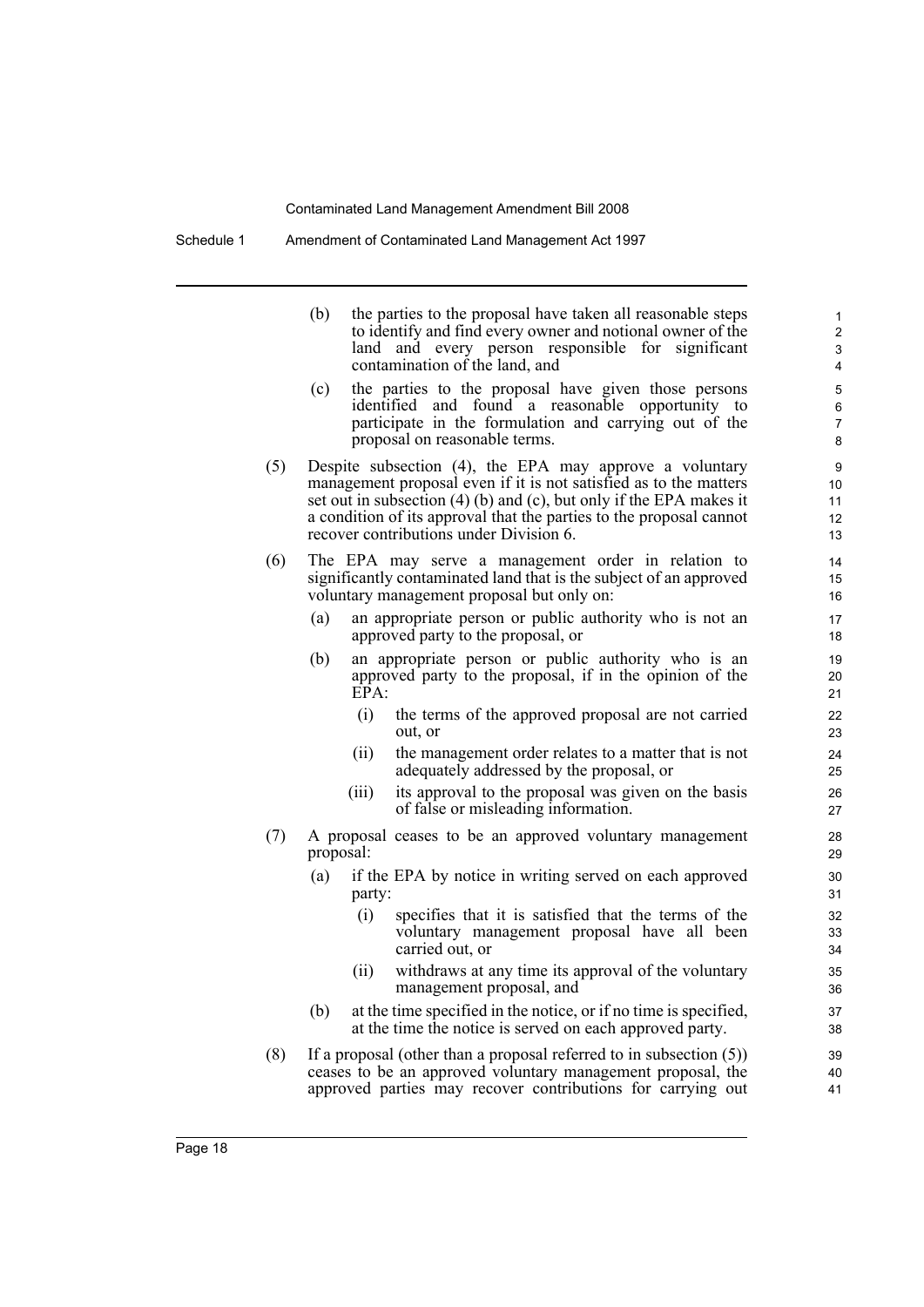Amendment of Contaminated Land Management Act 1997 Schedule 1

requirements under the approved voluntary management proposal in accordance with Division 6 as if the requirements had been carried out under a management order. **[9] Part 3, Divisions 3–7** Omit the Divisions. Insert instead: **Division 3 Ongoing maintenance of management action 28 Ongoing maintenance orders** (1) This section applies to land that has been the subject of a management order or an approved voluntary management proposal (whether or not the land is significantly contaminated land). (2) The EPA may, by order in writing served on a person who is an owner or occupier of land to which this section applies, direct the person to do one or more of the following in relation to the land, commencing within such reasonable time as may be specified in the order: (a) to carry out any ongoing management of the land that is specified in the order, (b) to provide reports to the EPA or any other specified person at specified periods or on the occurrence of any specified event, (c) to inform the EPA of any change in the ownership or occupancy of the land, to the extent that the person is aware of the change, (d) to not carry out specified activities on the land and to not permit other persons to carry out any such activities on the land, (e) to not use the land for specified purposes and to not permit other persons to use the land for those purposes, (f) to carry out any other requirement in relation to the ongoing monitoring and maintenance of the land that is prescribed by the regulations. (3) An ongoing maintenance order is to specify when it ceases to have effect by reference to: (a) the end of a specified period, or (b) the occurrence of a specified event or set of circumstances, or 1  $\overline{2}$ 3 4 5 6 7 8 9 10 11 12 13 14 15 16 17 18 19 20 21 22 23 24 25 26 27 28 29 30 31 32 33 34 35 36 37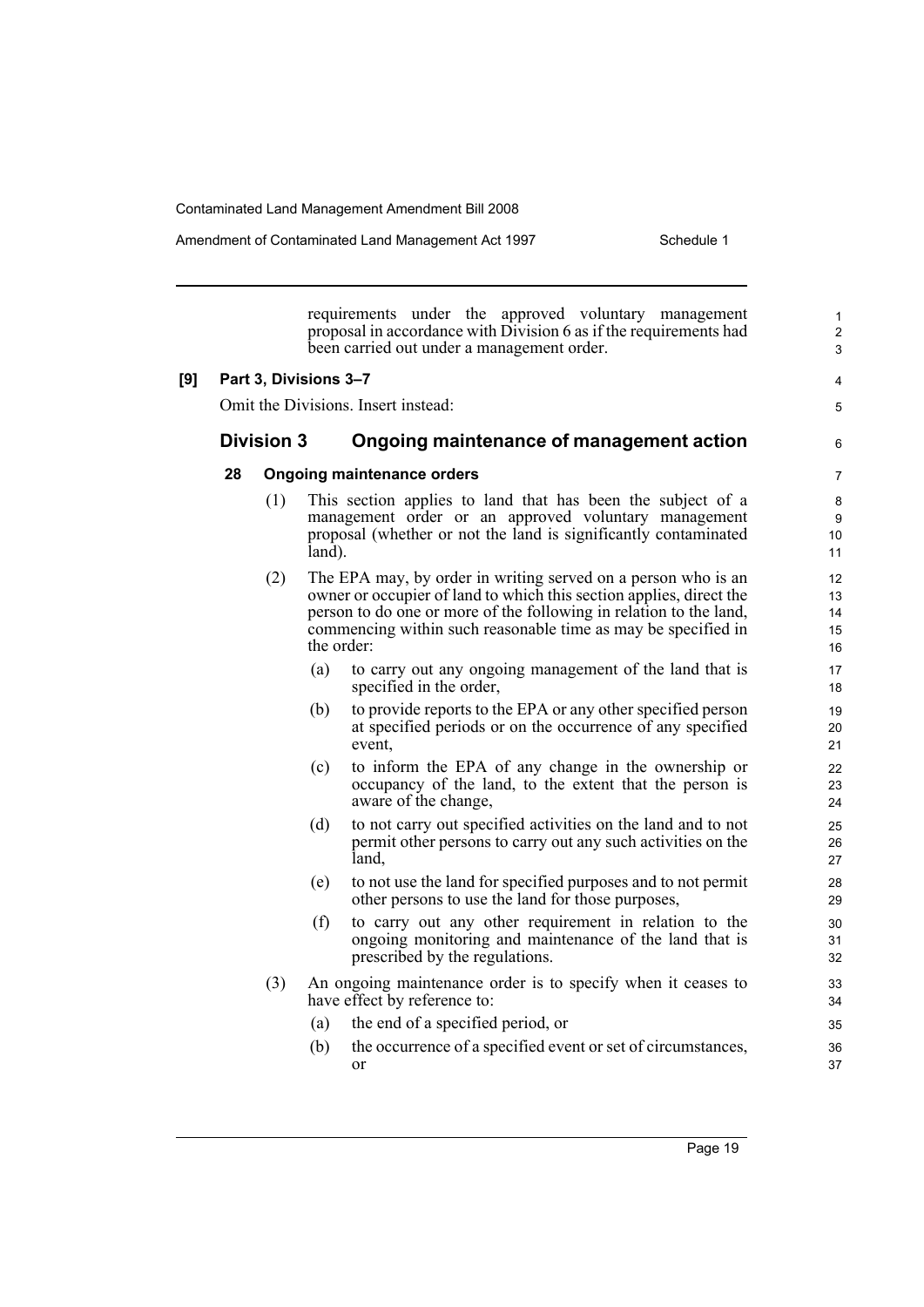|    |     | (c) | such time as the person served with the order ceases to be<br>the owner or occupier (as the case requires) of the land.                                                                                                                                                                                    | 1<br>$\overline{2}$        |
|----|-----|-----|------------------------------------------------------------------------------------------------------------------------------------------------------------------------------------------------------------------------------------------------------------------------------------------------------------|----------------------------|
|    | (4) |     | A person must comply with an ongoing maintenance order that is<br>served on the person.                                                                                                                                                                                                                    | 3<br>4                     |
|    |     |     | Maximum penalty:                                                                                                                                                                                                                                                                                           | 5                          |
|    |     | (a) | in the case of a corporation—600 penalty units, or                                                                                                                                                                                                                                                         | 6                          |
|    |     | (b) | in the case of an individual—300 penalty units.                                                                                                                                                                                                                                                            | $\overline{7}$             |
| 29 |     |     | Ongoing maintenance-restrictions and covenants                                                                                                                                                                                                                                                             | 8                          |
|    | (1) |     | This section applies to land that is not vested in the EPA and that<br>has been the subject of a management order or an approved<br>voluntary management proposal.                                                                                                                                         | 9<br>10<br>11              |
|    | (2) |     | The EPA may, under section 88E of the Conveyancing Act 1919,<br>impose restrictions on the use of, or impose public positive<br>covenants on, any land to which this section applies for the<br>purpose of the ongoing management of the land and may release<br>or vary any such restriction or covenant. | 12<br>13<br>14<br>15<br>16 |
|    | (3) |     | A public positive covenant or restriction imposed under this<br>section may require any owner (for the time being) of the land to<br>do one or more of the following in relation to the land:                                                                                                              | 17<br>18<br>19             |
|    |     | (a) | to carry out any ongoing management of the land that is<br>specified,                                                                                                                                                                                                                                      | 20<br>21                   |
|    |     | (b) | to provide reports to the EPA or any other specified person<br>at specified periods or on the occurrence of any specified<br>event,                                                                                                                                                                        | 22<br>23<br>24             |
|    |     | (c) | to inform the EPA of any change in the ownership or<br>occupancy of the land, to the extent that the person is<br>aware of the change,                                                                                                                                                                     | 25<br>26<br>27             |
|    |     | (d) | to not carry out specified activities on the land and to not<br>permit other persons to carry out any such activities on the<br>land.                                                                                                                                                                      | 28<br>29<br>30             |
|    |     | (e) | to not use the land for specified purposes and to not permit<br>other persons to use the land for those purposes,                                                                                                                                                                                          | 31<br>32                   |
|    |     | (f) | to carry out any other requirement in relation to the<br>ongoing monitoring and maintenance of the land that is<br>prescribed by the regulations.                                                                                                                                                          | 33<br>34<br>35             |
|    | (4) |     | Despite section 88E of the Conveyancing Act 1919:                                                                                                                                                                                                                                                          | 36                         |
|    |     | (a) | the memorandum or deed by which the restriction or<br>covenant referred to in subsection (2) is imposed, released<br>or varied:                                                                                                                                                                            | 37<br>38<br>39             |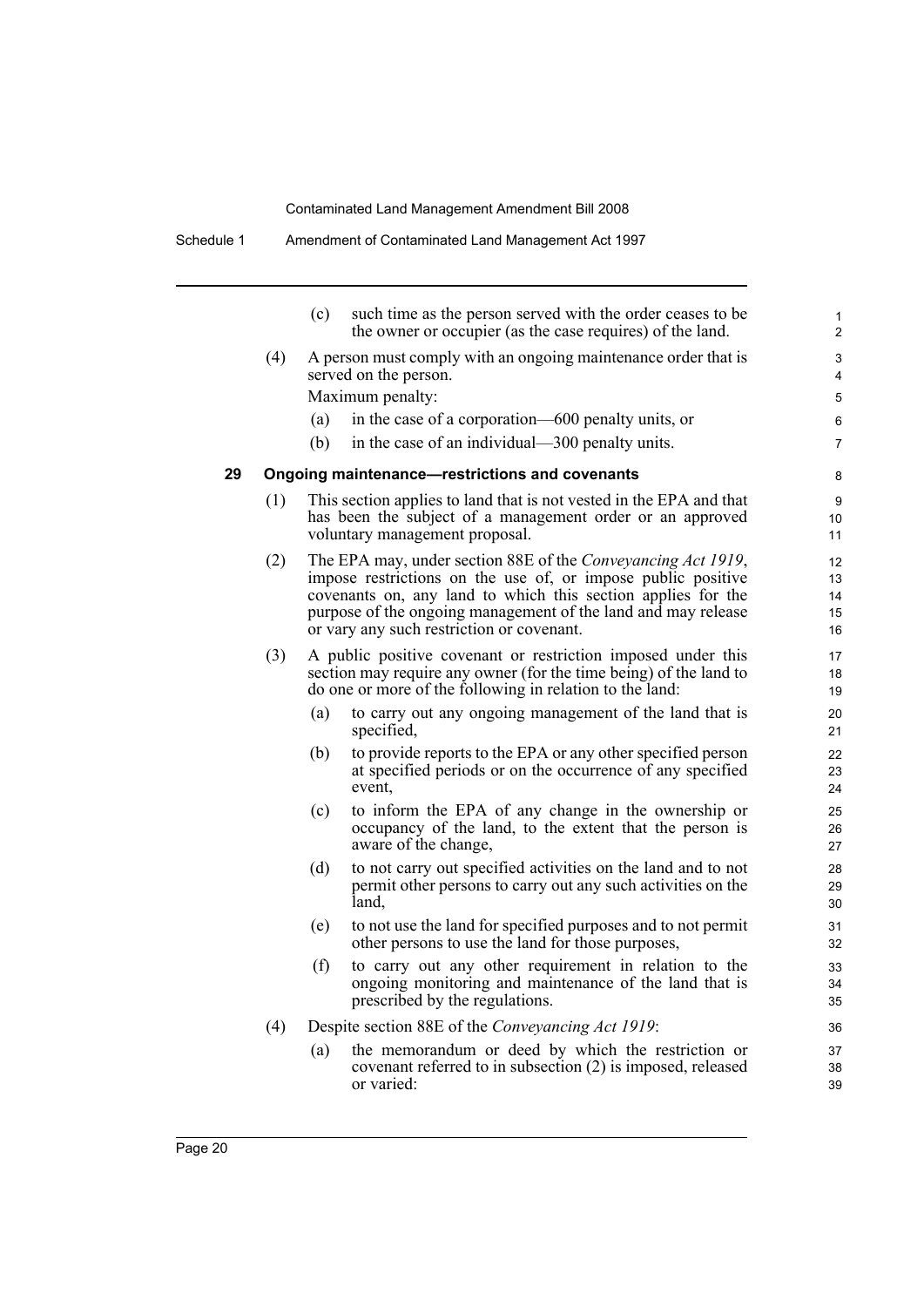8

36

|    |                   |                             | (i)          | need be executed only by the EPA and not by any<br>other person, and                                                                                                                                                                         | $\mathbf{1}$<br>$\overline{2}$ |
|----|-------------------|-----------------------------|--------------|----------------------------------------------------------------------------------------------------------------------------------------------------------------------------------------------------------------------------------------------|--------------------------------|
|    |                   |                             | (ii)         | does not require the agreement of any other person,<br>and                                                                                                                                                                                   | 3<br>4                         |
|    |                   | (b)                         |              | where a restriction or public positive covenant referred to<br>in subsection (2) takes effect, the EPA may enforce it<br>against any person.                                                                                                 | 5<br>6<br>$\overline{7}$       |
|    | <b>Division 4</b> |                             |              | <b>Action by public authority</b>                                                                                                                                                                                                            | 8                              |
| 30 |                   |                             |              | Public authority may step in if person fails to act                                                                                                                                                                                          | 9                              |
|    |                   |                             | requirement. | If a person fails to comply with any requirement of an order under<br>this Part, the EPA may carry out the requirement or may, by<br>notice in writing, order another public authority to carry out that                                     | 10<br>11<br>12<br>13           |
| 31 |                   |                             |              | Duty of public authority                                                                                                                                                                                                                     | 14                             |
|    | (1)               |                             |              | A public authority that is subject to an order under this Part<br>(whether or not as an appropriate person and whether or not<br>because of the failure of a person to comply with an order under<br>this Part) must comply with that order. | 15<br>16<br>17<br>18           |
|    | (2)               |                             | contractors. | A public authority may carry out any requirement of an order<br>under this Part by itself or its employees or by agents or                                                                                                                   | 19<br>20<br>21                 |
|    | <b>Division 5</b> |                             |              | <b>Entry on land</b>                                                                                                                                                                                                                         | 22                             |
| 32 |                   |                             |              | Refusal of entry on land                                                                                                                                                                                                                     | 23                             |
|    | (1)               |                             |              | An order under this Part does not confer any power to enter land,<br>remain on land or do anything on land, without the permission of<br>the occupier of the land.                                                                           | 24<br>25<br>26                 |
|    | (2)               |                             |              | However, if the occupier withholds or withdraws that permission,<br>the EPA may revoke or suspend the order and instead make an<br>order to which the occupier is subject as if the occupier were the<br>appropriate person.                 | 27<br>28<br>29<br>30           |
|    | (3)               |                             |              | If the occupier carries out the requirements of an order, the<br>occupier may recover costs in accordance with Division 6 as if<br>the occupier was the appropriate person.                                                                  | 31<br>32<br>33                 |
| 33 |                   | <b>Liability for losses</b> |              |                                                                                                                                                                                                                                              | 34                             |
|    | (1)               |                             |              | A person who (with the permission of the occupier) enters any                                                                                                                                                                                | 35                             |

land, or does anything else on land, as required by an order under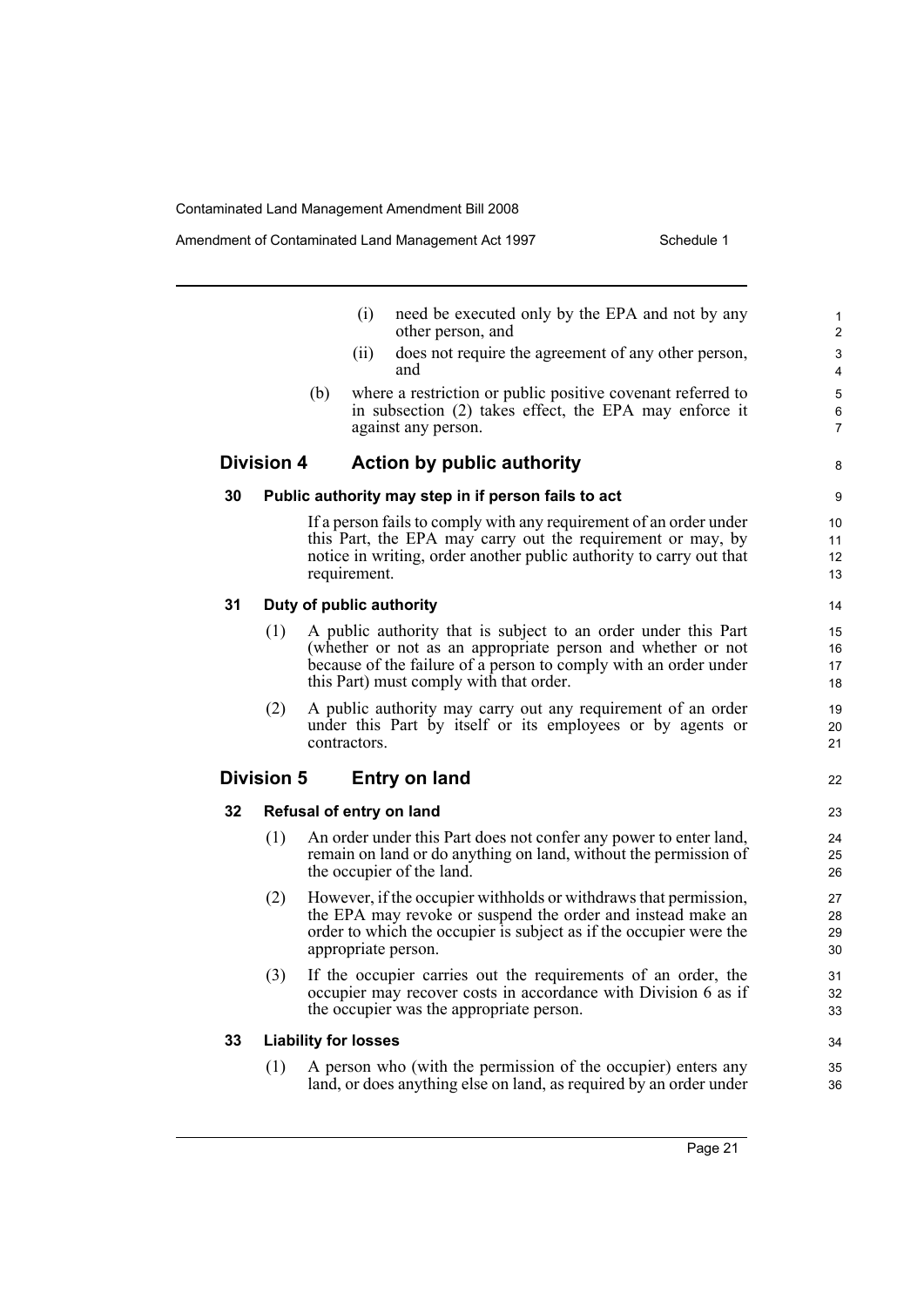Schedule 1 Amendment of Contaminated Land Management Act 1997

this Part, is liable (except as prescribed by the regulations) to the occupier of the land for any loss suffered by the occupier as a result of the entry or other actions (including any loss suffered by the occupier because of the interruption of the occupier's business on that land by that entry or those actions).

26

- (2) A person (other than the owner of land) who (with the permission of the occupier) enters the land, or does anything else on the land, as required by an order under this Part, is liable (except as prescribed by the regulations) to the owner of the land for any loss suffered by the owner as a result of that entry or those actions or for any injury to the land caused by that person.
- (3) In addition to any liability that a person who enters land as referred to in this section may have, the person has a duty to meet the reasonable costs and expenses of the owner and the occupier of the land in providing access to that land as referred to in this section.
- (4) A person has a duty to:
	- (a) take reasonable steps to minimise the loss and injury referred to in this section caused by the person's actions, and
	- (b) take reasonable steps towards restitution in respect of that loss or injury (except as prescribed by the regulations), and
	- (c) compensate the party that suffered the loss or injury for which the person is liable to the extent that restitution is not practicable (except as prescribed by the regulations).

#### **Division 6 Costs**

#### **33A Recovery of money under this Division**

An amount that is required to be paid or entitled to be recovered under this Division may be recovered as a debt in a court of competent jurisdiction.

#### **34 Recovery of EPA's costs**

The EPA may, by notice in writing, require a person to pay (at the prescribed rate or amount, or if no such rate or amount is prescribed, at a reasonable rate or amount) all or any costs incurred by the EPA in connection with any one or more of the following:

(a) preparing and serving an order under this Part to which the person is subject or in assessing and settling the terms of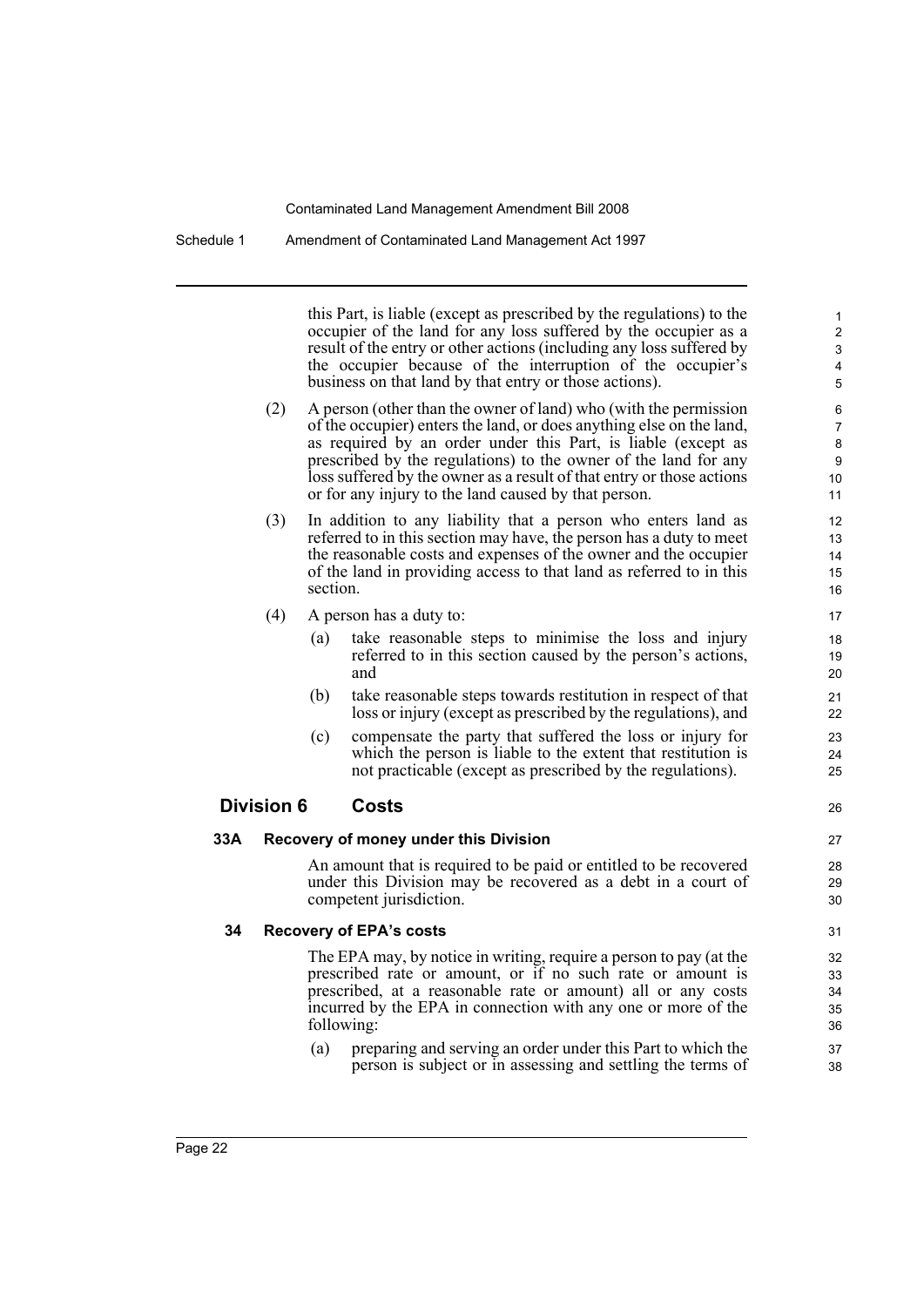any voluntary management proposal to which the person is a party, (b) monitoring action under such an order or under an approved voluntary management proposal to which the person is an approved party within the meaning of section 17, (c) seeking the compliance of the person with any such order or approved voluntary management proposal, (d) any other matter associated with, or incidental to, the matters set out in paragraphs  $(a)$ – $(c)$ , (e) any other matter prescribed by the regulations. **35 Recovery of public authority's costs in carrying out order** (1) A public authority may, by notice in writing, require a person to pay all or any costs reasonably incurred by the public authority in connection with the public authority's carrying out, under section 30, of the requirements of an order made in respect of the person. (2) A public authority may, by notice in writing, require an owner of land to pay all or any costs reasonably incurred (and not recovered under subsection (1)) by the public authority in connection with the public authority's carrying out (otherwise than as an appropriate person) of the requirements of an order made in respect of the land (whether or not the order was made in respect of the owner). (3) A public authority may enter into an arrangement with the owner of land for the payment of any cost under subsection (2), including an arrangement for the periodic, partial or deferred payment of such a cost, or for the compromise of any debt to which the arrangement relates. **36 Recovery of other costs** (1) **Person subject to order is not contaminator** A person: (a) who carries out the requirements of a management order in relation to the significant contamination of land, and (b) who is not responsible for the significant contamination, may recover the person's costs in carrying out those requirements as a portion from each person who is responsible for the significant contamination. 10 11 12 13 14 15 16 17 18 19 20 21 22 23  $24$ 25 26 27 28 29 30 31 32 33 34 35 36 37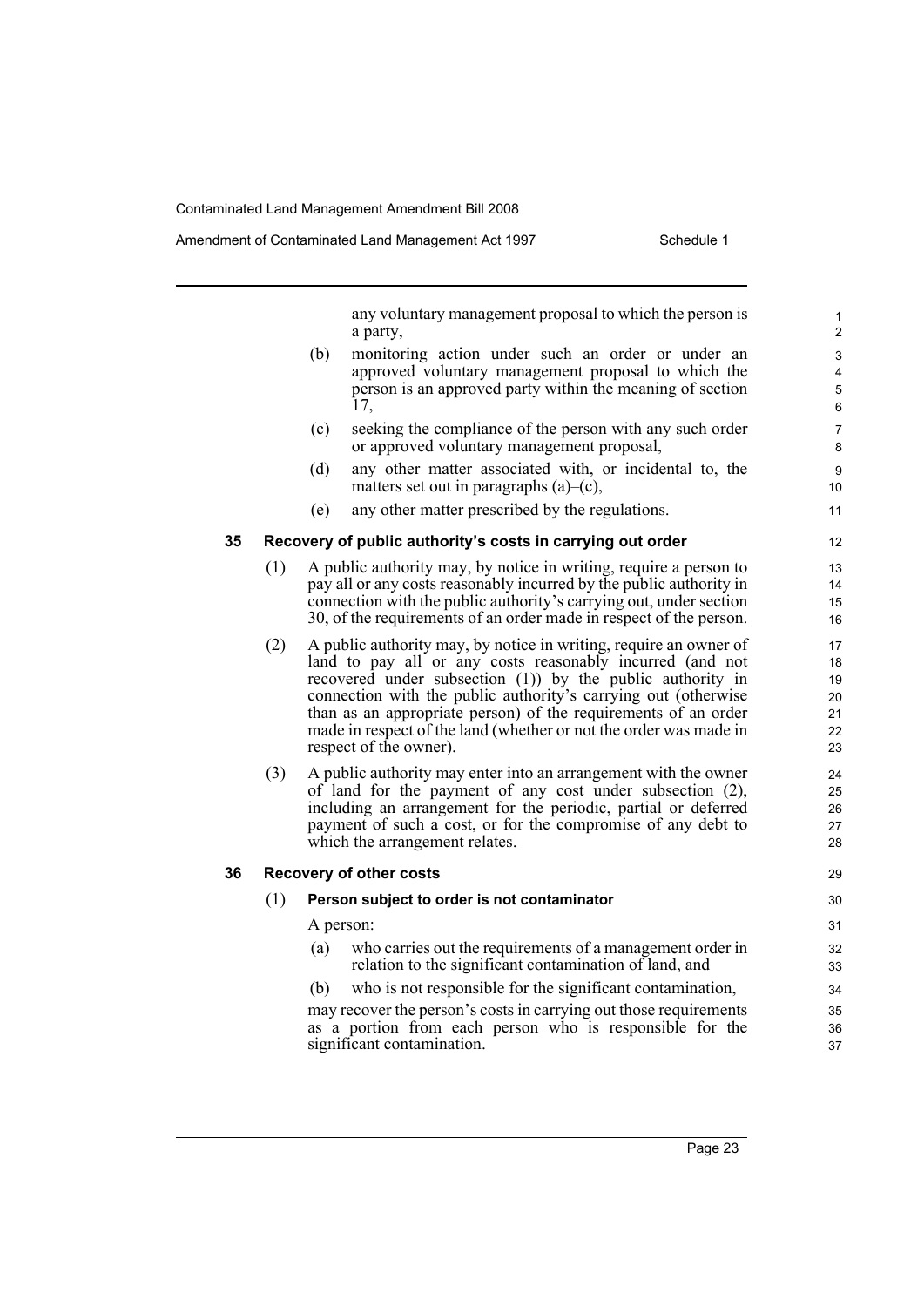| (2) | Person subject to order is contaminator                                                                                                                                                                                                                                                                       | 1                           |
|-----|---------------------------------------------------------------------------------------------------------------------------------------------------------------------------------------------------------------------------------------------------------------------------------------------------------------|-----------------------------|
|     | A person:                                                                                                                                                                                                                                                                                                     | 2                           |
|     | who carries out the requirements of a management order in<br>(a)<br>relation to the significant contamination of land, and                                                                                                                                                                                    | 3<br>4                      |
|     | who is responsible for the significant contamination,<br>(b)                                                                                                                                                                                                                                                  | 5                           |
|     | may recover a portion of the person's costs in carrying out those<br>requirements from each other person who is responsible for the<br>significant contamination.                                                                                                                                             | 6<br>7<br>8                 |
| (3) | <b>Recovery by owner</b>                                                                                                                                                                                                                                                                                      | 9                           |
|     | If:                                                                                                                                                                                                                                                                                                           | 10                          |
|     | (a)<br>an owner (or notional owner) of land pays any costs<br>specified in a notice under section 34 or 35 with respect to<br>a management order, and                                                                                                                                                         | 11<br>12 <sup>2</sup><br>13 |
|     | the owner (or notional owner) is not responsible for the<br>(b)<br>significant contamination concerned,                                                                                                                                                                                                       | 14<br>15                    |
|     | the owner (or notional owner) may recover a portion of the<br>amount paid from each person who is responsible for the<br>significant contamination.                                                                                                                                                           | 16<br>17<br>18              |
| (4) | <b>Portion</b>                                                                                                                                                                                                                                                                                                | 19                          |
|     | The portion referred to in this section must reflect what is<br>reasonable and just in the circumstances, including the following<br>circumstances:                                                                                                                                                           | 20<br>21<br>22              |
|     | the proportion of responsibility of each person for the<br>(a)<br>significant contamination,                                                                                                                                                                                                                  | 23<br>24                    |
|     | the reasonable cost of any steps taken by each person in<br>(b)<br>respect of managing the significant contamination.                                                                                                                                                                                         | 25<br>26                    |
| (5) | Reference to person                                                                                                                                                                                                                                                                                           | 27                          |
|     | In this section, a reference to a person includes a reference to a<br>public authority.                                                                                                                                                                                                                       | 28<br>29                    |
| (6) | Persons entering voluntary management proposal may agree<br>section not to apply                                                                                                                                                                                                                              | 30<br>31                    |
|     | If the parties to a voluntary management proposal have agreed<br>that this section is not to apply as among themselves, this section<br>does not apply to allow the recovery of any costs by one party<br>from a second party unless the second party has failed to comply<br>with the terms of the proposal. | 32<br>33<br>34<br>35<br>36  |
|     |                                                                                                                                                                                                                                                                                                               |                             |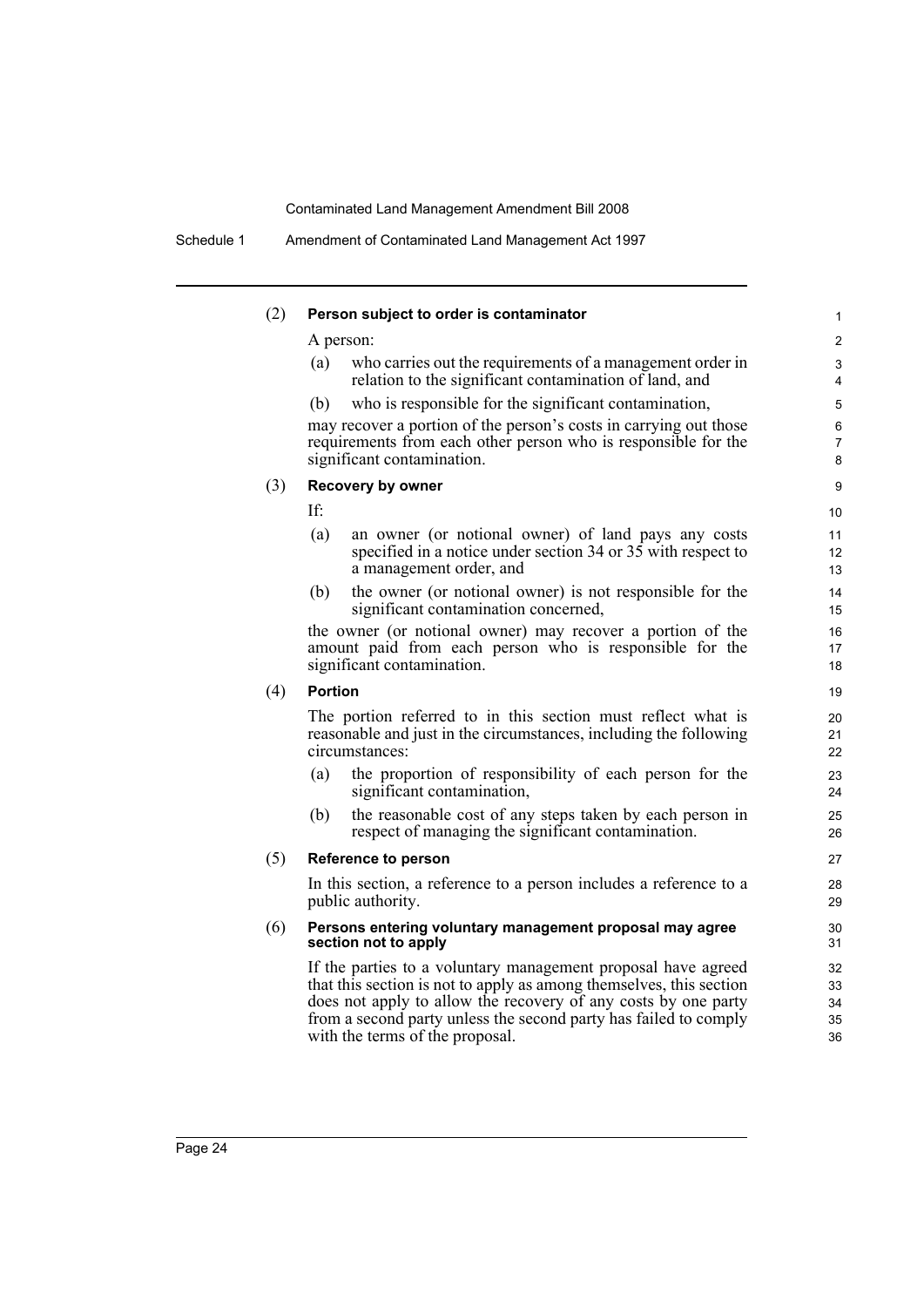Amendment of Contaminated Land Management Act 1997 Schedule 1

#### (7) **Costs**

For the purposes of this section, the costs of a person in carrying out the requirements of a management order include any amount for which the person is liable, or reasonable cost that the person has a duty to meet, under section 34 or 35.

#### **37 Public authority's priority if owner insolvent**

If a public authority carries out (otherwise than as an appropriate person) the requirements of an order under this Part in respect of land disclaimed (by a liquidator or trustee in bankruptcy) as onerous property in the course of proceedings for winding up or bankruptcy, the public authority may recover the cost of carrying out the order together with a reasonable commercial rate of interest and all associated administrative or other costs and expenses so incurred in priority to any holder of a security over the land.

#### **38 Limit on liability of representative or trustee**

- (1) The financial liability under this Division of a legal personal representative in respect of an estate (or of a trustee of property), that is or includes or is part of significantly contaminated land, is limited respectively to such value of the assets of the estate (or such value of the property) as the representative or trustee may lawfully realise to meet a liability under this Division.
- (2) A person is not, in such a capacity, personally liable for any costs under this Act that relate to an order under this Part that relates to the land and is not required to carry out such an order to a greater extent than may be paid for by the person's lawfully realising the assets of the estate or the property to meet those costs or that payment.
- (3) A reference in this section to a trustee of property includes the Public Trustee to the extent that the property is deemed to be vested in it under section 61 of the *Probate and Administration Act 1898*.

#### **39 Registration of cost notices**

- (1) A public authority that issues a notice to an owner of land under section 35 (2) may apply to the Registrar-General for registration of the notice in relation to any land that is owned by the person and was the subject of the management order to which the notice relates.
- (2) An application under this section must specify the land to which it relates.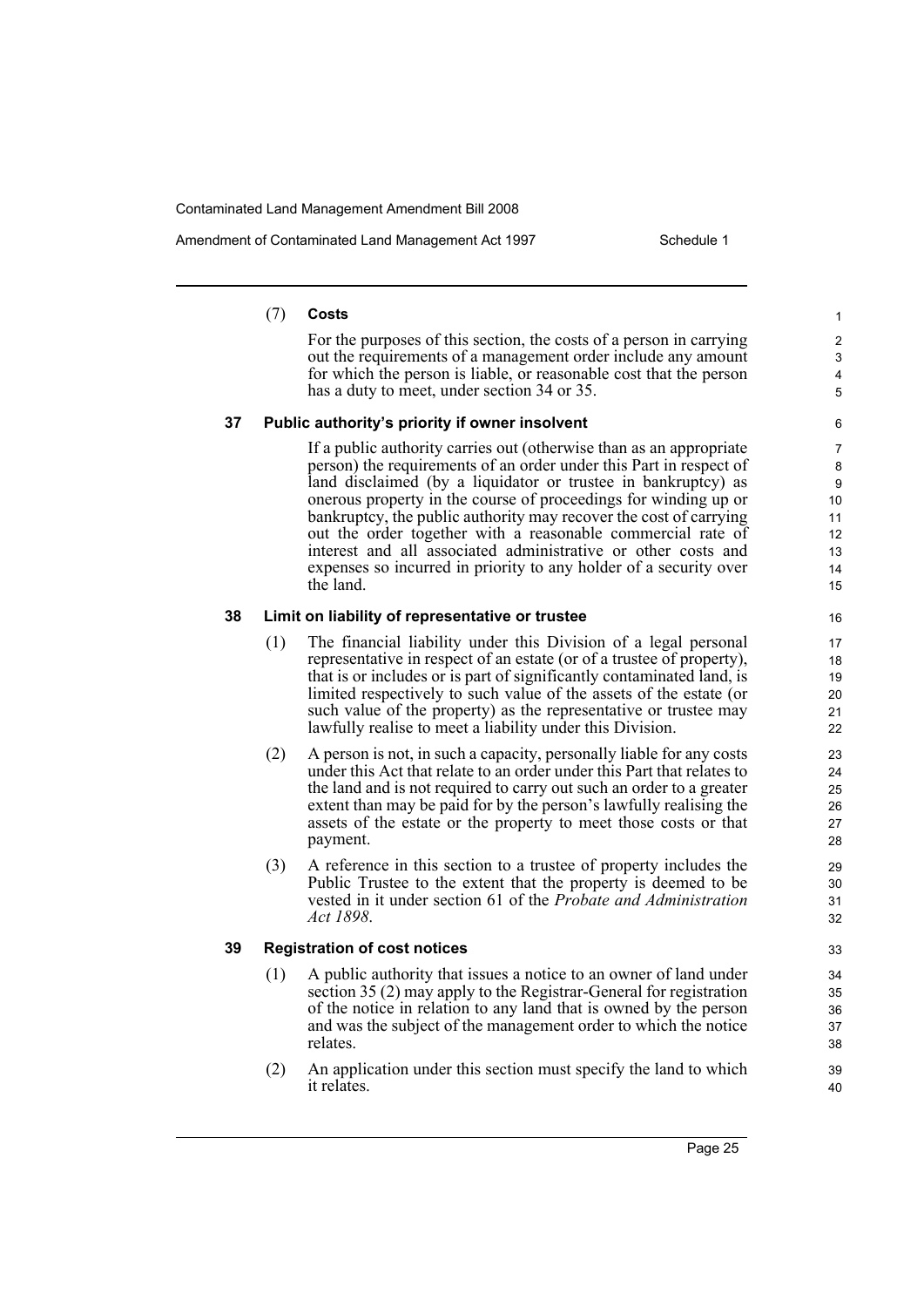Schedule 1 Amendment of Contaminated Land Management Act 1997

|    | (3) | The Registrar-General must, on application under this section<br>and lodgment of a copy of the notice, register the notice in<br>relation to the land in such manner as the Registrar-General<br>thinks fit. |
|----|-----|--------------------------------------------------------------------------------------------------------------------------------------------------------------------------------------------------------------|
| 40 |     | Charge on land subject to cost notice                                                                                                                                                                        |
|    | (1) | <b>Creation of charge</b>                                                                                                                                                                                    |
|    |     | On the registration of a notice under section 39, a charge is<br>created on the land in relation to which the notice is registered to<br>secure the payment to the public authority specified in the notice. |
|    | (2) | When charge ceases to have effect                                                                                                                                                                            |
|    |     | Such a charge ceases to have effect in relation to the land when<br>the first of the following occurs:                                                                                                       |
|    |     | the payment by the person to the public authority of the<br>(a)<br>amount concerned,                                                                                                                         |

(b) the completion of the sale or other disposition of the land with the consent of the public authority,

(c) the completion of the sale of the land to a purchaser, in good faith for value, who, at the time of the sale, has no notice of the charge.

#### (3) **Charge is not subject to existing charges and encumbrances**

Such a charge has priority over every charge or encumbrance to which the land was subject immediately before the notice was registered and, in the case of land under the provisions of the *Real Property Act 1900*, has priority over every mortgage, lease or other interest recorded in the Register kept under that Act.

#### (4) **Charge not affected by change of ownership**

Such a charge is not affected by any change of ownership of the land, except as provided by subsection (2).

#### (5) **Registration of charge is notice**

- If:
- (a) such a charge is created on land of a particular kind and the provisions of any law of the State provide for the registration of title to, or charges over, land of that kind, and
- (b) the charge is so registered,

a person who purchases or otherwise acquires the land after the registration of the charge is, for the purposes of subsection (2), taken to have notice of the charge.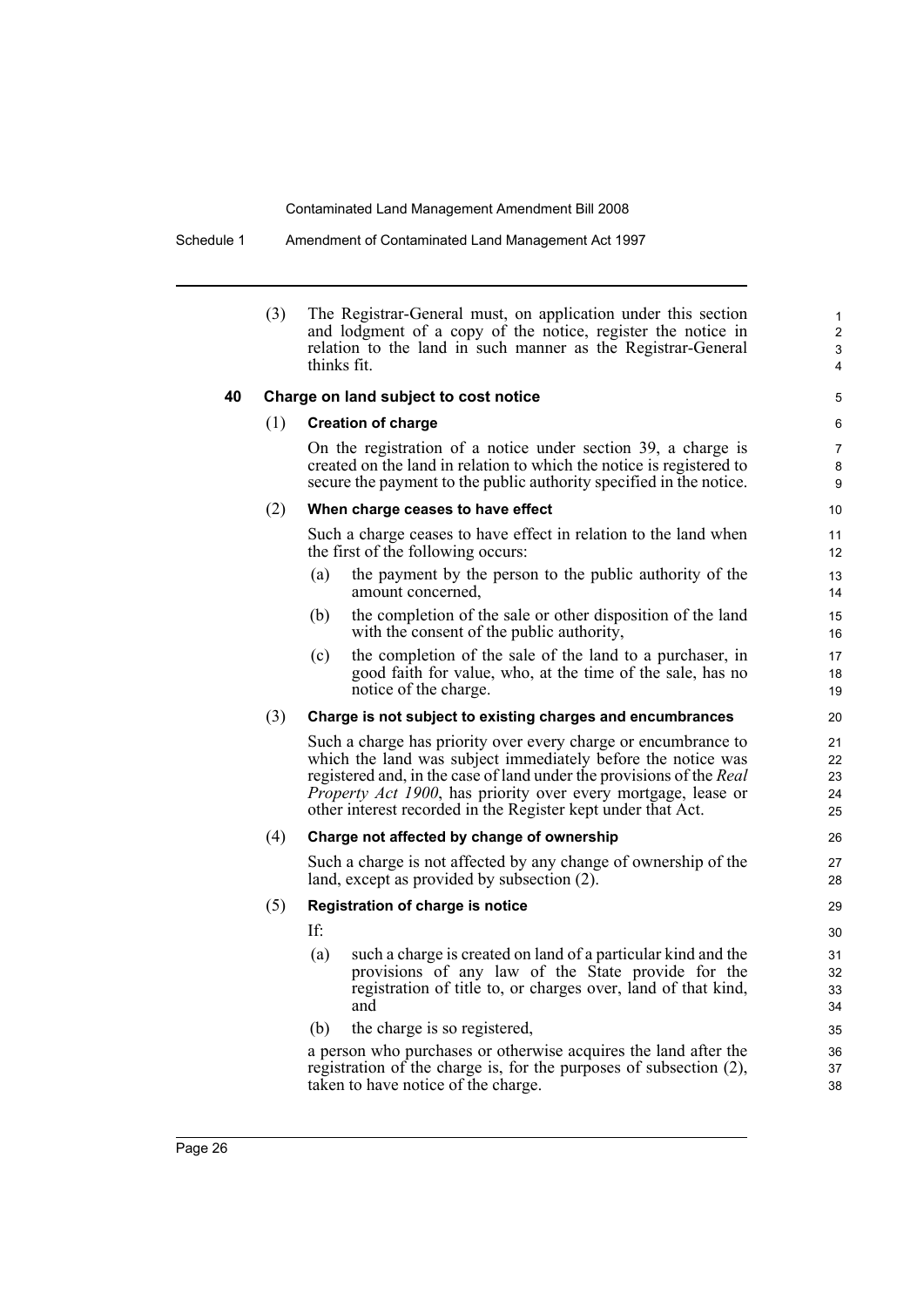Amendment of Contaminated Land Management Act 1997 Schedule 1

|    | (6)               | Charge on Torrens land not effective until registered                                                                              | $\mathbf{1}$   |
|----|-------------------|------------------------------------------------------------------------------------------------------------------------------------|----------------|
|    |                   | If such a charge relates to land under the provisions of the Real                                                                  | $\overline{c}$ |
|    |                   | <i>Property Act 1900</i> , the charge has no effect until it is registered                                                         | 3              |
|    |                   | under that Act.                                                                                                                    | 4              |
| 41 |                   | <b>Removal of charge</b>                                                                                                           | 5              |
|    | (1)               | When a charge under this Division ceases to have effect, the                                                                       | 6              |
|    |                   | relevant public authority must apply to the Registrar-General for                                                                  | 7              |
|    |                   | the cancellation or removal of the relevant notice registered under<br>section 39.                                                 | 8<br>9         |
|    | (2)               | The regulations may make provision for or with respect to the                                                                      | 10             |
|    |                   | removal of a charge under this Division.                                                                                           | 11             |
| 42 |                   | Repayment of appropriations out of Consolidated Fund                                                                               | 12             |
|    | (1)               | This section applies if the costs of a public authority in carrying                                                                | 13             |
|    |                   | out the requirements of an order under this Part are partly or fully                                                               | 14             |
|    |                   | met out of money appropriated by Parliament specifically for the<br>management of contaminated land.                               | 15<br>16       |
|    |                   |                                                                                                                                    |                |
|    | (2)               | If a public authority recovers, under this Division, part or all of<br>the cost of carrying out the requirements of the order, the | 17<br>18       |
|    |                   | authority must repay, into the Consolidated Fund or such other                                                                     | 19             |
|    |                   | fund as may be directed by the Treasurer, a portion of the amount                                                                  | 20             |
|    |                   | recovered.                                                                                                                         | 21             |
|    | (3)               | The portion referred to in subsection $(2)$ must reflect the                                                                       | 22             |
|    |                   | proportion that the money provided by Parliament bore to the                                                                       | 23             |
|    |                   | total costs incurred by the authority in carrying out the<br>requirements of the order.                                            | 24<br>25       |
|    |                   |                                                                                                                                    |                |
|    | <b>Division 7</b> | General                                                                                                                            | 26             |
| 43 |                   | <b>Multiple orders and notices</b>                                                                                                 | 27             |
|    |                   | More than one order or notice may be served under a provision of                                                                   | 28             |
|    |                   | this Part on the same person or in respect of the same land, or                                                                    | 29             |
|    |                   | both.                                                                                                                              | 30             |
| 44 |                   | Amendment or repeal of orders and notices                                                                                          | 31             |
|    |                   | (1) An order or notice under this Part (the <i>original instrument</i> ) may                                                       | 32             |
|    |                   | be amended or repealed by one or more subsequent orders or                                                                         | 33             |
|    |                   | notices (the <i>amending instrument</i> ).                                                                                         | 34             |
|    | (2)               | An amending instrument:                                                                                                            | 35             |
|    |                   | must state the reasons for the amendment or repeal, and<br>(a)                                                                     | 36             |
|    |                   |                                                                                                                                    |                |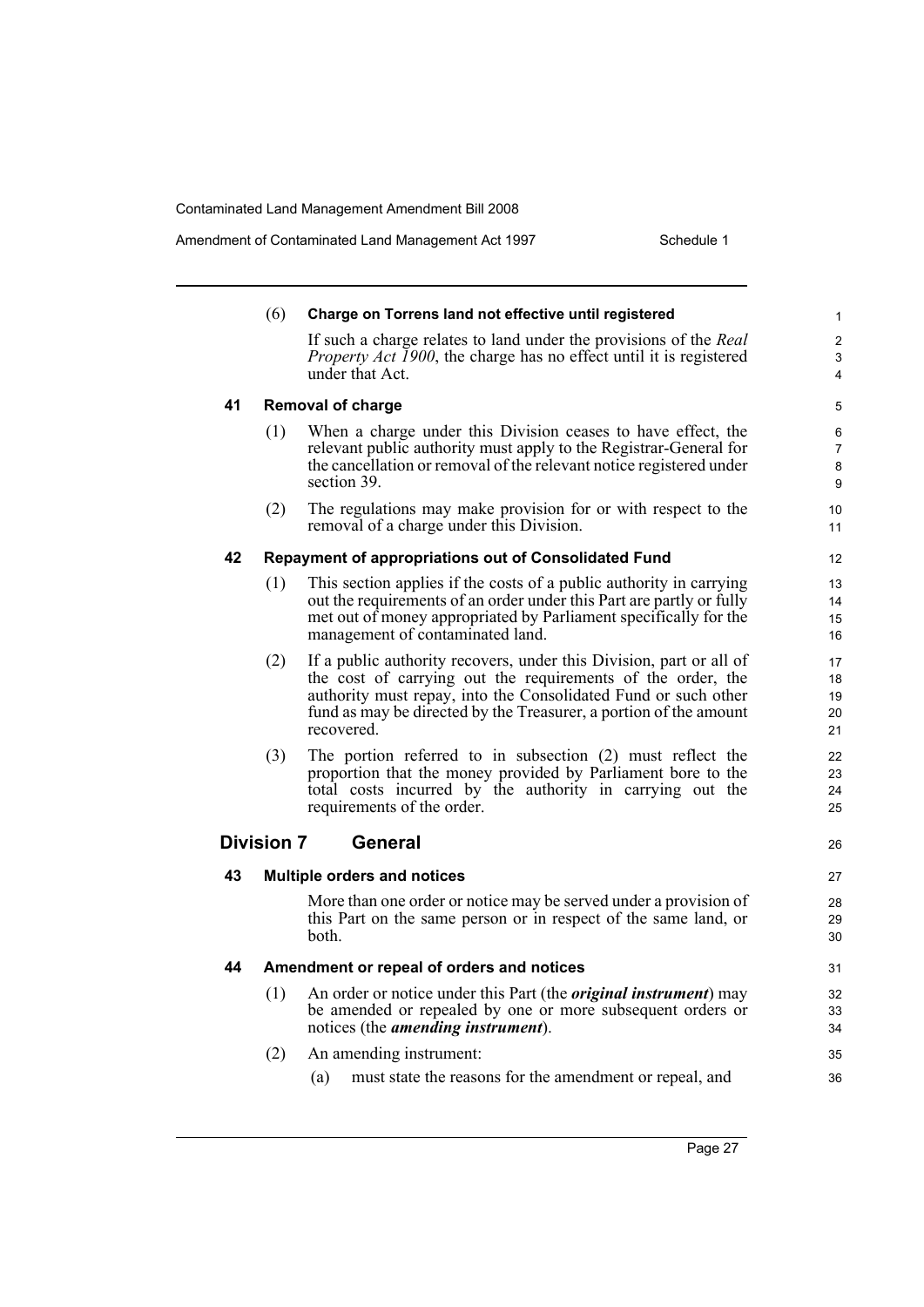|    |     | (b) | must, as far as is reasonably practicable, be served on the<br>persons on whom the original instrument was required to<br>be served, and                                                                                                                                                                                  |
|----|-----|-----|---------------------------------------------------------------------------------------------------------------------------------------------------------------------------------------------------------------------------------------------------------------------------------------------------------------------------|
|    |     | (c) | must not declare land that is not significantly contaminated<br>land to be significantly contaminated land unless the<br>amending instrument is made in accordance with sections<br>11 and $12$ , and                                                                                                                     |
|    |     | (d) | is taken to be made under the same provisions of this Act<br>as the original instrument, and                                                                                                                                                                                                                              |
|    |     | (e) | is not otherwise required to comply with the provisions of<br>this Part with respect to the making of an original<br>instrument                                                                                                                                                                                           |
|    | (3) |     | Nothing in this section enables the amendment of an original<br>instrument so that, as amended, it would not have been in<br>accordance with this Act originally to make it.                                                                                                                                              |
| 45 |     |     | <b>Obstruction of persons</b>                                                                                                                                                                                                                                                                                             |
|    | (1) |     | A person must not wilfully delay or obstruct a person (including<br>a public authority) who is carrying out any action in compliance<br>with an order or notice under this Part.<br>Maximum penalty:                                                                                                                      |
|    |     | (a) | in the case of a corporation— $1,250$ penalty units and, in<br>the case of a continuing offence, a further penalty of 600<br>penalty units for each day the offence continues, or                                                                                                                                         |
|    |     | (b) | in the case of an individual—600 penalty units and, in the<br>case of a continuing offence, a further penalty of 300<br>penalty units for each day the offence continues.                                                                                                                                                 |
|    | (2) |     | It is a defence to a prosecution for an offence under this section<br>if the defendant establishes that the delay or obstruction to the<br>person occurred in a situation in which the person was present on<br>the land without the permission of the occupier or contrary to the<br>terms of the occupier's permission. |
| 46 |     |     | EPA may issue clean-up and prevention notices                                                                                                                                                                                                                                                                             |
|    |     |     | The EPA may issue a notice or direction in accordance with Part<br>4.2 or 4.3 of the Protection of the Environment Operations Act<br>1997 in relation to significantly contaminated land:                                                                                                                                 |
|    |     | (a) | as if it were the appropriate regulatory authority within the<br>meaning of that Act, and                                                                                                                                                                                                                                 |

(b) despite any order or approved voluntary management proposal relating to the land,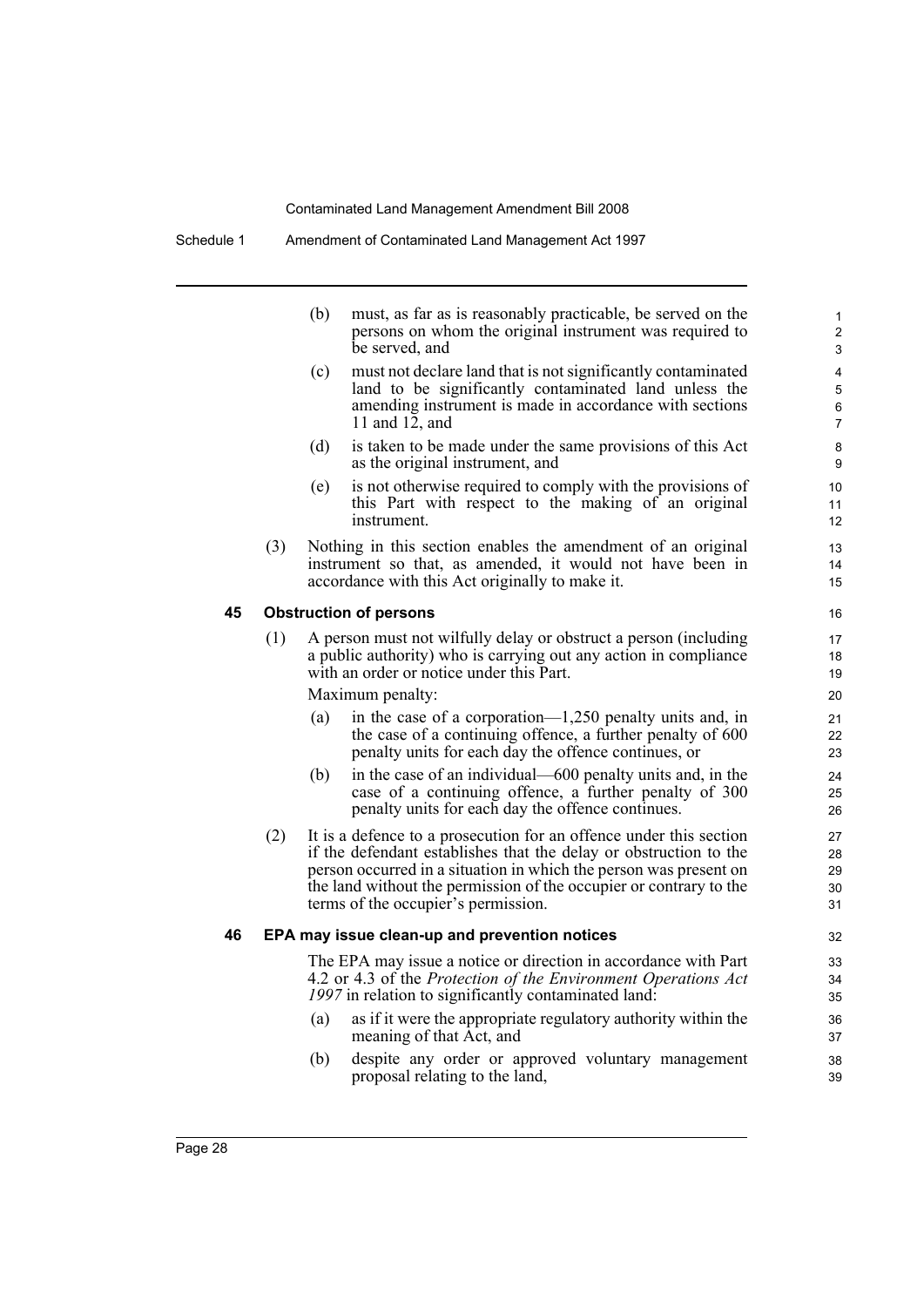Amendment of Contaminated Land Management Act 1997 Schedule 1

|        |                   | and any such notice or direction is taken to have been issued<br>under that Act.                                                                                                                                                                                                          | 1<br>2                     |  |  |  |
|--------|-------------------|-------------------------------------------------------------------------------------------------------------------------------------------------------------------------------------------------------------------------------------------------------------------------------------------|----------------------------|--|--|--|
| $[10]$ | Part 4, heading   |                                                                                                                                                                                                                                                                                           |                            |  |  |  |
|        |                   | Omit the heading. Insert instead:                                                                                                                                                                                                                                                         | 4                          |  |  |  |
|        | Part 4            | <b>Site audits</b>                                                                                                                                                                                                                                                                        | 5                          |  |  |  |
| [11]   | <b>Section 47</b> |                                                                                                                                                                                                                                                                                           | 6                          |  |  |  |
|        |                   | Omit the section. Insert instead:                                                                                                                                                                                                                                                         | $\overline{7}$             |  |  |  |
|        | 47                | <b>Definition</b>                                                                                                                                                                                                                                                                         | 8                          |  |  |  |
|        |                   | In this Part, a reference to a <i>statutory site audit</i> is a reference to<br>a site audit carried out in order to secure compliance with one or<br>more of the following:                                                                                                              | 9<br>10<br>11              |  |  |  |
|        |                   | a requirement under this Act,<br>(a)                                                                                                                                                                                                                                                      | 12                         |  |  |  |
|        |                   | (b)<br>an approved voluntary management proposal,                                                                                                                                                                                                                                         | 13                         |  |  |  |
|        |                   | (c)<br>a requirement imposed by State Environmental Planning<br>Policy No 55—Remediation of Land or by any other<br>environmental planning instrument made under the<br>Environmental Planning and Assessment Act 1979 or by<br>any development consent or approval given under that Act, | 14<br>15<br>16<br>17<br>18 |  |  |  |
|        |                   | any other requirement imposed by or under an Act,<br>(d)                                                                                                                                                                                                                                  | 19                         |  |  |  |
|        |                   | unless it is carried out only in order to secure compliance with a<br>legal obligation arising from an agreement or arising in such<br>other circumstances as the regulations may prescribe.                                                                                              | 20<br>21<br>22             |  |  |  |
| $[12]$ |                   | Section 53D Annual returns and other notifications                                                                                                                                                                                                                                        | 23                         |  |  |  |
|        |                   | Omit "investigation, remediation or" from section 53D (5) (c) (ii).                                                                                                                                                                                                                       | 24                         |  |  |  |
| $[13]$ |                   | Section 55 False audits or information                                                                                                                                                                                                                                                    | 25                         |  |  |  |
|        | Omit the section. |                                                                                                                                                                                                                                                                                           | 26                         |  |  |  |
| $[14]$ |                   | Section 58 Record to be maintained by the EPA                                                                                                                                                                                                                                             | 27                         |  |  |  |
|        |                   | Omit section 58 (1) and (2). Insert instead:                                                                                                                                                                                                                                              | 28                         |  |  |  |
|        | (1)               | The EPA is to maintain a record that consists of the following:                                                                                                                                                                                                                           | 29                         |  |  |  |
|        |                   | a copy of the relevant notice under section 11 that relates<br>(a)<br>to land that is significantly contaminated land,                                                                                                                                                                    | 30<br>31                   |  |  |  |
|        |                   | a copy of any order under Part 3 that has not been revoked<br>(b)<br>or ceased to have effect.                                                                                                                                                                                            | 32<br>33                   |  |  |  |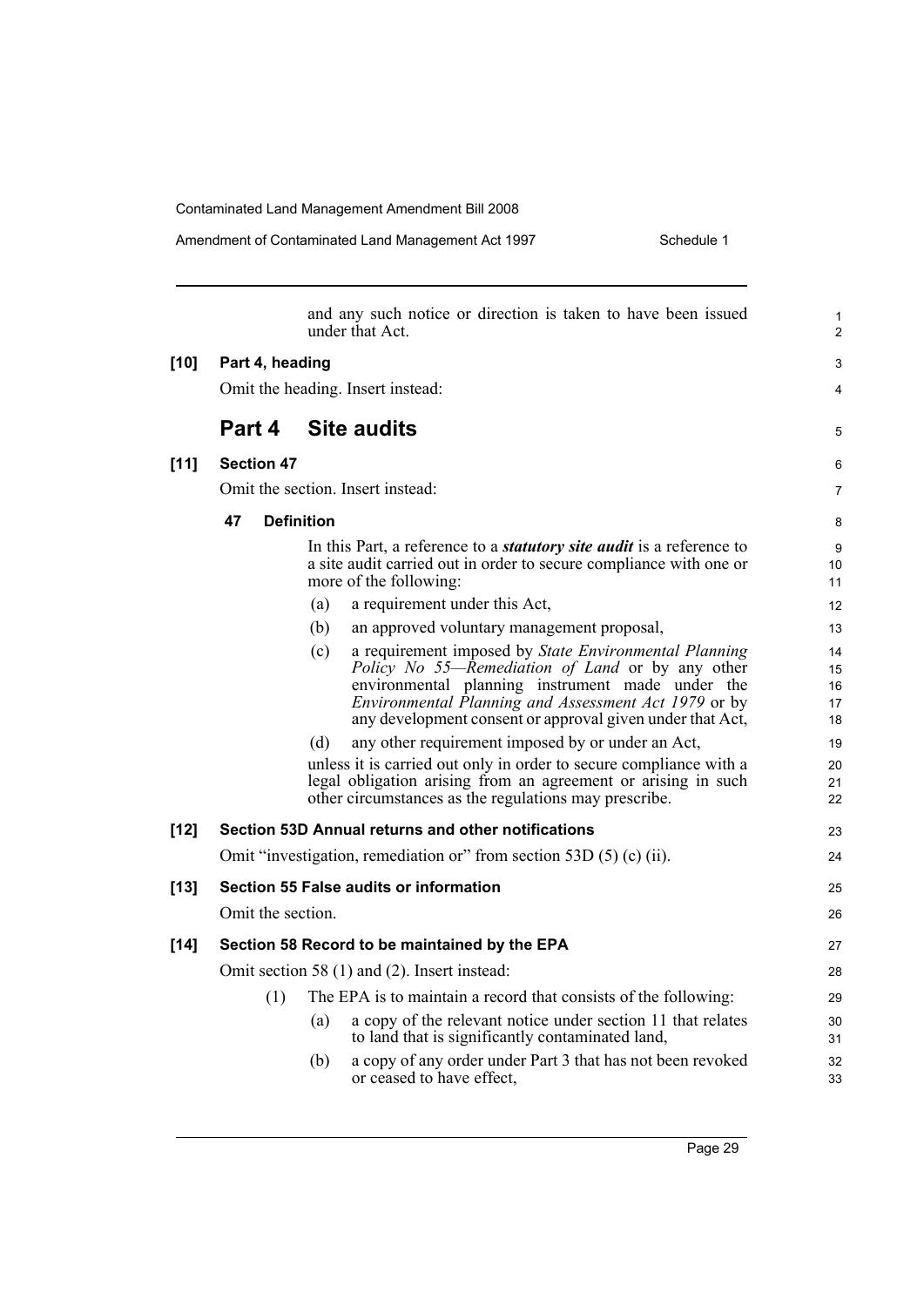|        |                                    |                    | (c) | a copy of any site audit statement furnished to the EPA<br>under section 53B that relates to land that is significantly<br>contaminated land,                                                                                                                                        | 1<br>$\overline{\mathbf{c}}$<br>3 |  |
|--------|------------------------------------|--------------------|-----|--------------------------------------------------------------------------------------------------------------------------------------------------------------------------------------------------------------------------------------------------------------------------------------|-----------------------------------|--|
|        |                                    |                    | (d) | a copy of any approved voluntary management proposal<br>that has not been fully carried out and where the EPA's<br>approval has not been revoked,                                                                                                                                    | 4<br>5<br>6                       |  |
|        |                                    |                    | (e) | as far as reasonably practicable, a copy of anything that<br>was formerly required to be included as part of the record<br>(marked in such a way as to show that it no longer has<br>effect),                                                                                        | 7<br>8<br>9<br>10                 |  |
|        |                                    |                    | (f) | anything prescribed by the regulations.                                                                                                                                                                                                                                              | 11                                |  |
|        |                                    | (2)                |     | A copy of the record (whether in electronic or other form) is to be<br>available for public inspection:                                                                                                                                                                              | 12<br>13                          |  |
|        |                                    |                    | (a) | at the principal office of the EPA, and                                                                                                                                                                                                                                              | 14                                |  |
|        |                                    |                    | (b) | on the Department's internet website, and                                                                                                                                                                                                                                            | 15                                |  |
|        |                                    |                    | (c) | at such other places as the EPA thinks fit.                                                                                                                                                                                                                                          | 16                                |  |
| $[15]$ |                                    | Sections 59 and 60 |     |                                                                                                                                                                                                                                                                                      | 17                                |  |
|        | Omit the sections. Insert instead: |                    |     |                                                                                                                                                                                                                                                                                      |                                   |  |
|        | 59                                 |                    |     | Local authorities to be informed                                                                                                                                                                                                                                                     | 19                                |  |
|        |                                    | (1)                |     | The EPA must, as soon as practicable after the occurrence of any<br>of the following in relation to land, inform the local authority for<br>the area in which land is situated of that matter:                                                                                       | 20<br>21<br>22                    |  |
|        |                                    |                    | (a) | the land being declared to be significantly contaminated<br>land or ceasing to be significantly contaminated land,                                                                                                                                                                   | 23<br>24                          |  |
|        |                                    |                    | (b) | a management order in relation to the land being served on<br>a person or being revoked,                                                                                                                                                                                             | 25<br>26                          |  |
|        |                                    |                    | (c) | the EPA giving its approval or withdrawing its approval<br>for a voluntary management proposal in relation to the<br>land or a voluntary management proposal in relation to the<br>land being completed to the satisfaction of the EPA,                                              | 27<br>28<br>29<br>30              |  |
|        |                                    |                    | (d) | an ongoing maintenance order in relation to the land being<br>served on a person or being revoked.                                                                                                                                                                                   | 31<br>32                          |  |
|        |                                    | (2)                |     | For the purposes of section 149 of the <i>Environmental Planning</i><br>and Assessment Act 1979, the following matters are prescribed in<br>addition to any other matters, prescribed by the regulations under<br>that section, to be specified in a certificate under that section: | 33<br>34<br>35<br>36              |  |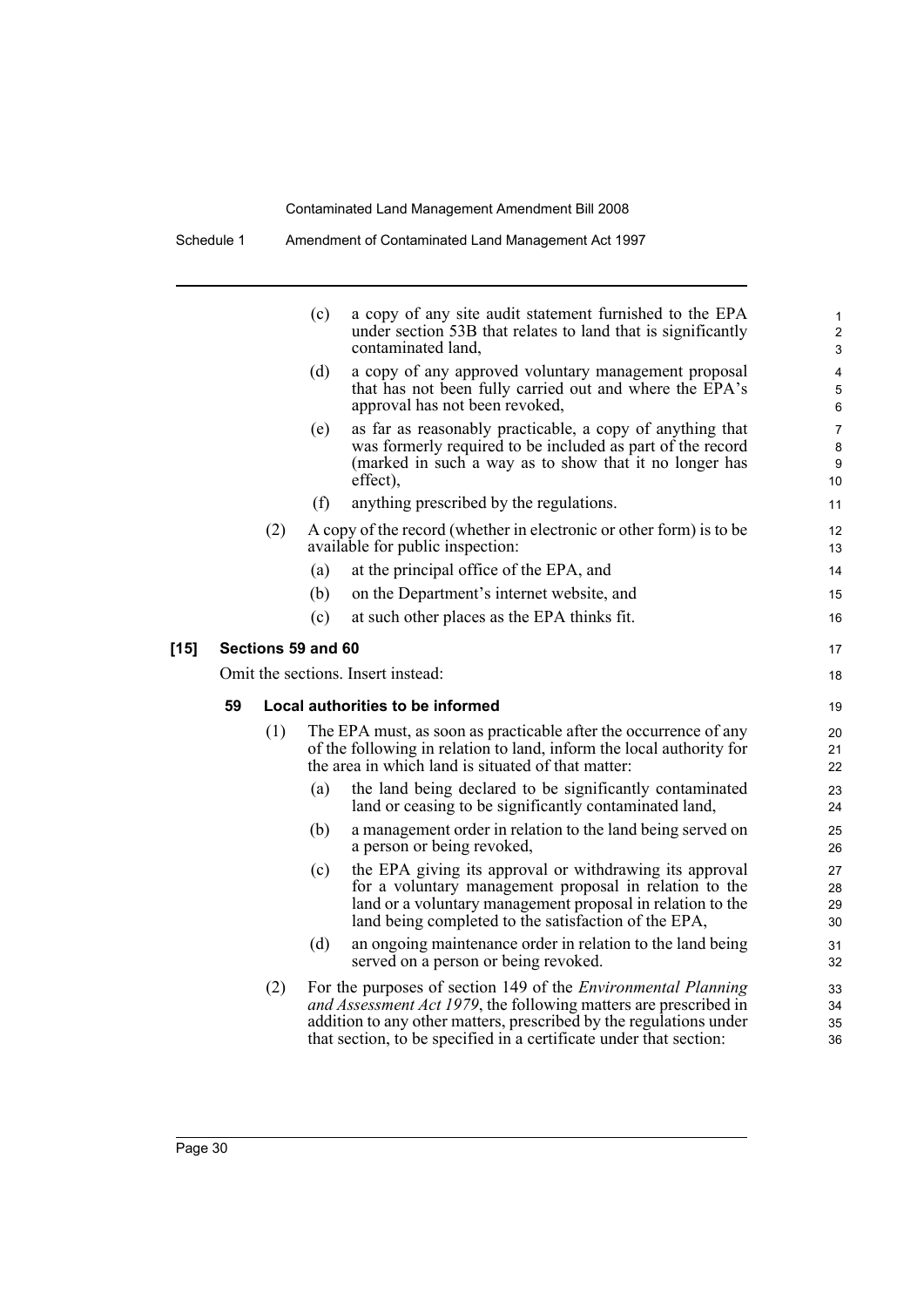#### Amendment of Contaminated Land Management Act 1997 Schedule 1

- (a) that the land to which the certificate relates is significantly contaminated land—if the land (or part of the land) is significantly contaminated land at the date when the certificate is issued,
- (b) that the land to which the certificate relates is subject to a management order—if it is subject to such an order at the date when the certificate is issued,
- (c) that the land to which the certificate relates is the subject of an approved voluntary management proposal—if it is the subject of such an approved proposal at the date when the certificate is issued,
- (d) that the land to which the certificate relates is subject to an ongoing maintenance order—if it is subject to such an order at the date when the certificate is issued,
- (e) that the land to which the certificate relates is the subject of a site audit statement—if a copy of such a statement has been provided at any time to the local authority issuing the certificate.

**Note.** Section 53B requires site auditors to furnish local authorities with copies of site audit statements relating to site audits for the purposes of statutory requirements.

(3) If a local authority, under section 149 (5) of the *Environmental Planning and Assessment Act 1979*, includes advice in a certificate in relation to a matter set out in subsection  $(2)$  (a)–(e) that no longer applies to the land, the authority is to make this clear on the certificate.

#### **60 Duty to report contamination**

(1) A person whose activities have contaminated land must notify the EPA in writing in accordance with this section that the land has been so contaminated.

Maximum penalty:

- (a) in the case of a corporation—1,500 penalty units, and in the case of a continuing offence, a further penalty of 700 penalty units for each day the offence continues, or
- (b) in the case of an individual—700 penalty units, and in the case of a continuing offence, a further penalty of 300 penalty units for each day the offence continues.
- (2) An owner of land that has been contaminated (whether before or during the owner's ownership of the land) must notify the EPA in writing in accordance with this section that the land has been so contaminated.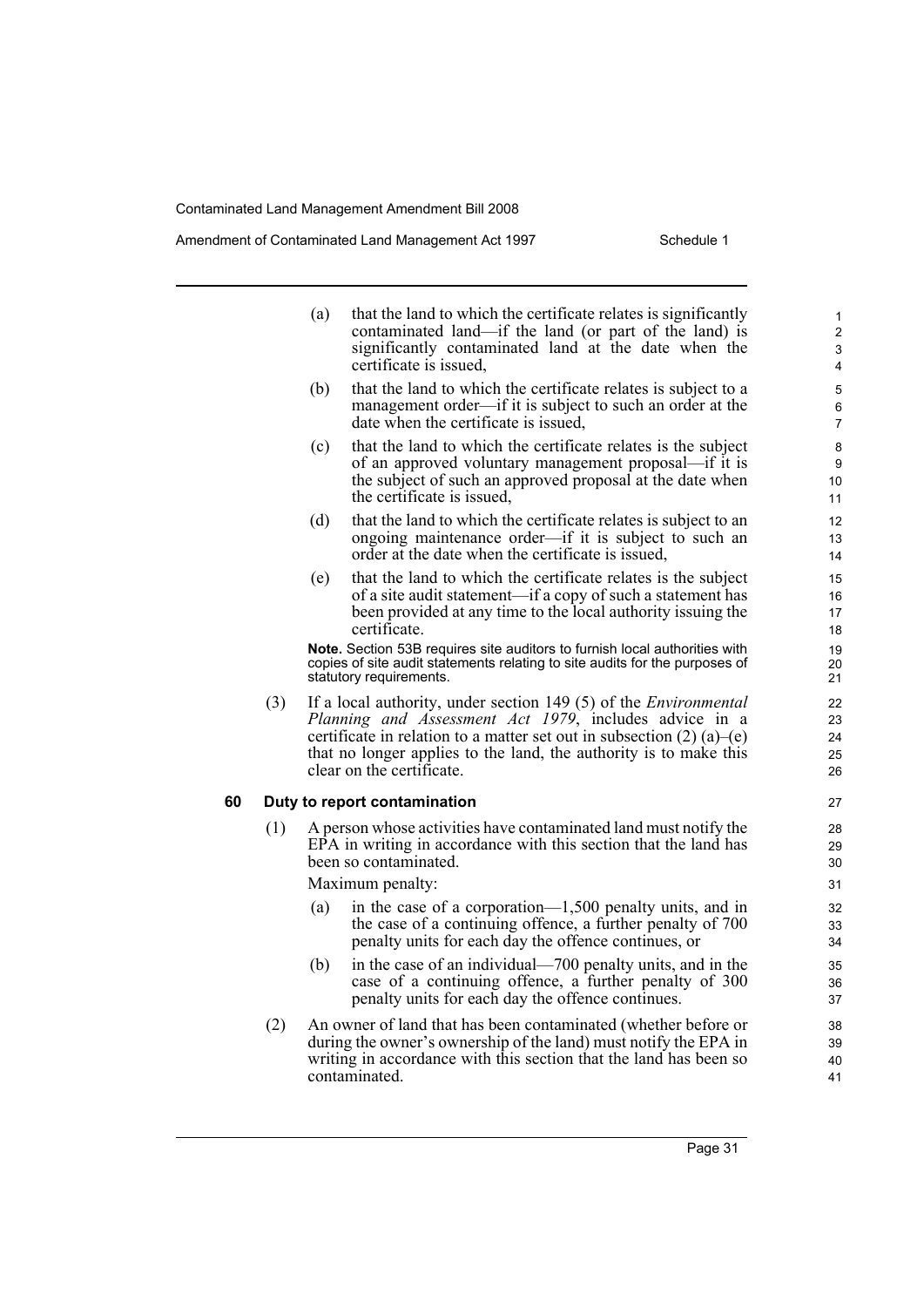|     |          | Maximum penalty:                                                                                                                                                                                                                                                                                                                                                                   | 1                                |
|-----|----------|------------------------------------------------------------------------------------------------------------------------------------------------------------------------------------------------------------------------------------------------------------------------------------------------------------------------------------------------------------------------------------|----------------------------------|
|     | (a)      | in the case of a corporation— $1,500$ penalty units, and in<br>the case of a continuing offence, a further penalty of 700<br>penalty units for each day the offence continues, or                                                                                                                                                                                                  | 2<br>3<br>4                      |
|     | (b)      | in the case of an individual—700 penalty units, and in the<br>case of a continuing offence, a further penalty of 300<br>penalty units for each day the offence continues.                                                                                                                                                                                                          | 5<br>6<br>$\overline{7}$         |
| (3) | only if: | A person is required to notify the EPA under subsection $(1)$ or $(2)$                                                                                                                                                                                                                                                                                                             | 8<br>9                           |
|     | (a)      | each of the following is true:                                                                                                                                                                                                                                                                                                                                                     | 10                               |
|     |          | (i)<br>the<br>substance<br>contaminating<br>the<br>land<br>(the<br><i>contaminant</i> ) or any by-product of the contaminant<br>has entered or will foreseeably enter neighbouring<br>land, the atmosphere, groundwater or surface water,                                                                                                                                          | 11<br>12<br>13<br>14             |
|     |          | the regulations prescribe for the purposes of this<br>(ii)<br>subparagraph, or the guidelines specify, a level of<br>the contaminant or by-product in the neighbouring<br>land, atmosphere, groundwater or surface water,                                                                                                                                                          | 15<br>16<br>17<br>18             |
|     |          | the level of the contaminant or by-product after that<br>(iii)<br>entry is, or will foreseeably be, above the level<br>prescribed or specified and will foreseeably<br>continue to remain above that level, or                                                                                                                                                                     | 19<br>20<br>21<br>22             |
|     | (b)      | a guideline specifies a level of the contaminant in soils<br>with respect to a current or approved use of the land and<br>the level of the contaminant on or in any part of the soil on<br>that land is equal to or above that specified in the guideline<br>and a person has been, or foreseeably will be, exposed to<br>the contaminant or any by-product of the contaminant, or | 23<br>24<br>25<br>26<br>27<br>28 |
|     | (c)      | the contamination meets any other criteria that may be<br>prescribed by the regulations for the purposes of this<br>subsection.                                                                                                                                                                                                                                                    | 29<br>30<br>31                   |
| (4) |          | A person is required to notify the EPA under this section as soon<br>as practicable after the person becomes<br>aware of the<br>contamination.                                                                                                                                                                                                                                     | 32<br>33<br>34                   |
| (5) |          | A person is taken to be aware of contamination for the purposes<br>of this section if the person ought reasonably to have been aware<br>of the contamination.                                                                                                                                                                                                                      | 35<br>36<br>37                   |
| (6) |          | A notice under this section is to be in a form approved by the EPA<br>and is to specify the following matters to the extent that they are<br>within the knowledge of the person required to give the notice:                                                                                                                                                                       | 38<br>39<br>40                   |
|     | (a)      | the location of the land,                                                                                                                                                                                                                                                                                                                                                          | 41                               |
|     |          |                                                                                                                                                                                                                                                                                                                                                                                    |                                  |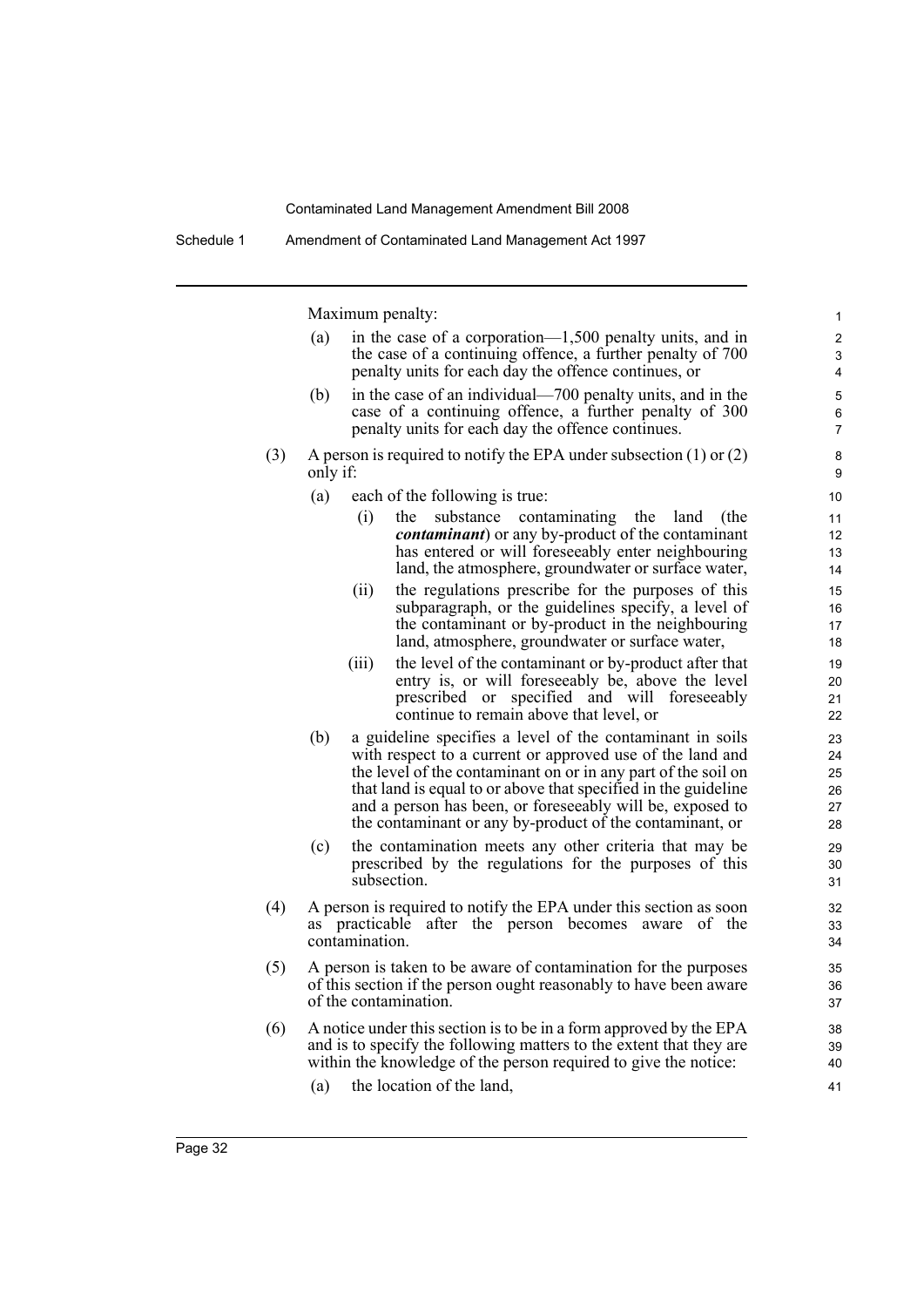|      | the activities that have contaminated the land,<br>(b)                                                                                                                                                                                                                                  | $\mathbf{1}$                       |
|------|-----------------------------------------------------------------------------------------------------------------------------------------------------------------------------------------------------------------------------------------------------------------------------------------|------------------------------------|
|      | the nature of the contamination,<br>(c)                                                                                                                                                                                                                                                 | $\overline{2}$                     |
|      | (d)<br>the nature of the risk posed by the contamination,                                                                                                                                                                                                                               | 3                                  |
|      | any other matter prescribed by the regulations.<br>(e)                                                                                                                                                                                                                                  | 4                                  |
| (7)  | Information provided by a person for the purpose of complying<br>with this section is not admissible as evidence in any proceedings<br>against that person for an offence under the environment<br>protection legislation (except in proceedings for an offence under<br>this section). | 5<br>6<br>$\overline{7}$<br>8<br>9 |
| (8)  | The EPA may identify land as significantly contaminated land or<br>make an order under Part 3 in respect of any person, whether or<br>not the person has notified the EPA in accordance with this<br>section.                                                                           | 10<br>11<br>12<br>13               |
| (9)  | The following are to be taken into account in determining when<br>should<br>reasonably<br>have<br>become<br>person<br>aware<br>a<br>contamination:                                                                                                                                      | 14<br>οf<br>15<br>16               |
|      | the person's abilities, including his or her experience,<br>(a)<br>qualifications and training,                                                                                                                                                                                         | 17<br>18                           |
|      | whether the person could reasonably have sought advice<br>(b)<br>that would have made the person aware of the<br>contamination,                                                                                                                                                         | 19<br>20<br>21                     |
|      | (c)<br>the circumstances of the contamination.                                                                                                                                                                                                                                          | 22                                 |
| (10) | The regulations may exempt, or provide for the exemption of:                                                                                                                                                                                                                            | 23                                 |
|      | any person or class of persons, or<br>(a)                                                                                                                                                                                                                                               | 24                                 |
|      | any premises or class of premises, or<br>(b)                                                                                                                                                                                                                                            | 25                                 |
|      | any area or class of areas, or<br>(c)                                                                                                                                                                                                                                                   | 26                                 |
|      | (d)<br>any activity or class of activities, or                                                                                                                                                                                                                                          | 27                                 |
|      | any other matter or thing or class of matters or things,<br>(e)                                                                                                                                                                                                                         | 28                                 |
|      | from any specified provision or provisions of this section in such<br>circumstances (if any) and subject to such conditions (if any) as<br>may be specified or referred to in the regulations.                                                                                          | 29<br>30<br>31                     |
| (11) | In this section, a reference to the <b>level</b> of a contaminant or<br>by-product of a contaminant includes a reference to the<br>concentration of the contaminant or by-product.                                                                                                      | 32<br>33<br>34                     |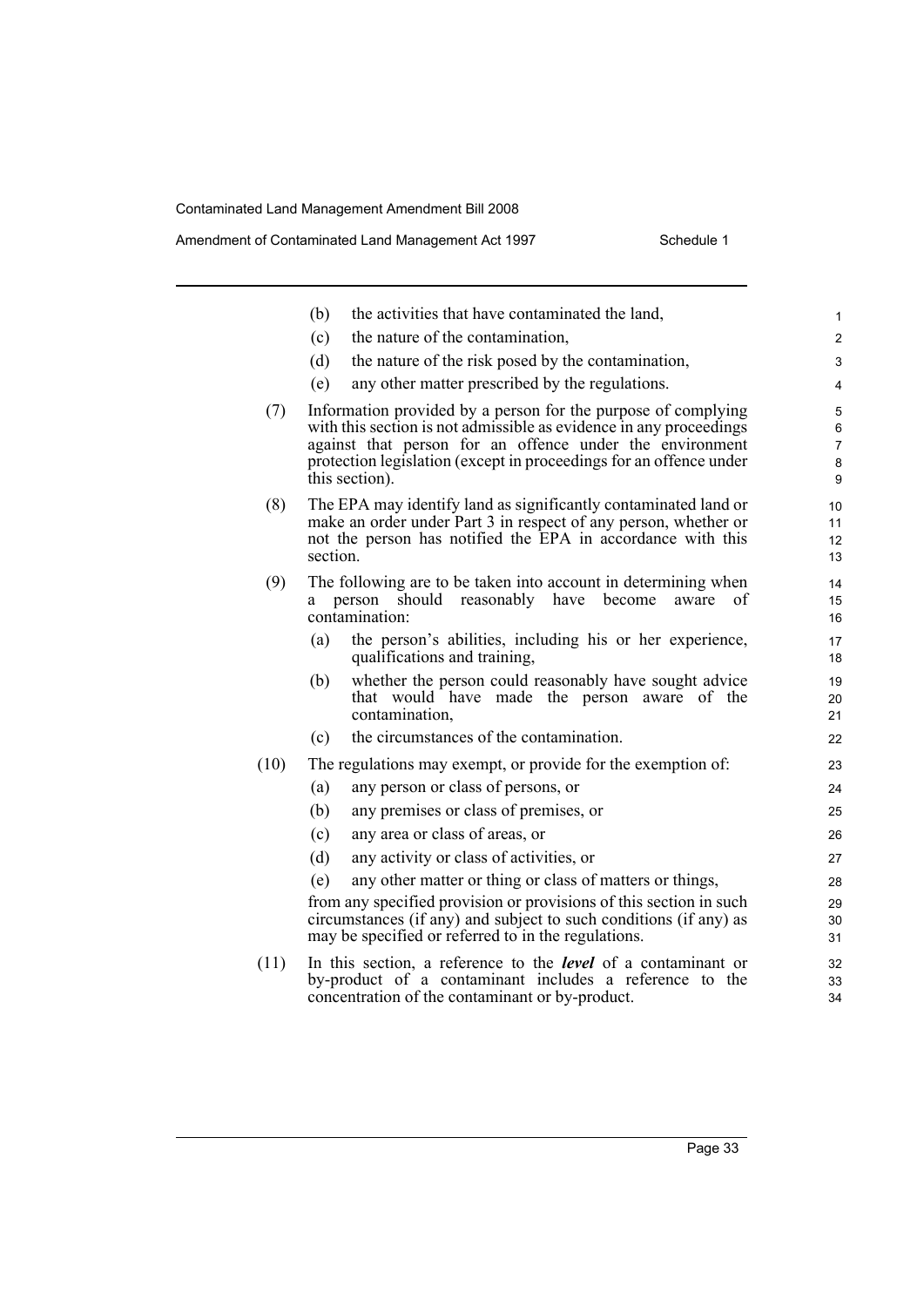Schedule 1 Amendment of Contaminated Land Management Act 1997

| $[16]$ | <b>Section 61</b>                     |                       |                                                                                                                                                                                                                                                |                               |  |  |
|--------|---------------------------------------|-----------------------|------------------------------------------------------------------------------------------------------------------------------------------------------------------------------------------------------------------------------------------------|-------------------------------|--|--|
|        |                                       |                       | Omit the section. Insert instead:                                                                                                                                                                                                              | 2                             |  |  |
|        | 61<br>Appeals about management orders |                       |                                                                                                                                                                                                                                                |                               |  |  |
|        |                                       | (1)                   | A person who is the subject of a management order may appeal<br>to the Land and Environment Court against the order within 21<br>days (or such other period as may be prescribed) after the date of<br>the service of the order on the person. | 4<br>5<br>6<br>$\overline{7}$ |  |  |
|        |                                       | (2)                   | An appeal may be made under subsection (1) even if the<br>management order required action to be started (or completed)<br>during the period within which any such appeal may be made.                                                         | 8<br>9<br>10                  |  |  |
| $[17]$ |                                       | Part 7, heading       |                                                                                                                                                                                                                                                | 11                            |  |  |
|        |                                       |                       | Omit "investigate or remediate". Insert instead "manage contamination".                                                                                                                                                                        | 12                            |  |  |
| $[18]$ |                                       |                       | Sections 63 (1) and (7), 64 (1) and (3) (b) and 65 (1) and (7)                                                                                                                                                                                 | 13                            |  |  |
|        |                                       |                       | Omit "an investigation or remediation order" wherever occurring.                                                                                                                                                                               | 14                            |  |  |
|        |                                       |                       | Insert instead "a management order".                                                                                                                                                                                                           | 15                            |  |  |
| $[19]$ |                                       |                       | Sections 63 (1) (b), (3) (a) and (b) and (7), 64 (2) and (3) (a) and 65 (1) (b),<br>$(2)$ , $(3)$ $(a)$ and $(b)$ and $(7)$                                                                                                                    | 16<br>17                      |  |  |
|        |                                       |                       | Omit "the investigation or remediation order" wherever occurring.                                                                                                                                                                              | 18                            |  |  |
|        |                                       |                       | Insert instead "the management order".                                                                                                                                                                                                         | 19                            |  |  |
| $[20]$ |                                       | <b>Section 63 (2)</b> |                                                                                                                                                                                                                                                | 20                            |  |  |
|        |                                       |                       | Omit "original investigation or remediation order".                                                                                                                                                                                            | 21                            |  |  |
|        |                                       |                       | Insert instead "original management order".                                                                                                                                                                                                    | 22                            |  |  |
| $[21]$ |                                       |                       | Sections 63 (6) and 65 (6)                                                                                                                                                                                                                     | 23                            |  |  |
|        |                                       |                       | Omit "relevant investigation or remediation order" wherever occurring.                                                                                                                                                                         | 24                            |  |  |
|        |                                       |                       | Insert instead "relevant management order".                                                                                                                                                                                                    | 25                            |  |  |
| $[22]$ |                                       | Section 64 (1) (a)    |                                                                                                                                                                                                                                                | 26                            |  |  |
|        |                                       |                       | Insert ", to which the management order related," after "land".                                                                                                                                                                                | 27                            |  |  |
| $[23]$ |                                       | Section 64 (1) (b)    |                                                                                                                                                                                                                                                | 28                            |  |  |
|        |                                       |                       | Omit the paragraph. Insert instead:                                                                                                                                                                                                            | 29                            |  |  |
|        |                                       |                       | (b)<br>the person to whom the land was transferred (the<br><i>transferee</i> ) has failed to comply with the management<br>order.                                                                                                              | 30<br>31<br>32                |  |  |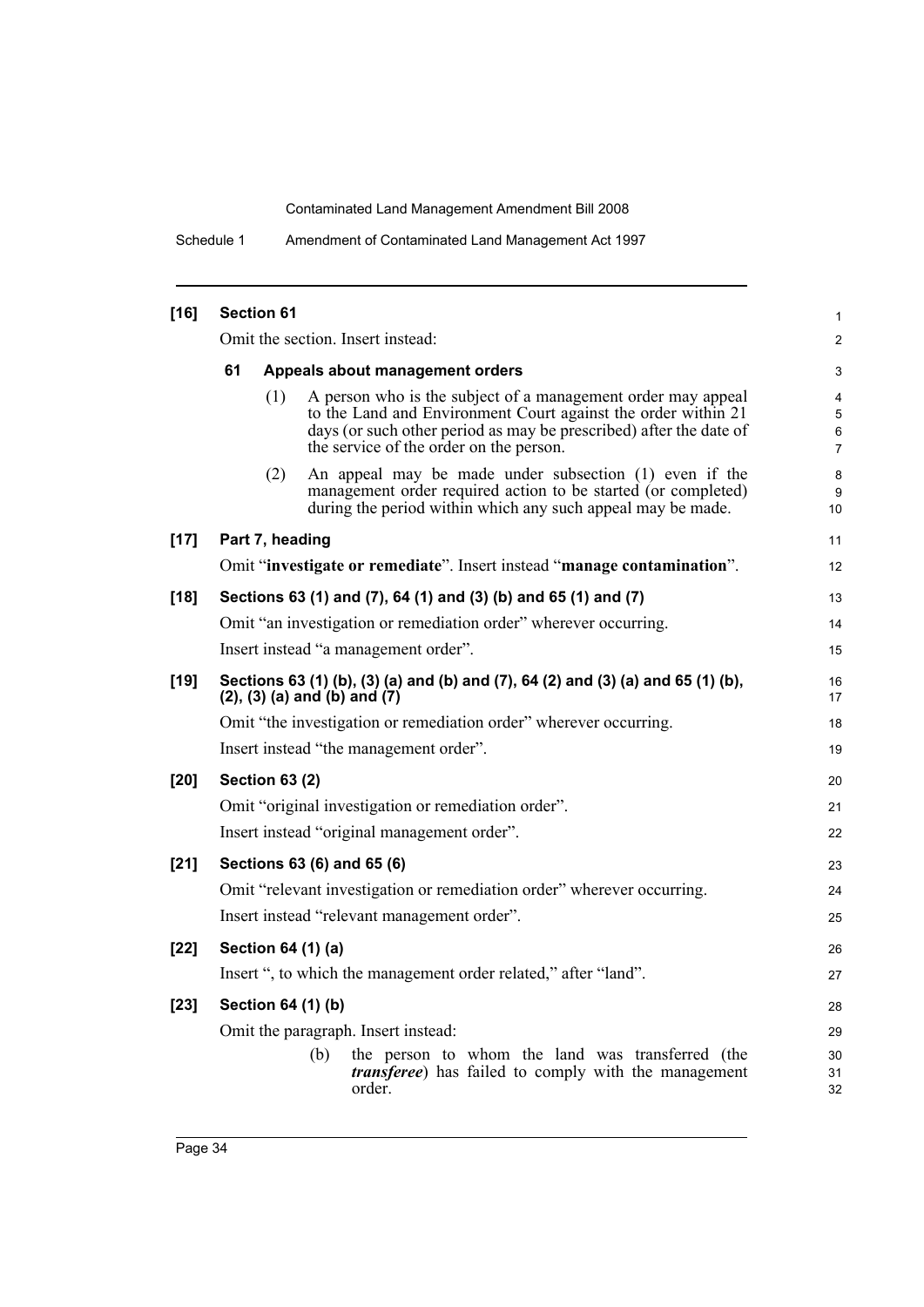| Amendment of Contaminated Land Management Act 1997 | Schedule 1 |
|----------------------------------------------------|------------|
|----------------------------------------------------|------------|

| $[24]$ | <b>Section 64 (2)</b><br>Omit "The person".                                                                                            | 1<br>$\overline{2}$ |
|--------|----------------------------------------------------------------------------------------------------------------------------------------|---------------------|
|        | Insert instead "A person who is subject to an order of the Court under this                                                            | 3                   |
|        | section".                                                                                                                              | 4                   |
| $[25]$ | Section 64 (3) (b)                                                                                                                     | 5                   |
|        | Omit "investigation or remediation of". Insert instead "management of".                                                                | 6                   |
| $[26]$ | Section 64 (4) (c)                                                                                                                     | 7                   |
|        | Omit "to remediate".                                                                                                                   | 8                   |
|        | Insert instead "with respect to the management of contamination of".                                                                   | 9                   |
| $[27]$ | <b>Section 66 Definitions</b>                                                                                                          | 10                  |
|        | Omit the definition of <i>designated officer</i> .                                                                                     | 11                  |
| $[28]$ | Sections 67 and 68                                                                                                                     | 12                  |
|        | Omit the sections.                                                                                                                     | 13                  |
| $[29]$ | Section 69 Proof of certain matters not required                                                                                       | 14                  |
|        | Insert at the end of section $69$ (b):                                                                                                 | 15                  |
|        | , or                                                                                                                                   | 16                  |
|        | the fact that a person is, or at any relevant time was, the<br>(c)<br>owner or occupier of any land to which the proceedings<br>relate | 17<br>18<br>19      |
| $[30]$ | Section 71 Certificate evidence of certain matters                                                                                     | 20                  |
|        | Omit "or a designated officer" from section 71 (1).                                                                                    | 21                  |
|        | Insert instead "(or an officer of the EPA designated in writing by the<br>Director-General for the purposes of this section)".         | 22<br>23            |
| $[31]$ | Section 71 (2) (a)                                                                                                                     | 24                  |
|        | Insert "or was published in a specified manner on a specified day" after<br>"specified day".                                           | 25<br>26            |
| $[32]$ | Section 71 (2) (j) and (k)                                                                                                             | 27                  |
|        | Omit the paragraphs. Insert instead:                                                                                                   | 28                  |
|        | (i)<br>that land was or was not, at a specified time or during a<br>specified period, significantly contaminated land,                 | 29<br>30            |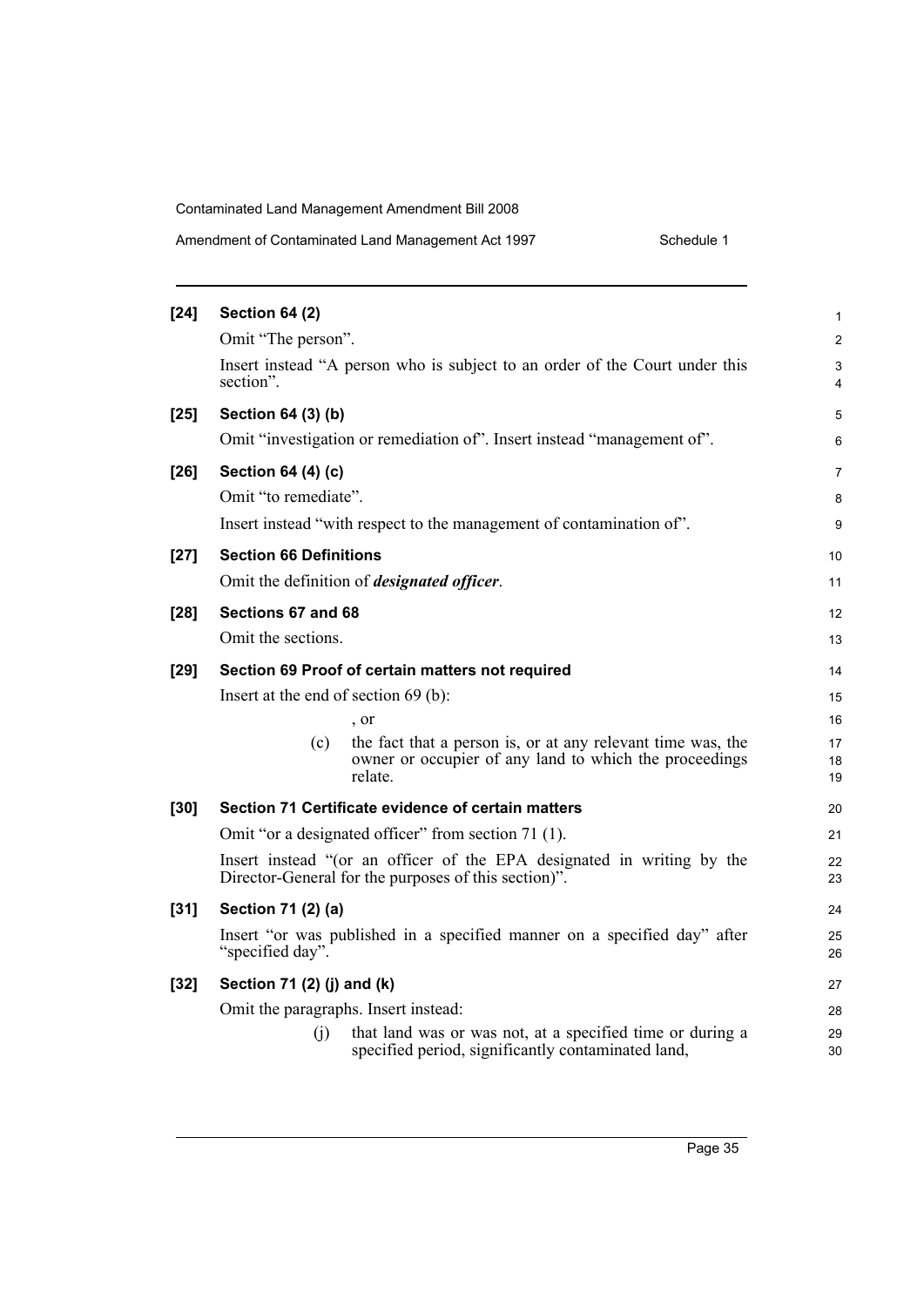|      |                               | (k) | that land was or was not, at a specified time or during a<br>specified period, subject to an order under Part 3 set out in,<br>or annexed to, the certificate,                    | $\mathbf{1}$<br>$\overline{2}$<br>3 |
|------|-------------------------------|-----|-----------------------------------------------------------------------------------------------------------------------------------------------------------------------------------|-------------------------------------|
| [33] |                               |     | Section 77 Requirement to provide information and records (EPA)                                                                                                                   | 4                                   |
|      | section $77(2)$ .             |     | Omit "a person interested in any land within an investigation area" from                                                                                                          | 5<br>6                              |
|      | contaminated land".           |     | Insert instead "an interested person with respect to any significantly                                                                                                            | 7<br>8                              |
| [34] | <b>Section 77 (2)</b>         |     |                                                                                                                                                                                   | 9                                   |
|      |                               |     | Omit "site" wherever occurring. Insert instead "land".                                                                                                                            | 10                                  |
| [35] |                               |     | <b>Section 81 Powers to enter land</b>                                                                                                                                            | 11                                  |
|      |                               |     | Omit section 81 (1) (c). Insert instead:                                                                                                                                          | 12                                  |
|      |                               | (c) | any significantly contaminated land—at any time, and                                                                                                                              | 13                                  |
| [36] | <b>Section 89 Offences</b>    |     |                                                                                                                                                                                   | 14                                  |
|      |                               |     | Omit the penalty provision. Insert instead:                                                                                                                                       | 15                                  |
|      |                               |     | Maximum penalty:                                                                                                                                                                  | 16                                  |
|      |                               | (a) | in the case of a corporation— $1,250$ penalty units, and in<br>the case of a continuing offence, a further penalty of 600<br>penalty units for each day the offence continues, or | 17<br>18<br>19                      |
|      |                               | (b) | in the case of an individual—600 penalty units, and in the<br>case of a continuing offence, a further penalty of 300<br>penalty units for each day the offence continues.         | 20<br>21<br>22                      |
| [37] |                               |     | <b>Section 92A Penalty notices</b>                                                                                                                                                | 23                                  |
|      | Insert after section 92A (5): |     |                                                                                                                                                                                   | 24                                  |
|      | (5A)                          |     | Despite subsection (4), an authorised officer, whether or not the<br>officer by whom the penalty notice has been served:                                                          | 25<br>26                            |
|      |                               | (a) | may withdraw the notice within 28 days after the date on<br>which the notice was served, and                                                                                      | 27<br>28                            |
|      |                               | (b) | must withdraw the notice immediately if directed to do so<br>by the EPA.                                                                                                          | 29<br>30                            |
|      | (5B)                          |     | The following provisions have effect in relation to an alleged<br>offence if a penalty notice for the alleged offence is withdrawn in<br>accordance with subsection (5A):         | 31<br>32<br>33                      |
|      |                               | (a) | the amount that was payable under the notice ceases to be<br>payable,                                                                                                             | 34<br>35                            |
|      |                               |     |                                                                                                                                                                                   |                                     |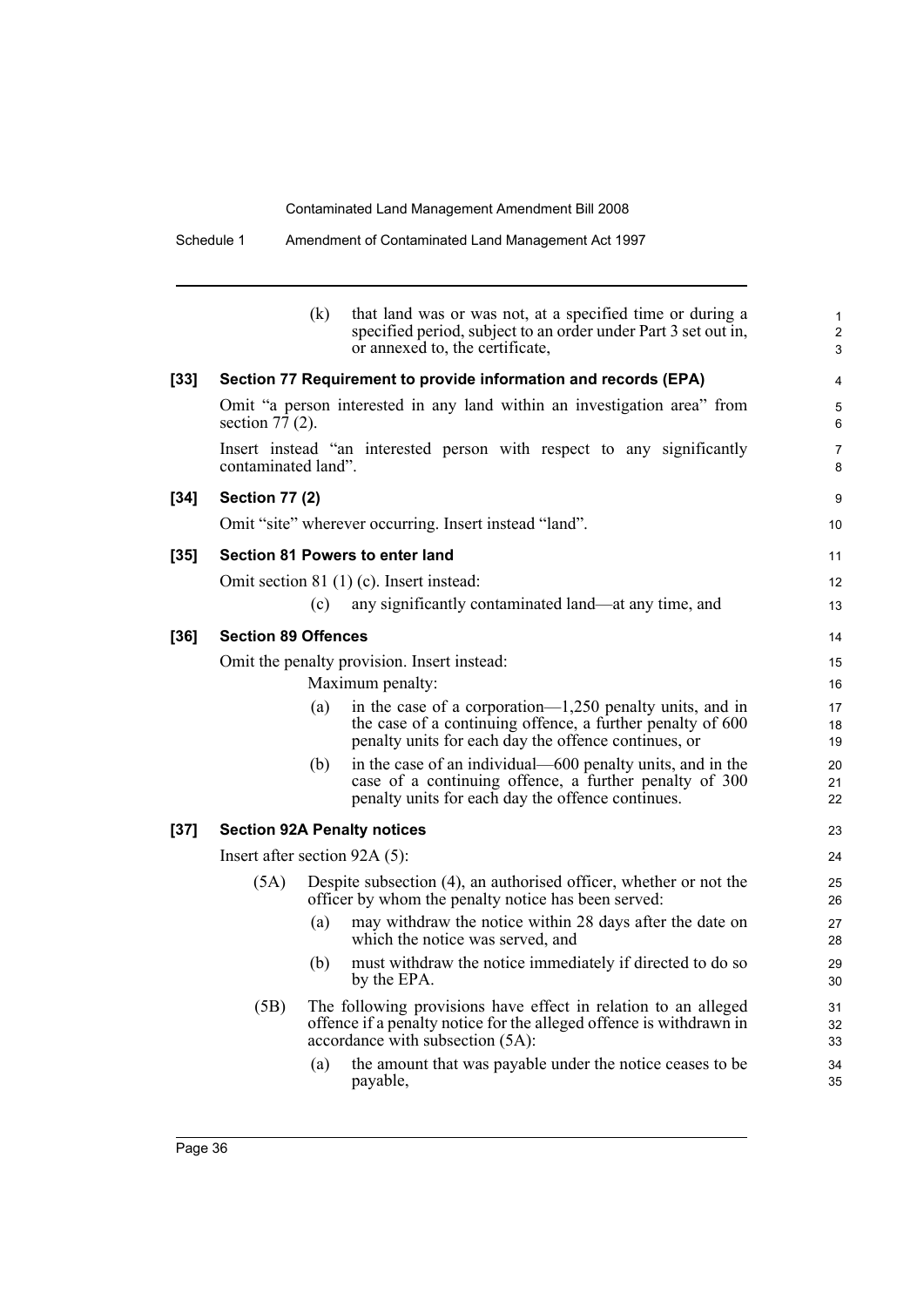| Amendment of Contaminated Land Management Act 1997 | Schedule 1 |
|----------------------------------------------------|------------|
|----------------------------------------------------|------------|

|        |                                   |                    | (b)        | any amount that has been paid under the notice is<br>repayable to the person by whom it was paid,                                                                                                                                                                                                                            | 1<br>2                        |  |
|--------|-----------------------------------|--------------------|------------|------------------------------------------------------------------------------------------------------------------------------------------------------------------------------------------------------------------------------------------------------------------------------------------------------------------------------|-------------------------------|--|
|        |                                   |                    | (c)        | further proceedings in respect of the alleged offence may<br>be taken against any person (including the person on<br>whom the notice was served) as if the notice had never<br>been served.                                                                                                                                  | 3<br>$\overline{4}$<br>5<br>6 |  |
| $[38]$ |                                   |                    |            | <b>Section 93 Time for commencing proceedings</b>                                                                                                                                                                                                                                                                            | 7                             |  |
|        |                                   | section 93 $(5)$ . |            | Omit "46, 55," from paragraph (a) of the definition of <i>prescribed offence</i> in                                                                                                                                                                                                                                          | 8<br>9                        |  |
| $[39]$ |                                   |                    |            | Section 95 Other persons may institute proceedings with leave                                                                                                                                                                                                                                                                | 10                            |  |
|        |                                   |                    |            | Omit "an investigation or remediation order" from section 95 (3).                                                                                                                                                                                                                                                            | 11                            |  |
|        |                                   |                    |            | Insert instead "an order under Part 3".                                                                                                                                                                                                                                                                                      | 12                            |  |
| [40]   | <b>Section 98</b>                 |                    |            |                                                                                                                                                                                                                                                                                                                              | 13                            |  |
|        | Omit the section. Insert instead: |                    |            |                                                                                                                                                                                                                                                                                                                              |                               |  |
|        | 98                                |                    |            | <b>Offences by corporations</b>                                                                                                                                                                                                                                                                                              | 15                            |  |
|        |                                   | (1)                |            | If a corporation contravenes, whether by act or omission, any<br>provision of this Act or the regulations, each person who is a<br>director of the corporation or who is concerned in the<br>management of the corporation is taken to have contravened the<br>same provision, unless the person satisfies the court that:   | 16<br>17<br>18<br>19<br>20    |  |
|        |                                   |                    | (a)        | the person was not in a position to influence the conduct of<br>the corporation in relation to its contravention of the<br>provision, or                                                                                                                                                                                     | 21<br>22<br>23                |  |
|        |                                   |                    | (b)        | the person, if in such a position, used all due diligence to<br>prevent the contravention by the corporation.                                                                                                                                                                                                                | 24<br>25                      |  |
|        |                                   | (2)                | provision. | A person may be proceeded against and convicted under a<br>provision pursuant to this section whether or not the corporation<br>has been proceeded against or been convicted under that                                                                                                                                      | 26<br>27<br>28<br>29          |  |
|        |                                   | (3)                |            | Nothing in this section affects any liability imposed on a<br>corporation for an offence committed by the corporation against<br>this Act or the regulations.                                                                                                                                                                | 30<br>31<br>32                |  |
|        |                                   | (4)                |            | Without limiting any other law or practice regarding the<br>admissibility of evidence, evidence that an officer, employee or<br>agent of a corporation (while acting in his or her capacity as such)<br>had, at any particular time, a particular state of mind, is evidence<br>that the corporation had that state of mind. | 33<br>34<br>35<br>36<br>37    |  |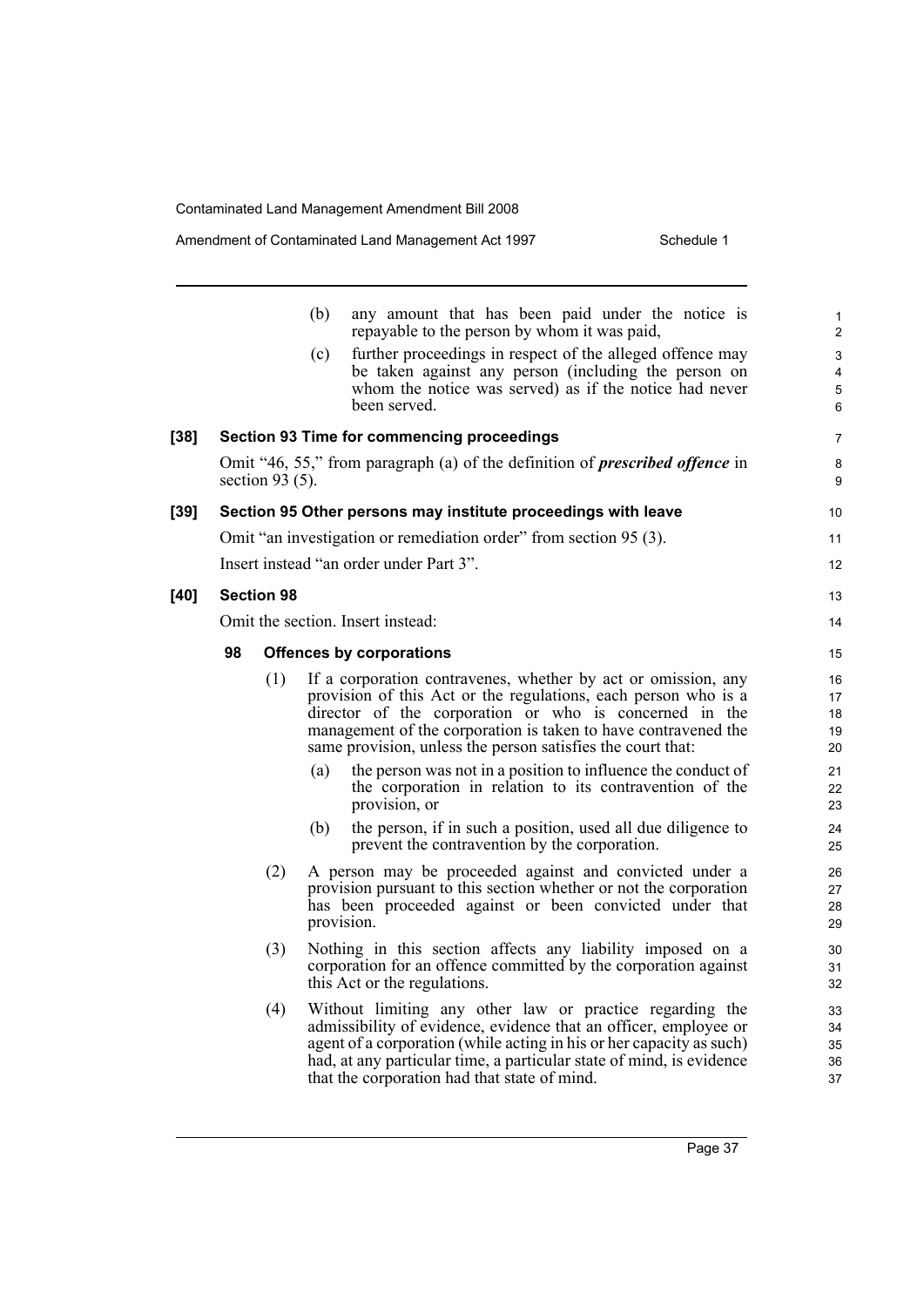|        |     | (5)                |     | In this section, the <i>state of mind</i> of a person includes:                                                                                                                                                                                              | $\mathbf{1}$         |
|--------|-----|--------------------|-----|--------------------------------------------------------------------------------------------------------------------------------------------------------------------------------------------------------------------------------------------------------------|----------------------|
|        |     |                    | (a) | the knowledge, intention, opinion, belief or purpose of the<br>person, and                                                                                                                                                                                   | $\overline{2}$<br>3  |
|        |     |                    | (b) | the person's reasons for the intention, opinion, belief or<br>purpose.                                                                                                                                                                                       | 4<br>5               |
| $[41]$ |     |                    |     | Section 102 Disputes between EPA and public authorities                                                                                                                                                                                                      | 6                    |
|        |     | section $102(1)$ . |     | Insert "or a decision to issue an order under section 30" after "this Act" in                                                                                                                                                                                | $\overline{7}$<br>8  |
| $[42]$ |     | <b>Section 103</b> |     |                                                                                                                                                                                                                                                              | 9                    |
|        |     |                    |     | Omit the section. Insert instead:                                                                                                                                                                                                                            | 10                   |
|        | 103 |                    |     | <b>False or misleading information</b>                                                                                                                                                                                                                       | 11                   |
|        |     | (1)                |     | A person must not, in compliance or purported compliance with<br>a requirement under this Act, give information to the EPA or<br>another person knowing that, or reckless as to whether, the<br>information is false or misleading in a material particular. | 12<br>13<br>14<br>15 |
|        |     |                    |     | Maximum penalty:                                                                                                                                                                                                                                             | 16                   |
|        |     |                    | (a) | in the case of a corporation— $1,250$ penalty units, or                                                                                                                                                                                                      | 17                   |
|        |     |                    | (b) | in the case of an individual—600 penalty units.                                                                                                                                                                                                              | 18                   |
|        |     | (2)                |     | For the purposes of this section, information given in connection<br>with a site audit, a site audit report or a site audit statement is<br>taken to be given in compliance with this Act.                                                                   | 19<br>20<br>21       |
|        |     | (3)                |     | In this section:                                                                                                                                                                                                                                             | 22                   |
|        |     |                    |     | <i>give information</i> includes make a statement, give evidence or<br>produce a document.                                                                                                                                                                   | 23<br>24             |
| $[43]$ |     |                    |     | Section 104 Publicity about contamination                                                                                                                                                                                                                    | 25                   |
|        |     | or otherwise.".    |     | Omit "The EPA may do these things as a response referred to in section $7(c)$                                                                                                                                                                                | 26<br>27             |
| $[44]$ |     |                    |     | <b>Section 105 Guidelines</b>                                                                                                                                                                                                                                | 28                   |
|        |     |                    |     | Omit section 105 (4). Insert instead:                                                                                                                                                                                                                        | 29                   |
|        |     | (4)                |     | The EPA may from time to time vary the terms of its approval of<br>a guideline under this section, or revoke that approval.                                                                                                                                  | 30<br>31             |
|        |     | (4A)               |     | A guideline may amend or revoke another guideline. If an<br>amendment to a guideline is a minor amendment, the EPA is not<br>required to comply with subsection $(2)$ (a) or (b).                                                                            | 32<br>33<br>34       |

Schedule 1 Amendment of Contaminated Land Management Act 1997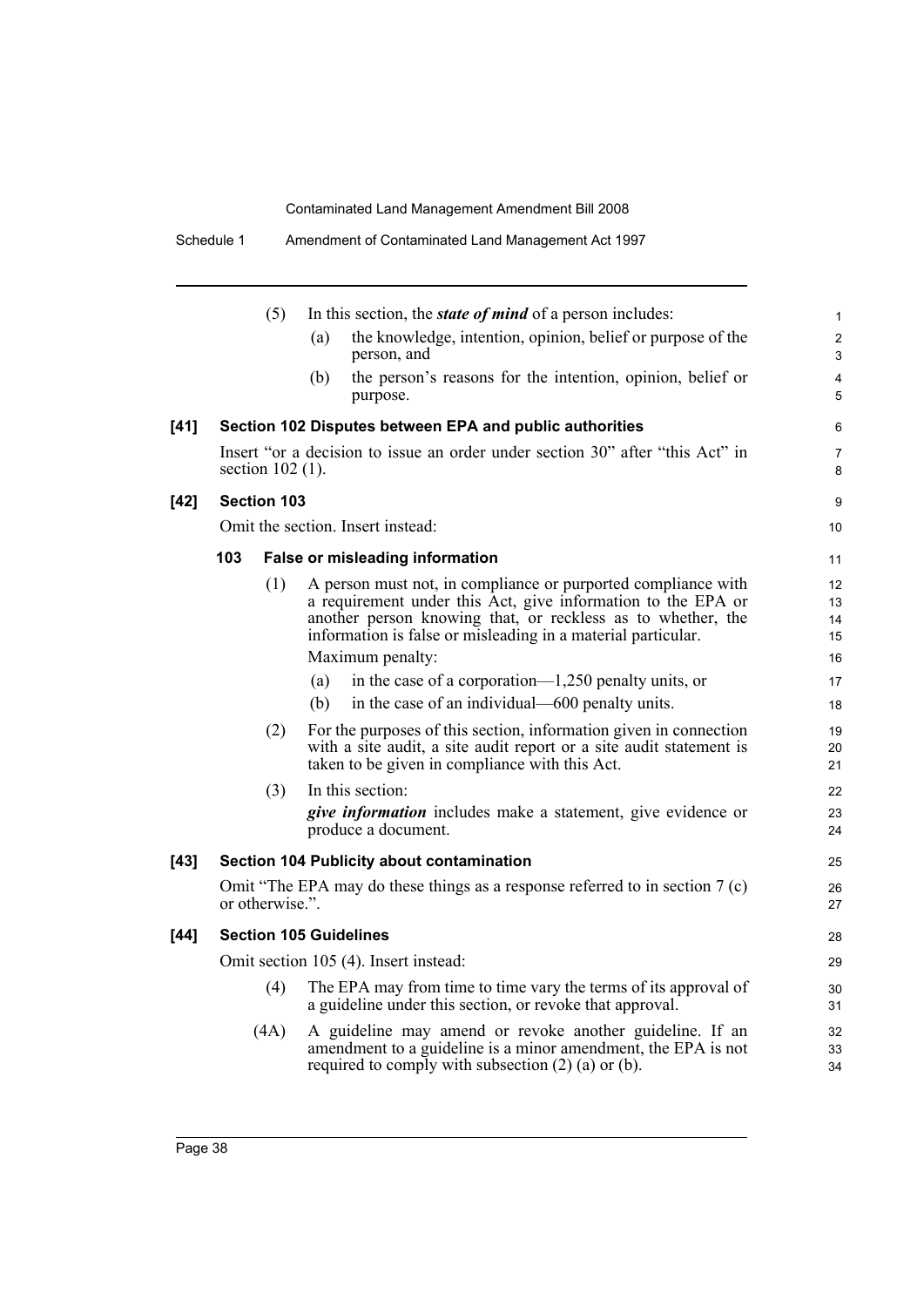Schedule 1

| $[45]$ | <b>Section 105 (7)</b>          |     |                                                                                                                                                                                                                                                                                                                                                                                                            | 1                                |
|--------|---------------------------------|-----|------------------------------------------------------------------------------------------------------------------------------------------------------------------------------------------------------------------------------------------------------------------------------------------------------------------------------------------------------------------------------------------------------------|----------------------------------|
|        | Insert after section $105(6)$ : |     |                                                                                                                                                                                                                                                                                                                                                                                                            | $\overline{c}$                   |
|        | (7)                             |     | In this section:                                                                                                                                                                                                                                                                                                                                                                                           | 3                                |
|        |                                 |     | <i>minor amendment</i> includes the following:                                                                                                                                                                                                                                                                                                                                                             | 4                                |
|        |                                 | (a) | the correction of a typographical or grammatical error,                                                                                                                                                                                                                                                                                                                                                    | 5                                |
|        |                                 | (b) | the updating of a cross-reference or contact or address<br>details,                                                                                                                                                                                                                                                                                                                                        | 6<br>7                           |
|        |                                 | (c) | any other amendment that is declared by the regulations to<br>be a minor amendment.                                                                                                                                                                                                                                                                                                                        | 8<br>9                           |
| $[46]$ |                                 |     | <b>Section 106 Reasons for certain decisions</b>                                                                                                                                                                                                                                                                                                                                                           | 10                               |
|        |                                 |     | Omit section 106 (1). Insert instead:                                                                                                                                                                                                                                                                                                                                                                      | 11                               |
|        | (1)                             |     | If, in the exercise of any function under this Act, the EPA makes<br>a decision on the basis that it does not have reason to believe that<br>land is contaminated in such a way as to warrant regulation under<br>Division 2 of Part 3, the EPA must provide a written statement of<br>the reasons for its decision to any person who makes written<br>request for those reasons in relation to that land. | 12<br>13<br>14<br>15<br>16<br>17 |
| $[47]$ | <b>Section 106 (3)</b>          |     |                                                                                                                                                                                                                                                                                                                                                                                                            | 18                               |
|        |                                 |     | Omit "section 6". Insert instead "section 8".                                                                                                                                                                                                                                                                                                                                                              | 19                               |
| $[48]$ |                                 |     | <b>Section 107 Disclosure of information</b>                                                                                                                                                                                                                                                                                                                                                               | 20                               |
|        |                                 |     | Insert after section $107(2)$ (before the note):                                                                                                                                                                                                                                                                                                                                                           | 21                               |
|        | (3)                             |     | Despite subsection $(1)$ , the EPA or a local authority may disclose<br>to any person a site audit report or site audit statement if the<br>report or statement relates to a statutory site audit within the<br>meaning of Part 4.                                                                                                                                                                         | 22<br>23<br>24<br>25             |
| $[49]$ |                                 |     | <b>Section 108 Service of notices</b>                                                                                                                                                                                                                                                                                                                                                                      | 26                               |
|        |                                 |     | Omit "the Internet" from section 108 (1) (e). Insert instead "by email".                                                                                                                                                                                                                                                                                                                                   | 27                               |
| [50]   |                                 |     | Section 109 Relationship with other Acts                                                                                                                                                                                                                                                                                                                                                                   | 28                               |
|        | Insert after section $109(3)$ : |     |                                                                                                                                                                                                                                                                                                                                                                                                            | 29                               |
|        | (4)                             |     | Nothing in this section prevents the EPA from issuing a clean-up<br>notice or direction in accordance with Part 4.2 of the <i>Protection</i><br>of the Environment Operations Act 1997 or a prevention notice in<br>accordance with Part 4.3 of that Act.                                                                                                                                                  | 30<br>31<br>32<br>33             |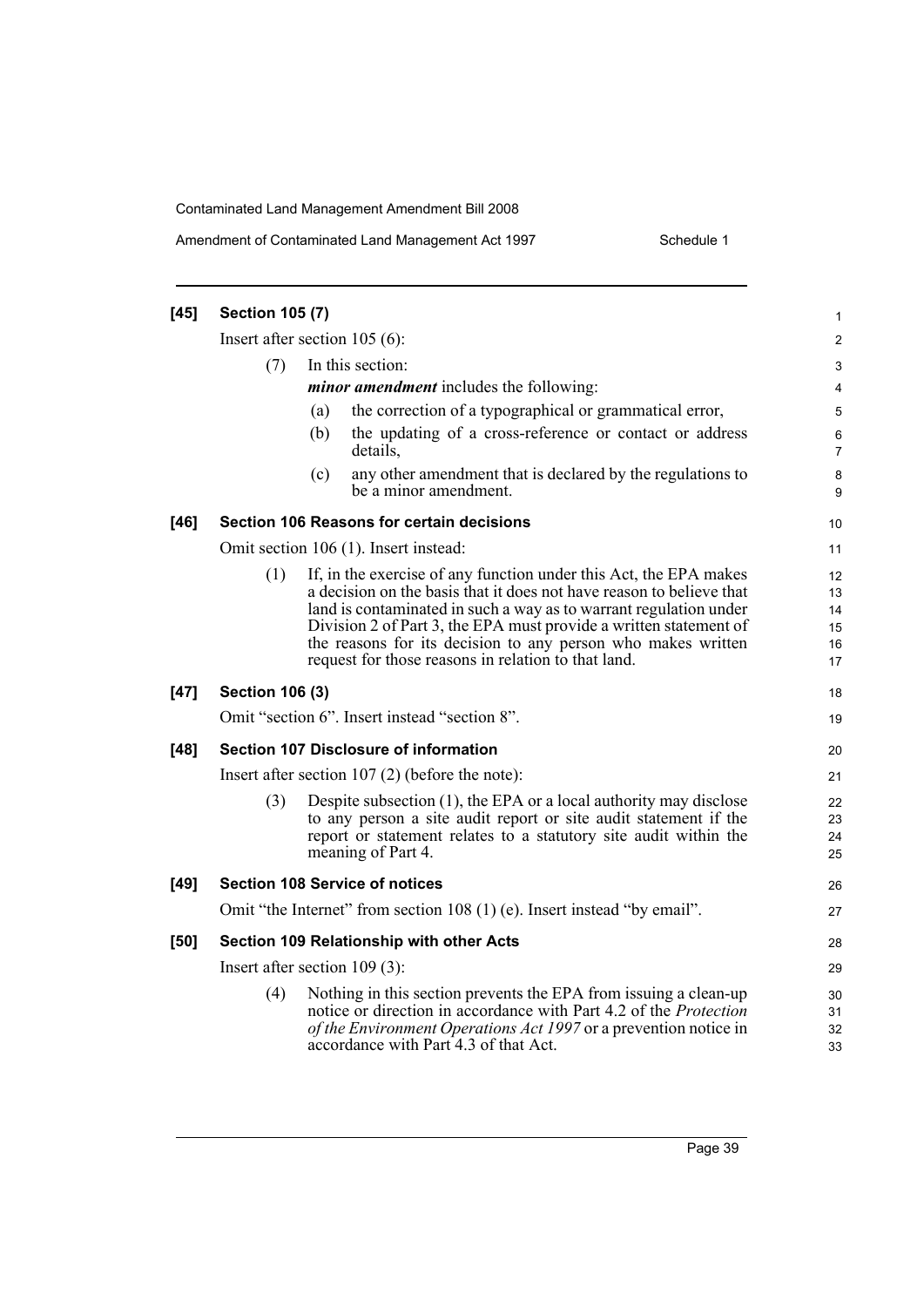Schedule 1 Amendment of Contaminated Land Management Act 1997

| $[51]$ |        |                     | <b>Section 111 Notes</b> |                                                                                                                                                                                                                                                                                                                                                                                                | 1                                      |
|--------|--------|---------------------|--------------------------|------------------------------------------------------------------------------------------------------------------------------------------------------------------------------------------------------------------------------------------------------------------------------------------------------------------------------------------------------------------------------------------------|----------------------------------------|
|        |        | Omit the section.   |                          |                                                                                                                                                                                                                                                                                                                                                                                                | 2                                      |
| $[52]$ |        | <b>Section 111A</b> |                          |                                                                                                                                                                                                                                                                                                                                                                                                | 3                                      |
|        |        |                     |                          | Insert before section 112:                                                                                                                                                                                                                                                                                                                                                                     | 4                                      |
|        | 111A   |                     |                          | <b>Offset arrangements</b>                                                                                                                                                                                                                                                                                                                                                                     | 5                                      |
|        |        | (1)                 |                          | The Minister may, if he or she considers it to be in the public<br>interest to do so, enter into offset arrangements with a person<br>responsible for the contamination of land under which the person<br>provides assistance (other than direct monetary assistance) to<br>communities affected by the contamination.<br>Note. Assistance may, amongst other things, include the provision of | 6<br>7<br>8<br>9<br>10<br>11           |
|        |        |                     |                          | community facilities or community services or the establishment and<br>operation of environmental or resource projects.                                                                                                                                                                                                                                                                        | 12<br>13                               |
|        |        | (2)                 |                          | Offset arrangements may be entered only if the Minister<br>reasonably considers that it would not be practicable to remediate<br>the contamination within a reasonable time.                                                                                                                                                                                                                   | 14<br>15<br>16                         |
|        |        | (3)                 |                          | Offset arrangements are to be in writing and may specify the<br>circumstances and manner in which functions under this Act are<br>to be exercised if the assistance is duly provided and any such<br>function is to be exercised accordingly.                                                                                                                                                  | 17<br>18<br>19<br>20                   |
| $[53]$ |        |                     |                          | <b>Section 112 Regulations</b>                                                                                                                                                                                                                                                                                                                                                                 | 21                                     |
|        |        |                     |                          | Insert after section $112(2)$ (b):                                                                                                                                                                                                                                                                                                                                                             | 22                                     |
|        |        |                     | (b1)                     | the circumstances in which any or all of the costs<br>recoverable under section 34 may be waived or refunded<br>by the EPA,                                                                                                                                                                                                                                                                    | 23<br>24<br>25                         |
|        |        |                     | (b2)                     | the circumstances in which the EPA may disclose any<br>information<br>obtained<br>connection<br>with<br>in<br>the<br>administration or execution of this Act or the regulations<br>(including personal information within the meaning of the<br>Privacy and Personal Information Protection Act 1998)<br>other than information that may not be disclosed under<br>section $107(1)$ ,          | 26<br>27<br>28<br>29<br>30<br>31<br>32 |
| $[54]$ |        |                     |                          | <b>Schedule 2 Savings and transitional provisions</b>                                                                                                                                                                                                                                                                                                                                          | 33                                     |
|        |        |                     | Insert before clause 1:  |                                                                                                                                                                                                                                                                                                                                                                                                | 34                                     |
|        | Part 1 |                     |                          | General                                                                                                                                                                                                                                                                                                                                                                                        | 35                                     |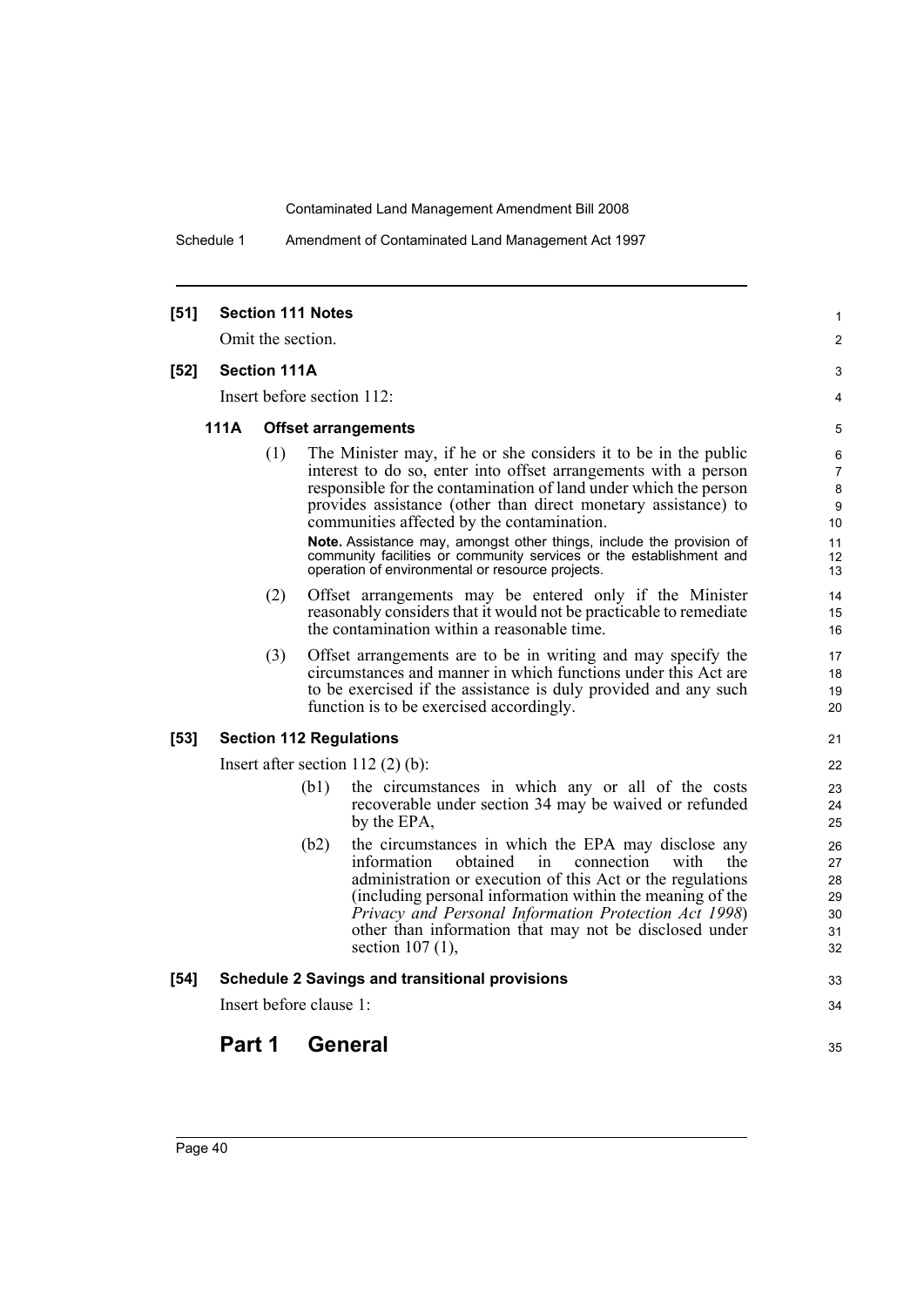| Amendment of Contaminated Land Management Act 1997 | Schedule 1 |
|----------------------------------------------------|------------|
|----------------------------------------------------|------------|

| $[55]$ | Schedule 2, clause 1   |                                                                                                                                                                                                                                                                                                                        | 1                          |  |  |  |
|--------|------------------------|------------------------------------------------------------------------------------------------------------------------------------------------------------------------------------------------------------------------------------------------------------------------------------------------------------------------|----------------------------|--|--|--|
|        |                        | Insert at the end of clause $1(1)$ :                                                                                                                                                                                                                                                                                   | 2                          |  |  |  |
|        |                        | Contaminated Land Management Amendment Act 2008                                                                                                                                                                                                                                                                        | 3                          |  |  |  |
| $[56]$ |                        | Schedule 2, clause 2                                                                                                                                                                                                                                                                                                   | 4                          |  |  |  |
|        |                        | Omit "section 13" from clause 2 (c). Insert instead "section 6".                                                                                                                                                                                                                                                       | 5                          |  |  |  |
| $[57]$ | <b>Schedule 2</b>      |                                                                                                                                                                                                                                                                                                                        | 6                          |  |  |  |
|        |                        | Insert before clause 3:                                                                                                                                                                                                                                                                                                | 7                          |  |  |  |
|        | Part 2                 | Provisions consequent on enactment of<br>this Act                                                                                                                                                                                                                                                                      | 8<br>9                     |  |  |  |
|        |                        |                                                                                                                                                                                                                                                                                                                        |                            |  |  |  |
| $[58]$ |                        | Schedule 2, clause 3                                                                                                                                                                                                                                                                                                   | 10                         |  |  |  |
|        |                        | Insert after clause $3(5)$ :                                                                                                                                                                                                                                                                                           | 11                         |  |  |  |
|        | (6)                    | A direction given under section 35 of the <i>Environmentally</i><br>Hazardous Chemicals Act 1985 before the repeal of Part 5 of that<br>Act by this Act, may be revoked by the EPA at any time by notice<br>in writing that is, where reasonably practicable, served on the<br>person to whom the direction was given. | 12<br>13<br>14<br>15<br>16 |  |  |  |
| $[59]$ | <b>Schedule 2</b>      |                                                                                                                                                                                                                                                                                                                        | 17                         |  |  |  |
|        | Insert after clause 5: |                                                                                                                                                                                                                                                                                                                        | 18                         |  |  |  |
|        | <b>Part 3</b>          | Provisions consequent on enactment of<br>the Environment Protection Legislation<br><b>Amendment Act 2002</b>                                                                                                                                                                                                           | 19<br>20<br>21             |  |  |  |
| [60]   | <b>Schedule 2</b>      |                                                                                                                                                                                                                                                                                                                        |                            |  |  |  |
|        | Insert after clause 6: |                                                                                                                                                                                                                                                                                                                        | 23                         |  |  |  |
|        |                        | Part 4 Provisions consequent on enactment of<br>the Contaminated Land Management<br><b>Amendment Act 2003</b>                                                                                                                                                                                                          | 24<br>25<br>26             |  |  |  |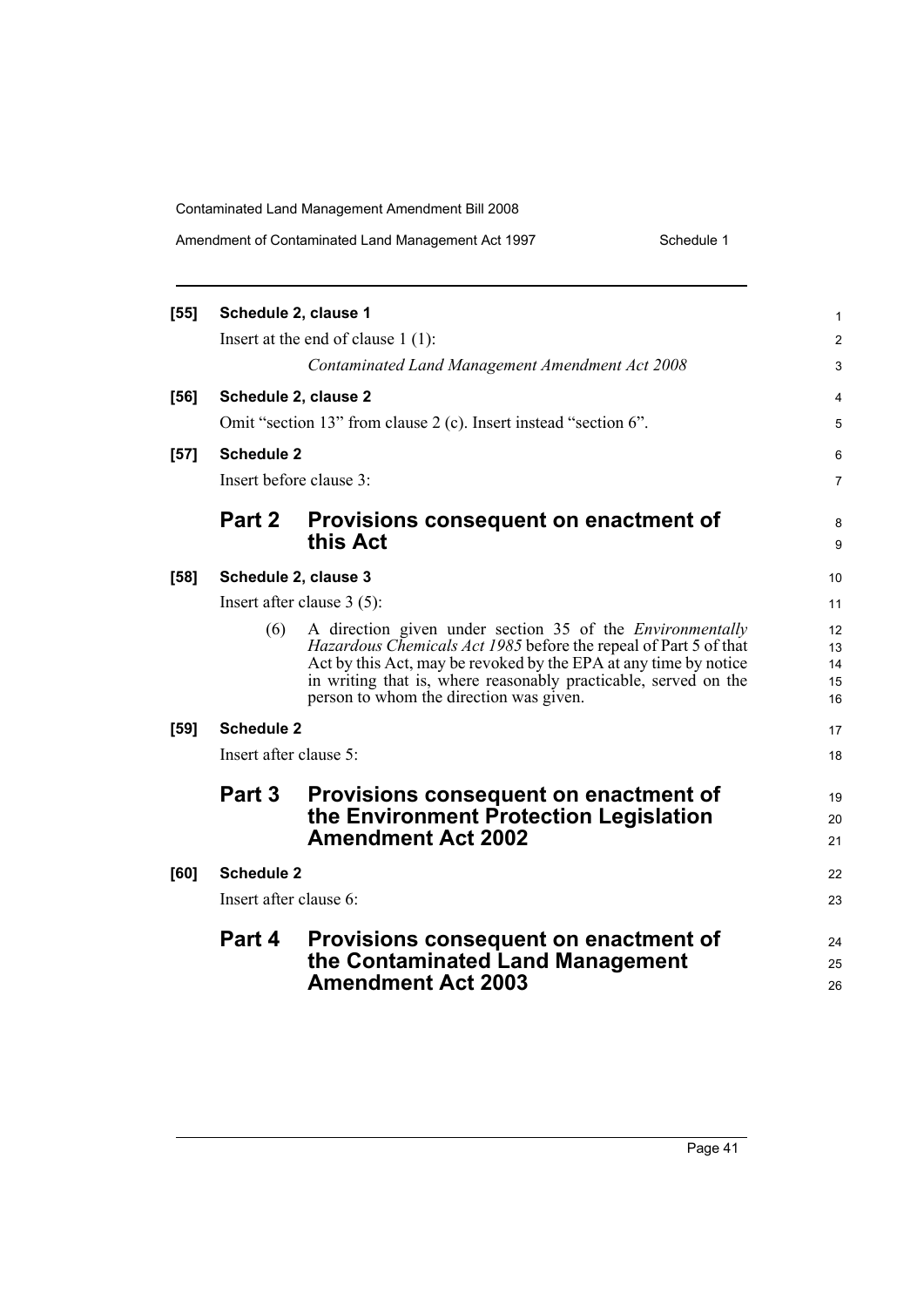Schedule 1 Amendment of Contaminated Land Management Act 1997

#### **[61] Schedule 2**

Insert after clause 11:

### **Part 5 Provisions consequent on enactment of the Contaminated Land Management Amendment Act 2008**

#### **12 Definition**

In this Part:

*the amending Act* means the *Contaminated Land Management Amendment Act 2008*.

1  $\mathfrak{p}$ 

3 4 5

#### **13 Orders, declarations and voluntary proposals**

- (1) Land that is an investigation area or a remediation site immediately before the substitution of Division 2 of Part 3 by the amending Act is, on the substitution of that Division, taken to be significantly contaminated land.
- (2) An investigation order or remediation order that is in force immediately before the substitution of Division 2 of Part 3 by the amending Act is, on the substitution of that Division, taken to be a management order that is in force on the same terms as the investigation order or remediation order.
- (3) A voluntary investigation proposal or voluntary remediation proposal that has been agreed to by the EPA and that has not been fully carried out immediately before the substitution of Division 2 of Part 3 by the amending Act is, on the substitution of that Division, taken to be an approved voluntary management proposal in force on the same terms as the voluntary investigation proposal or voluntary remediation proposal.
- (4) In relation to any investigation area, remediation site, investigation order, remediation order, voluntary investigation proposal or voluntary remediation proposal to which this clause applies the following references (whether in the order or proposal or elsewhere) are, on and from the substitution of Division 2 of Part 3 by the amending Act, to be read as follows:
	- (a) a reference to an investigation area or a remediation site is taken to be a reference to significantly contaminated land,
	- (b) a reference to an investigation order or remediation order is taken to be a reference to a management order,
	- (c) a reference to a voluntary investigation proposal or voluntary remediation proposal that has been agreed to by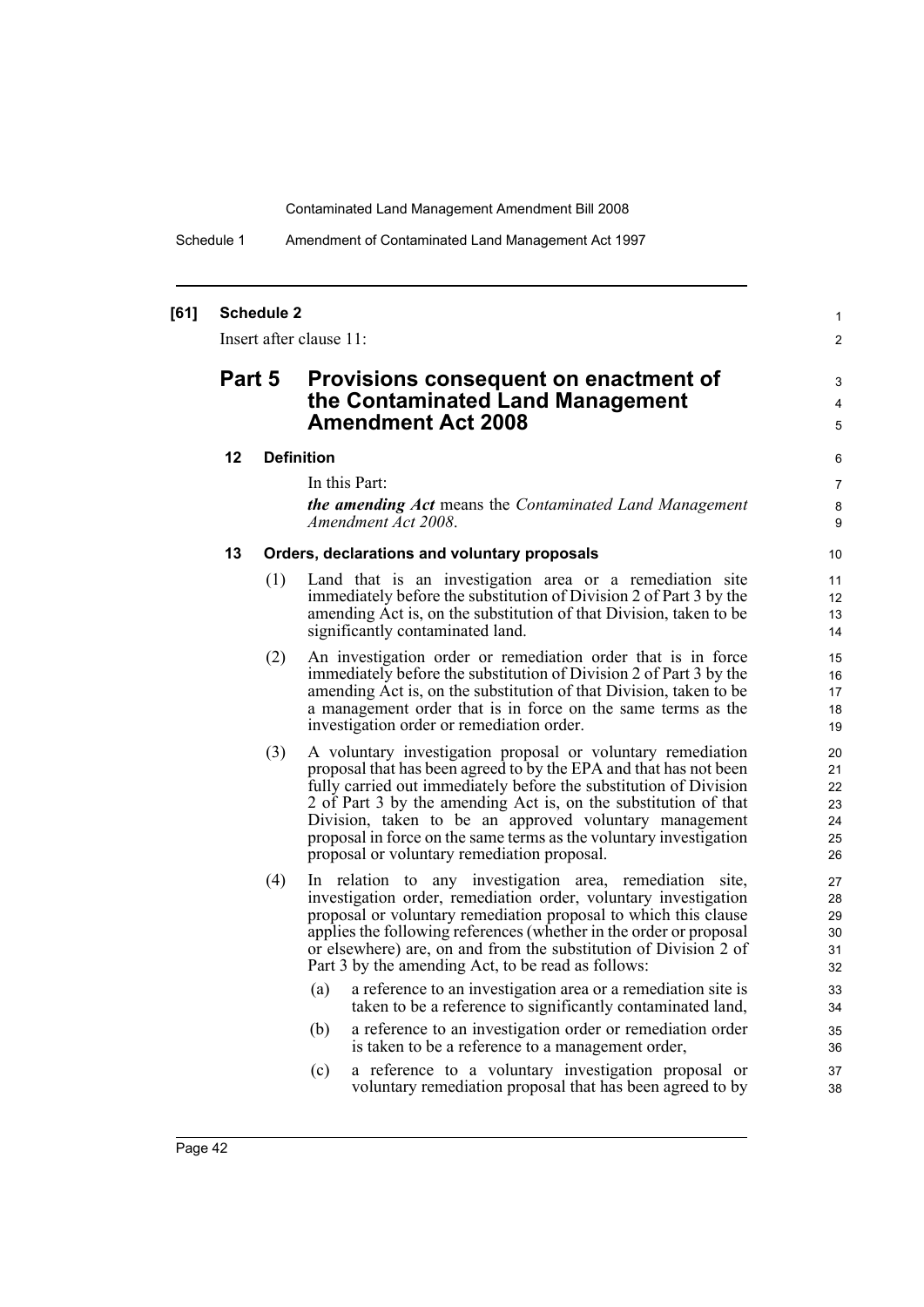the EPA is taken to be a reference to an approved voluntary management proposal and a reference to a party to such a voluntary investigation proposal or voluntary remediation proposal is taken to be a reference to an approved party,

- (d) a reference to land being contaminated in such a way as to present a significant risk of harm is taken to be a reference to contamination that the EPA considers to be significant enough to warrant regulation under Division 2 of Part 3 of this Act.
- (5) Subclause (4) (d) does not apply to a reference in a guideline.

#### **14 Public consultation**

For the purposes of section 14 (4), the EPA is taken to have considered submissions under section 11 (2) (e) if, in respect of the land to which the proposed management order is to apply, the EPA has, before the substitution of Division 2 of Part 3 by the amending Act, considered submissions under section 17 (2) or 23 (3).

#### **15 Voluntary management proposals**

Section 17 (6) does not apply to a voluntary investigation proposal or voluntary remediation proposal that is taken, because of clause 13, to be an approved voluntary management proposal and section 20 or 27 (as the case may be) as in force immediately before the substitution of Division 2 of Part 3 by the amending Act continues to apply in respect of those proposals.

#### **16 Maintenance of remediation**

- (1) A notice issued under section 28 and in force immediately before the substitution of that section by the amending Act continues in force and is taken to have been issued under section 28 as substituted.
- (2) A reference in section 28 (1) or 29 (1) to land that has been the subject of a management order or an approved voluntary management proposal includes land that was, before the substitution of Division 2 of Part 3 by the amending Act:
	- (a) the subject of an investigation order or a remediation order, or
	- (b) the subject of a voluntary investigation proposal or voluntary remediation proposal that has been agreed to by the EPA under section 19 or 26.

Page 43

10 11 12

 $24$ 

25 26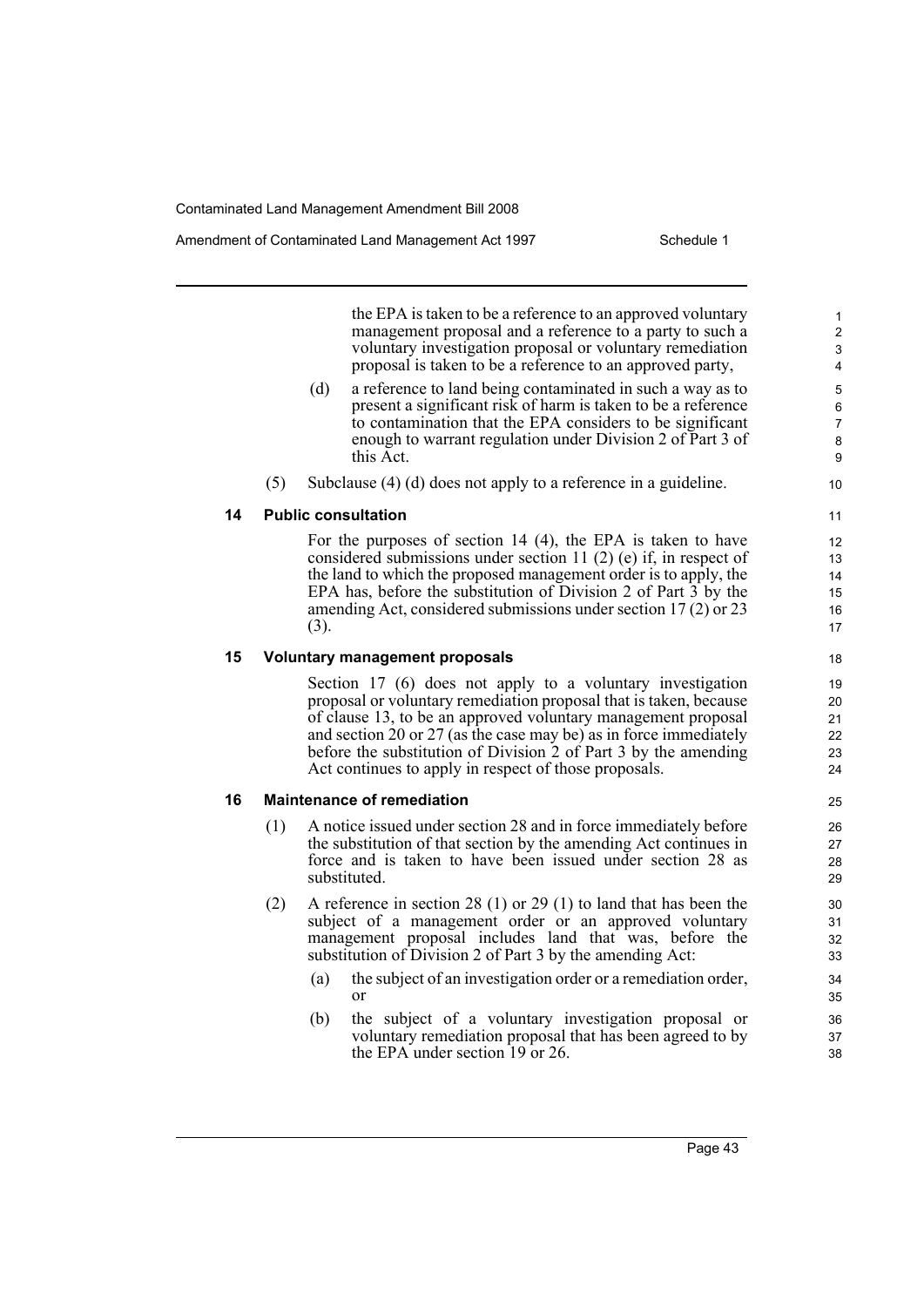|    | (3)<br>A covenant imposed by the EPA under section 29 before the           | $\mathbf{1}$              |
|----|----------------------------------------------------------------------------|---------------------------|
|    | substitution of that section by the amending Act may be released           | $\boldsymbol{2}$          |
|    | or varied under section 29 (2) as substituted by the amending Act.         | $\mathfrak{S}$            |
|    | Land that is taken to be land the subject of remediation under Part<br>(4) | 4                         |
|    | 3 because of the operation of clause $3(3)$ is, on the substitution        | 5                         |
|    | of section 28 by the amending Act, taken to be land the subject of         | $\,6\,$<br>$\overline{7}$ |
|    | a management order.                                                        |                           |
| 17 | <b>Cost recovery</b>                                                       | 8                         |
|    | Sections 34 and 35 as substituted by the amending Act apply only           | 9                         |
|    | in respect of an order made under Part 3, or a voluntary                   | 10                        |
|    | management proposal furnished to the EPA, after that                       | 11                        |
|    | substitution and in any other case those sections apply as they            | 12                        |
|    | were immediately before that substitution.                                 | 13                        |
| 18 | <b>Penalty notices</b>                                                     | 14                        |
|    | Section 92A (5A) and (5B), as inserted by the amending Act,                | 15                        |
|    | extend to a penalty notice served before the commencement of               | 16                        |
|    | those subsections.                                                         | 17                        |
| 19 | <b>Disclosure of information</b>                                           | 18                        |
|    | Section 107 (3), as inserted by the amending Act, extends to               | 19                        |
|    | information obtained by the EPA before the commencement of                 | 20                        |
|    | that subsection.                                                           | 21                        |
| 20 | <b>Records</b>                                                             | 22                        |
|    | A reference in clause 3 to section 58 or 59 includes a reference to        | 23                        |
|    | those sections as substituted by the amending Act.                         | 24                        |

Schedule 1 Amendment of Contaminated Land Management Act 1997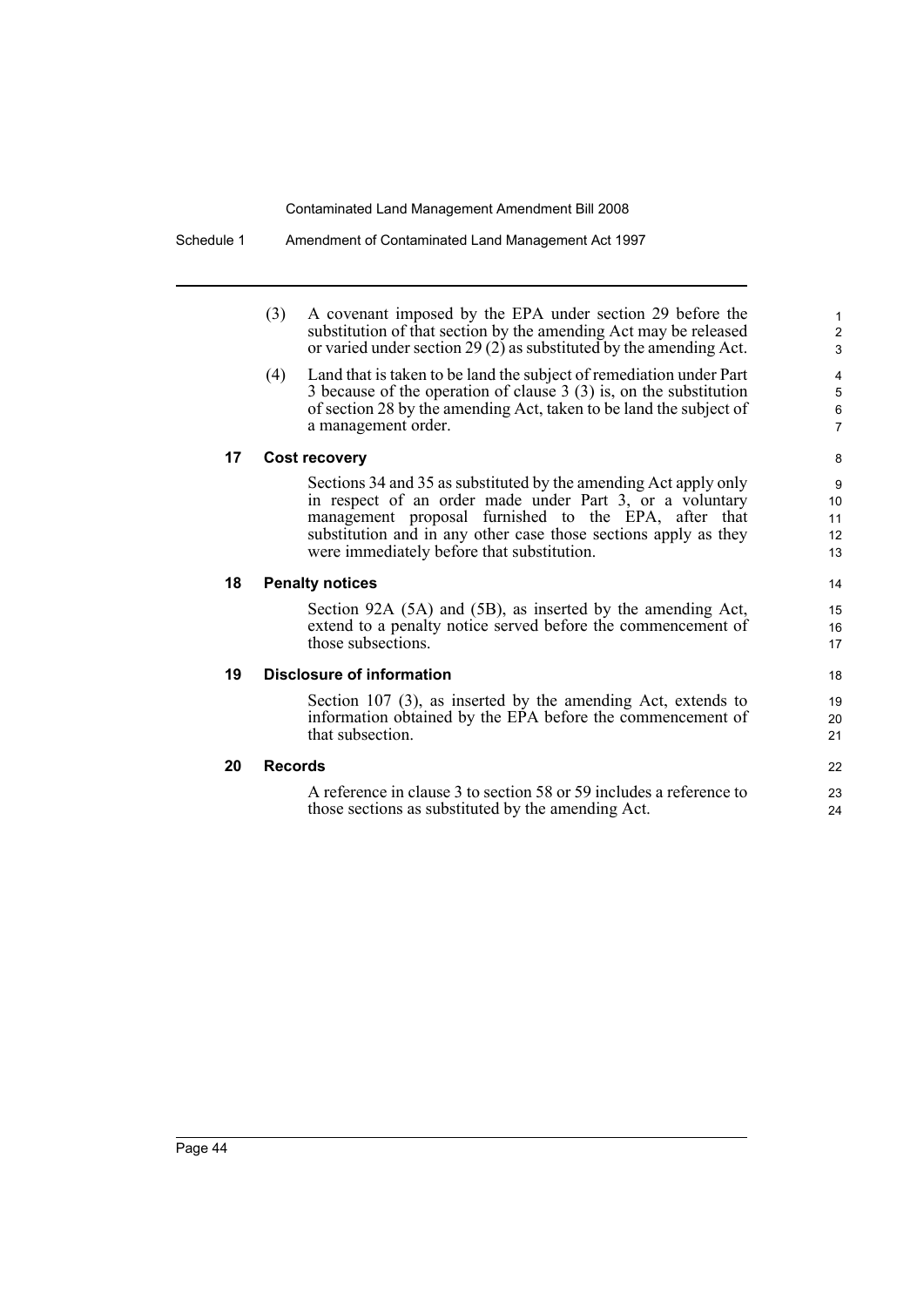Amendment of instruments **Schedule 2** Schedule 2

<span id="page-54-0"></span>

|     | <b>Schedule 2</b> |                   |     | <b>Amendment of instruments</b>                                                                                                                                                                                                                                                                                      | $\mathbf{1}$               |
|-----|-------------------|-------------------|-----|----------------------------------------------------------------------------------------------------------------------------------------------------------------------------------------------------------------------------------------------------------------------------------------------------------------------|----------------------------|
|     |                   |                   |     | (Section 4)                                                                                                                                                                                                                                                                                                          | $\overline{2}$             |
| 2.1 |                   |                   |     | <b>Environmental Planning and Assessment Regulation 2000</b>                                                                                                                                                                                                                                                         | 3                          |
| [1] |                   |                   |     | <b>Schedule 4 Planning certificates</b>                                                                                                                                                                                                                                                                              | 4                          |
|     |                   | Omit clause 10.   |     |                                                                                                                                                                                                                                                                                                                      | 5                          |
| [2] |                   | <b>Schedule 4</b> |     |                                                                                                                                                                                                                                                                                                                      | 6                          |
|     |                   |                   |     | Insert at the end of the Schedule:                                                                                                                                                                                                                                                                                   | 7                          |
|     |                   |                   |     | Note. The following matters are prescribed by section 59 (2) of the<br>Contaminated Land Management Act 1997 as additional matters to be<br>specified in a planning certificate:                                                                                                                                     | 8<br>9<br>10               |
|     |                   |                   | (a) | that the land to which the certificate relates is significantly<br>contaminated land within the meaning of that Act—if the land (or<br>part of the land) is significantly contaminated land at the date<br>when the certificate is issued,                                                                           | 11<br>12<br>13<br>14       |
|     |                   |                   | (b) | that the land to which the certificate relates is subject to a<br>management order within the meaning of that Act—if it is subject<br>to such an order at the date when the certificate is issued.                                                                                                                   | 15<br>16<br>17             |
|     |                   |                   | (c) | that the land to which the certificate relates is the subject of an<br>approved voluntary management proposal within the meaning of<br>that Act—if it is the subject of such an approved proposal at the<br>date when the certificate is issued.                                                                     | 18<br>19<br>20<br>21       |
|     |                   |                   | (d) | that the land to which the certificate relates is subject to an<br>ongoing maintenance order within the meaning of that Act—if it is<br>subject to such an order at the date when the certificate is issued,                                                                                                         | 22<br>23<br>24             |
|     |                   |                   | (e) | that the land to which the certificate relates is the subject of a site<br>audit statement within the meaning of that Act-if a copy of such<br>a statement has been provided at any time to the local authority<br>issuing the certificate.                                                                          | 25<br>26<br>27<br>28       |
| 2.2 |                   |                   |     | <b>Local Government (General) Regulation 2005</b>                                                                                                                                                                                                                                                                    | 29                         |
|     | <b>Clause 97</b>  |                   |     |                                                                                                                                                                                                                                                                                                                      | 30                         |
|     |                   |                   |     | Omit the clause. Insert instead:                                                                                                                                                                                                                                                                                     | 31                         |
|     | 97                |                   |     | Copies of certain orders to be provided to EPA                                                                                                                                                                                                                                                                       | 32                         |
|     |                   | (1)               | are | If a council gives Order No 11, 12, 18, 21, 22 or 25 in respect of<br>land or premises and the land or the land on which the premises<br>situated is subject to statutory contaminated land<br>management, the council must provide the EPA with a copy of<br>the Order and of any modification or revocation of it. | 33<br>34<br>35<br>36<br>37 |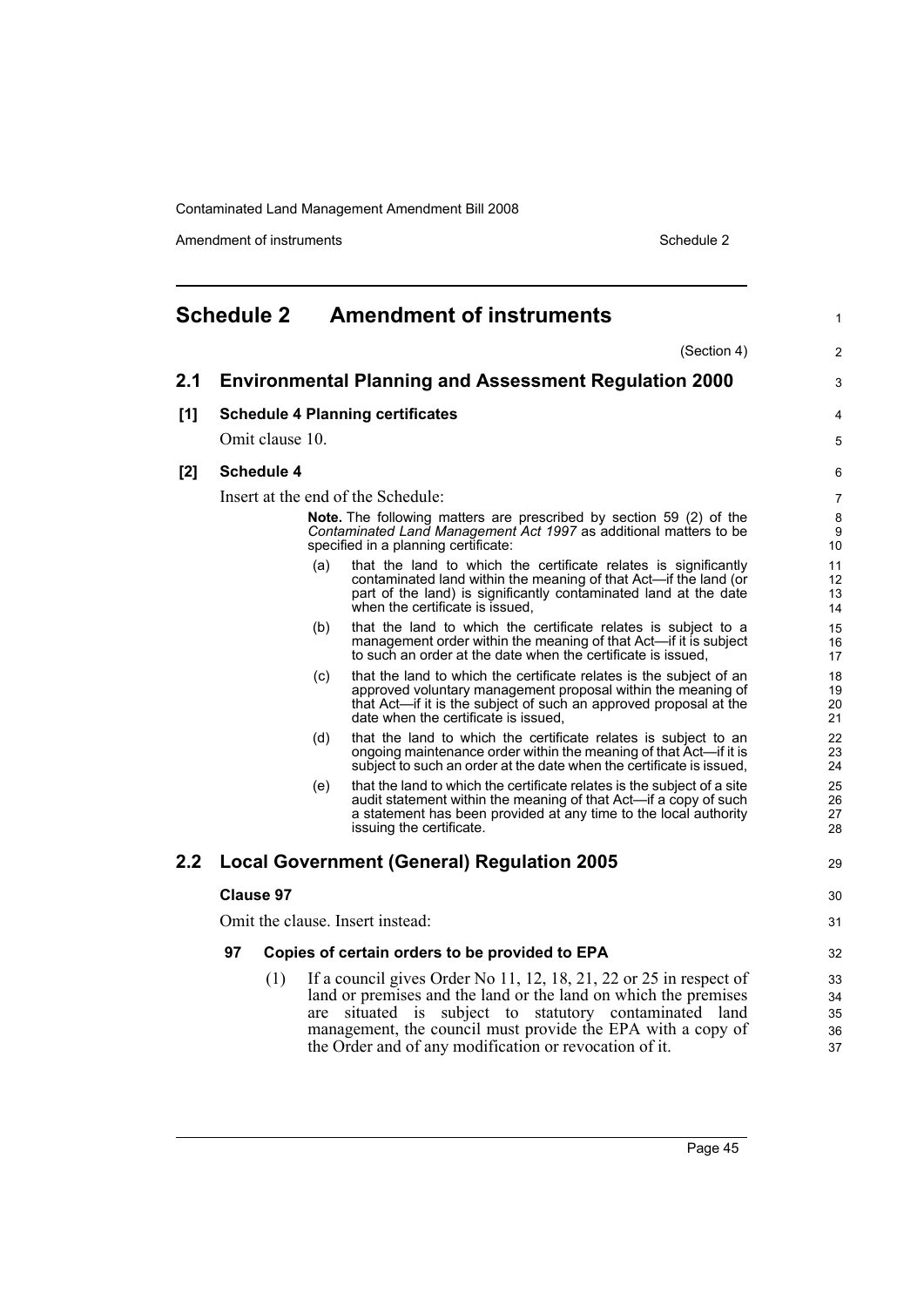Schedule 2 Amendment of instruments

(2) Failure to provide the EPA with a copy does not invalidate an Order, modification or revocation.

(3) In this clause:

*EPA* means the Environment Protection Authority constituted by the *Protection of the Environment Administration Act 1991*.

*statutory contaminated land management* means that one or more of the following matters under the *Contaminated Land Management Act 1997* apply in relation to the land:

- (a) the land is significantly contaminated land within the meaning of that Act and the council has been notified under section 59 of that Act that the land is significantly contaminated land,
- (b) a management order is in force under Part 3 of that Act and the council has been notified under section 59 of that Act that the order is in force,
- (c) an approved voluntary management proposal applies to the land under section 17 of that Act and the council has been notified under section 59 of that Act that the proposal has been approved,
- (d) an ongoing maintenance order has effect under section 28 of that Act and the council has been notified under section 59 of that Act that the order has effect,
- (e) a restriction on the use of the land or a public positive covenant has been imposed by the EPA on the land under section 29 of that Act.

**Note.** Section 7 (2) of the *Protection of the Environment Operations Act 1997* provides for that Act to prevail over any other Act or statutory rule to the extent of any inconsistency and for a regulation under that Act to prevail over any other statutory rule to the extent of any inconsistency.

Section 109 of the *Contaminated Land Management Act 1997* provides that the exercise of functions under other Acts must not be inconsistent with the functions of the EPA or other public authority under that Act.

1 2 3